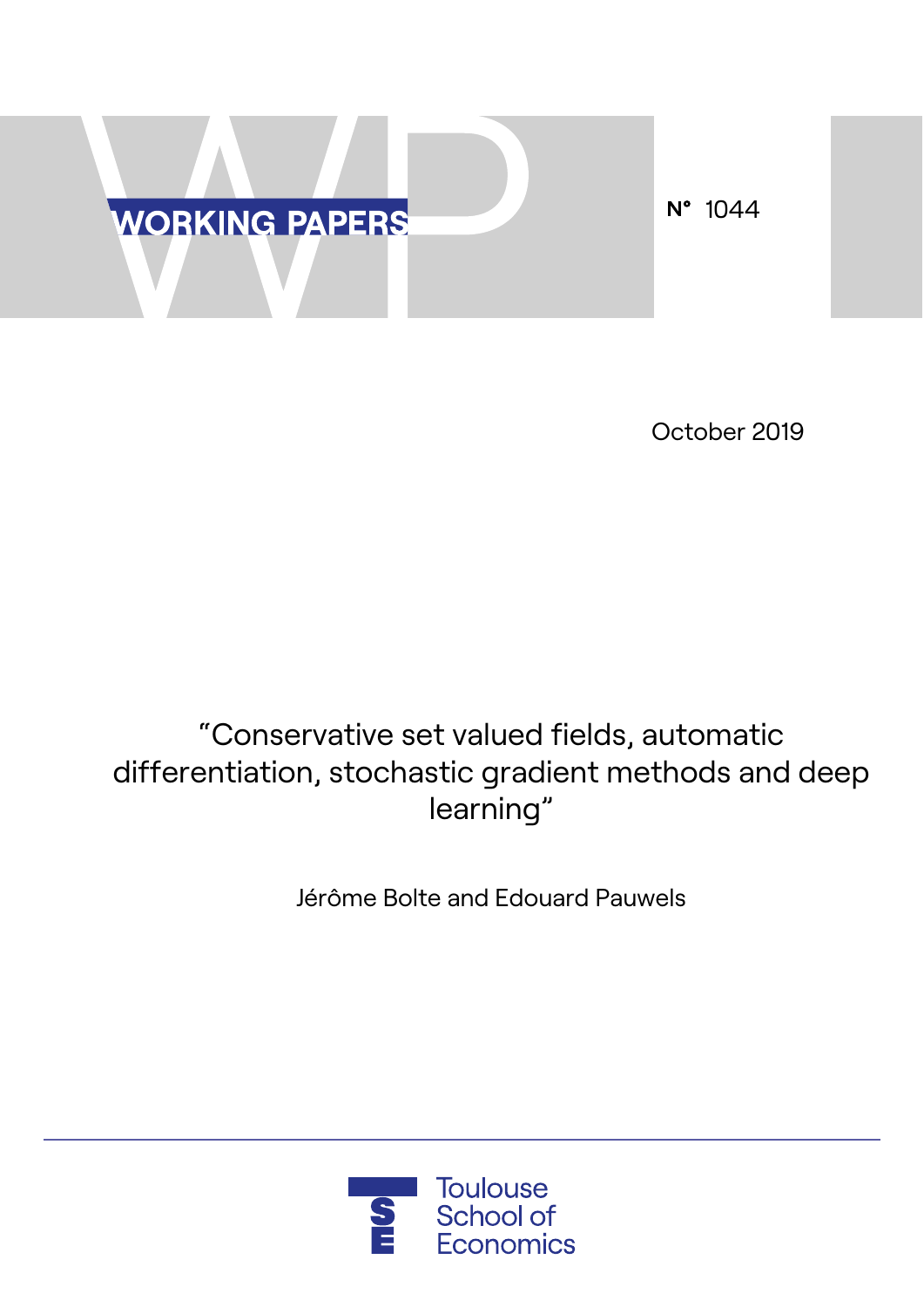# Conservative set valued fields, automatic differentiation, stochastic gradient methods and deep learning

Jérôme Bolte<sup>∗</sup> and Edouard Pauwels<sup>†</sup>

October 7, 2019

#### Abstract

Modern problems in AI or in numerical analysis require nonsmooth approaches with a flexible calculus. We introduce generalized derivatives called conservative fields for which we develop a calculus and provide representation formulas. Functions having a conservative field are called path differentiable: convex, concave, Clarke regular and any semialgebraic Lipschitz continuous functions are path differentiable. Using Whitney stratification techniques for semialgebraic and definable sets, our model provides variational formulas for nonsmooth automatic differentiation oracles, as for instance the famous backpropagation algorithm in deep learning. Our differential model is applied to establish the convergence in values of nonsmooth stochastic gradient methods as they are implemented in practice.

Keywords. Deep Learning, Automatic differentiation, Backpropagation algorithm, Nonsmooth stochastic optimization, Definable sets, o-minimal structures, Stochastic gradient, Clarke subdifferential, First order methods

<sup>∗</sup>Toulouse School of Economics, Universit´e Toulouse 1 Capitole, France.

<sup>&</sup>lt;sup>†</sup>IRIT, Université de Toulouse, CNRS. DEEL, IRT Saint Exupery, Toulouse, France.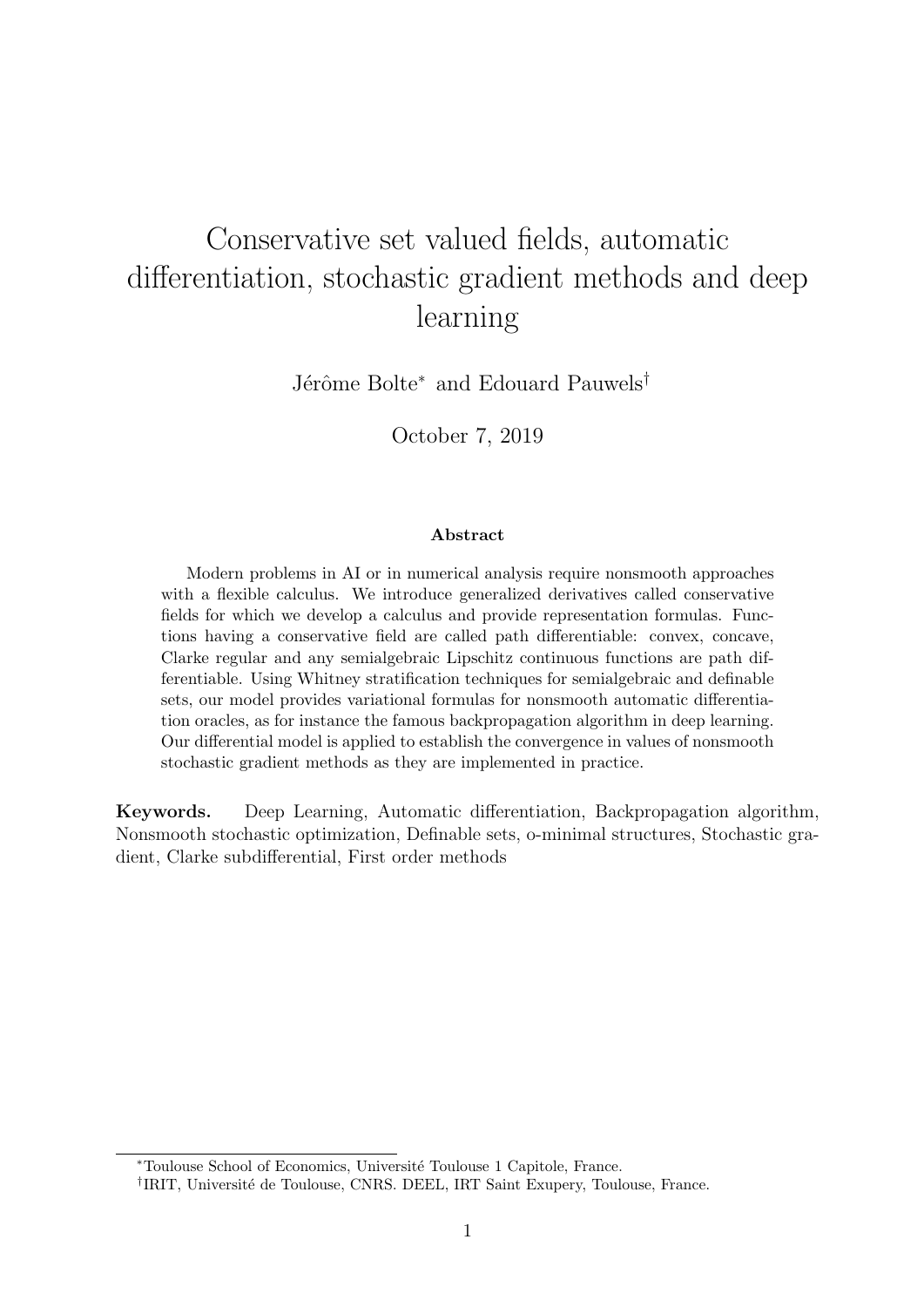# Contents

| $\mathbf{1}$   |                                            | Introduction                                                                             | 3                       |
|----------------|--------------------------------------------|------------------------------------------------------------------------------------------|-------------------------|
| $\overline{2}$ | Conservative set valued fields             |                                                                                          | $\overline{\mathbf{4}}$ |
|                | 2.1                                        | Definition and vanishing circulations $\ldots \ldots \ldots \ldots \ldots \ldots \ldots$ | 5                       |
|                | 2.2                                        | Locally Lipschitz continuous potentials of conservative fields $\ldots \ldots$           | $\overline{7}$          |
| 3              | A generalized differential calculus        |                                                                                          |                         |
|                | 3.1                                        | Conservativity, Clarke subdifferential and gradient a.e.                                 | 8                       |
|                | 3.2                                        |                                                                                          | 11                      |
|                | 3.3                                        |                                                                                          | 12                      |
| 4              | Tameness and conservativity                |                                                                                          | 14                      |
|                | 4.1                                        |                                                                                          | 14                      |
|                | 4.2                                        | Variational stratification and projection formulas                                       | 15                      |
|                | 4.3                                        | Characterization of tame conservative fields                                             | 16                      |
|                | 4.4                                        | Geometric and dynamical properties of definable conservative fields                      | 18                      |
| $\overline{5}$ | Automatic differentiation                  |                                                                                          | 19                      |
|                | 5.1                                        | A functional framework: "closed formula functions"<br>.                                  | 20                      |
|                | 5.2                                        | Forward and backward nonsmooth automatic differentiation $\ldots \ldots \ldots$          | 21                      |
| 6              | Algorithmic consequences and deep learning |                                                                                          | 24                      |
|                | 6.1                                        | Mini-batch stochastic approximation for finite nonsmooth nonconvex sums                  | 25                      |
|                | 6.2                                        | Deep Neural Networks and nonsmooth backpropagation                                       | 26                      |
|                | 6.3                                        | Training nonsmooth neural networks with nonsmooth $SGD$                                  | 29                      |
| 7              | Conclusion                                 |                                                                                          | 29                      |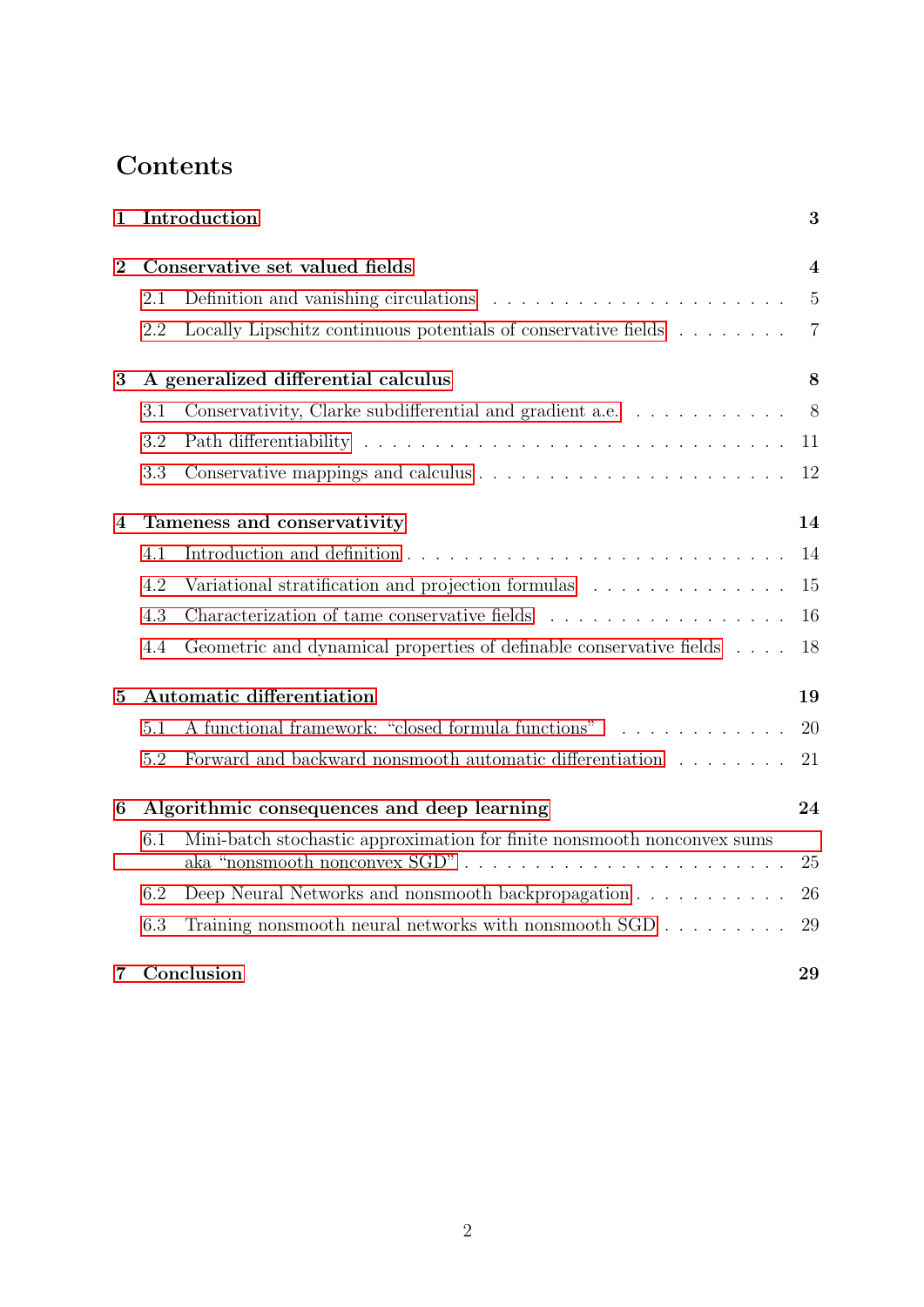## <span id="page-3-0"></span>1 Introduction

Classical approaches to solution methods for nonsmooth equations or nonsmooth optimization come from the calculus of variations [\[42,](#page-33-0) [46,](#page-33-1) [5,](#page-31-0) [12,](#page-31-1) [19,](#page-31-2) [32,](#page-32-0) [43,](#page-33-2) [48\]](#page-33-3). They have been successfully used in several contexts, from partial differential equations to machine learning. But most of the advances made in these last decades apply to classes revolving around convex-like non differentability phenomena: convex functions, semiconvex functions or (Clarke) regular problems. On the other hand several major problems arising in machine learning, numerical analysis, or non regular dynamical systems are not covered by these regularity models due to various calculus restrictions and the necessity of decomposing algorithms, see e.g., [\[17\]](#page-31-3) and references therein. We propose a notion of generalized derivatives and identify a class of locally Lipschitz functions, called path differentiable functions, for which we obtain a flexible calculus, should we accept to use weaker generalized derivatives than standard ones. Our starting point is extremely elementary, we see derivation as an inverse operation to integration:

$$
f(y) - f(x) = \int_x^y f'(t) \mathrm{d}t.
$$

We thus introduce and study graph closed set valued mappings  $D_f : \mathbb{R}^p \rightrightarrows \mathbb{R}^p$ , and locally Lipschitz functions  $f: \mathbb{R}^p \mapsto \mathbb{R}$  related by

$$
f(\gamma(1)) - f(\gamma(0)) = \int_0^1 \langle D_f(\gamma(t)), \dot{\gamma}(t) \rangle dt, \qquad \forall \gamma \in AC([0, 1], \mathbb{R}^p),
$$

where we use Aumann's integration while  $AC([0,1], \mathbb{R}^p)$  is the set of absolutely continuous functions from [0, 1] to  $\mathbb{R}^p$ . Rephrasing this property yields a generalized form of the zero circulation property

$$
\int_0^1 \langle D(\gamma(t)), \dot{\gamma}(t) \rangle dt = \{0\}, \qquad \forall \gamma \in AC([0, 1], \mathbb{R}^p).
$$

We naturally call these objects conservative set valued fields and a function having a conservative field is called path differentiable. Convex, concave, Clarke regular, but also any semialgebraic Lipschitz continuous functions or Whitney stratifiable functions are path differentiable.

We provide a calculus and several characterizations of conservativity. First we show that conservative fields are classical gradients almost everywhere, which makes the Clarke subdifferential a minimal convex conservative field. Second, in the framework of semialgebraic or o-minimal structures, we provide conservative fields with a variational stratification formula [\[9\]](#page-31-4). This connection between Whitney stratification and conservativity allows to generalize known qualitative properties from the smooth world to definable conservative fields: Morse-Sard theorem, Kurdyka-Lojasiewicz inequality [\[34\]](#page-32-1) and convergence of differential inclusions.

On a more applied side, conservative fields allow to analyze fundamental modern numerical algorithms in machine learning or numerical analysis based on automatic differentiation [\[49,](#page-33-4) [28\]](#page-32-2) and decomposition [\[17,](#page-31-3) [24\]](#page-32-3) in a nonsmooth context. Automatic differentiation is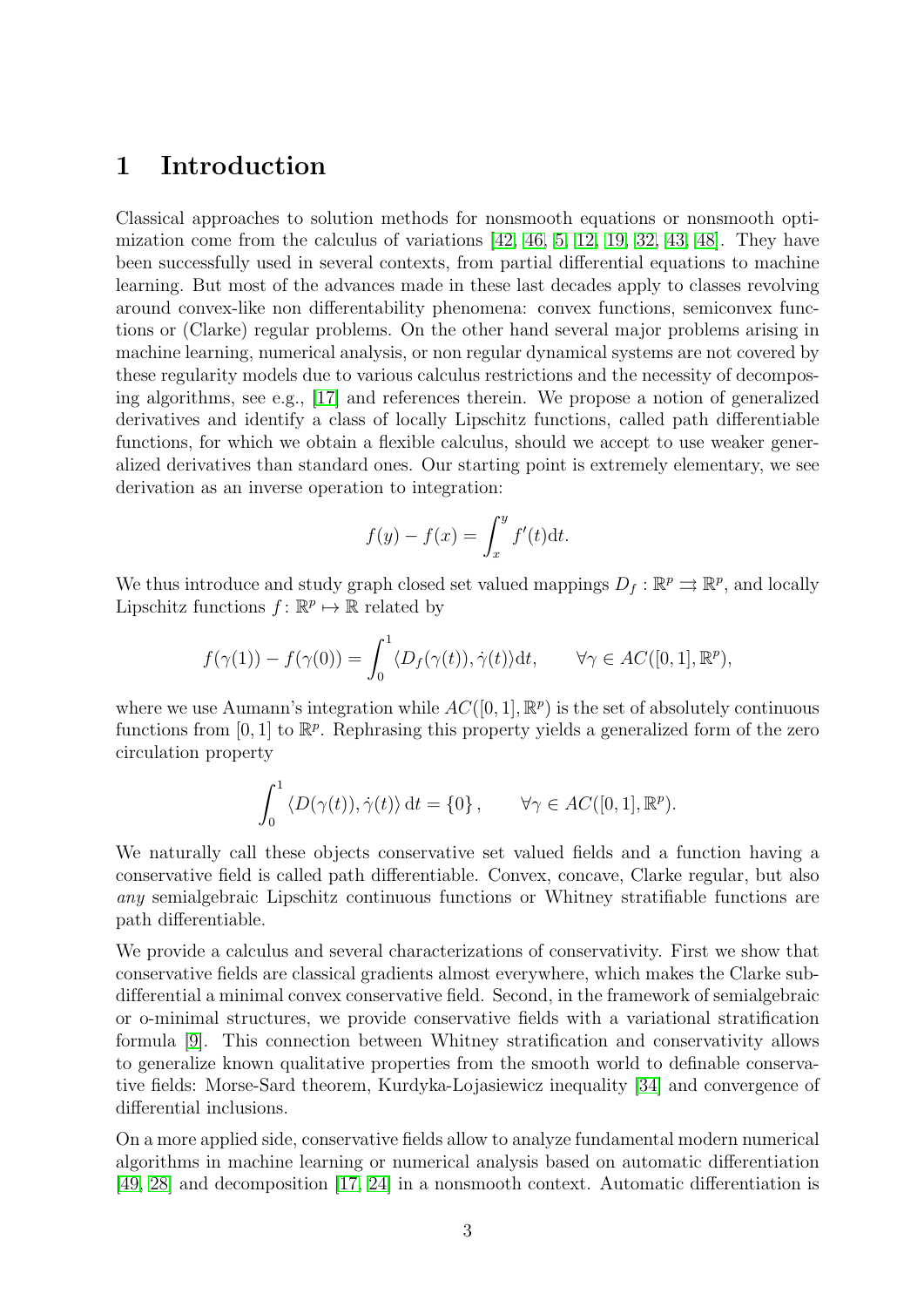indeed proved to yield conservative fields which allows in turn to study discrete stochastic algorithms that are massively used to train AI systems. We illustrate this with the problem of training nonsmooth deep neural networks which are designed to perform prediction tasks based on a large labeled database [\[37\]](#page-33-5).

Our work connects very applied concerns with the recent theory of o-minimal structures, by revealing surprising links between the massively used numerical libraries (Tensorflow [\[1\]](#page-30-0), Pytorch, [\[44\]](#page-33-6)), and Whitney stratifications.

Structure of the paper As a conclusion, let us mention that this article contains material that can be considered as having distinct and independent interests. Researchers working in analysis may focus on Section 2 and 3, which present conservative fields. Those having affinity with geometry can also go through Section 4 which provides insights into the semialgebraic and the definable cases. The more applied sections provide theorems which we believe useful to several communities: Section 5 is on nonsmooth automatic differentiation and a theoretical model for the corresponding "oracle", while Section 6 on studies stochastic gradient descent (with mini-batches) and deep learning.

## <span id="page-4-0"></span>2 Conservative set valued fields

Notations. We restrict our analysis to locally Lipschitz continuous functions in Eu-clidean spaces<sup>[1](#page-4-1)</sup>. Take  $p \in \mathbb{N}$ . A locally Lipschitz continuous function,  $f: \mathbb{R}^p \mapsto \mathbb{R}$  is differentiable almost everywhere by Rademacher's theorem, see for example [\[26\]](#page-32-4). Denote by  $R \subset \mathbb{R}^p$ , the full measure set where f is differentiable, then the Clarke subgradient of f is given for any  $x \in \mathbb{R}^p$ , by

$$
\partial^c f(x) = \text{conv}\left\{v \in \mathbb{R}^p, \exists y_k \underset{k \to \infty}{\to} x \text{ with } y_k \in R, v_k = \nabla f(y_k) \underset{k \to \infty}{\to} v\right\}.
$$

A set valued map  $D: \mathbb{R}^p \implies \mathbb{R}^q$  is a function from  $\mathbb{R}^p$  to the set of subsets of  $\mathbb{R}^q$ . The graph of  $D$  is given by

$$
graph D = \{(x, z), x \in \mathbb{R}^p, z \in D(x)\}.
$$

D is said to have *closed graph* or to be *graph-closed* if graph  $D$  is closed as a subset of  $\mathbb{R}^{p+q}$ . An equivalent characterization is that for any converging sequences  $(x_k)_{k\in\mathbb{N}}, (v_k)_{k\in\mathbb{N}}$ in  $\mathbb{R}^p$ , with  $v_k \in D(x_k)$  for all  $k \in \mathbb{N}$ , we have

$$
\lim_{k \to \infty} v_k \in D(\lim_{k \to \infty} x_k).
$$

An absolutely continuous curve is a continuous function  $x: \mathbb{R} \mapsto \mathbb{R}^p$  which admits a derivative  $\dot{x}$  for Lebesgue almost all  $t \in \mathbb{R}$ , such that  $\dot{x}$  is Lebesgue measurable and  $x(t)$  –  $x(0)$  is the Lebesgue integral of  $\dot{x}$  between 0 and t for all  $t \in \mathbb{R}$ . Absolutely continuous curves are well suited to generalize differential equations to differential inclusions [\[4\]](#page-31-5).

<span id="page-4-1"></span><sup>&</sup>lt;sup>1</sup>Although all results we provide are generalizable to complete Riemannian manifolds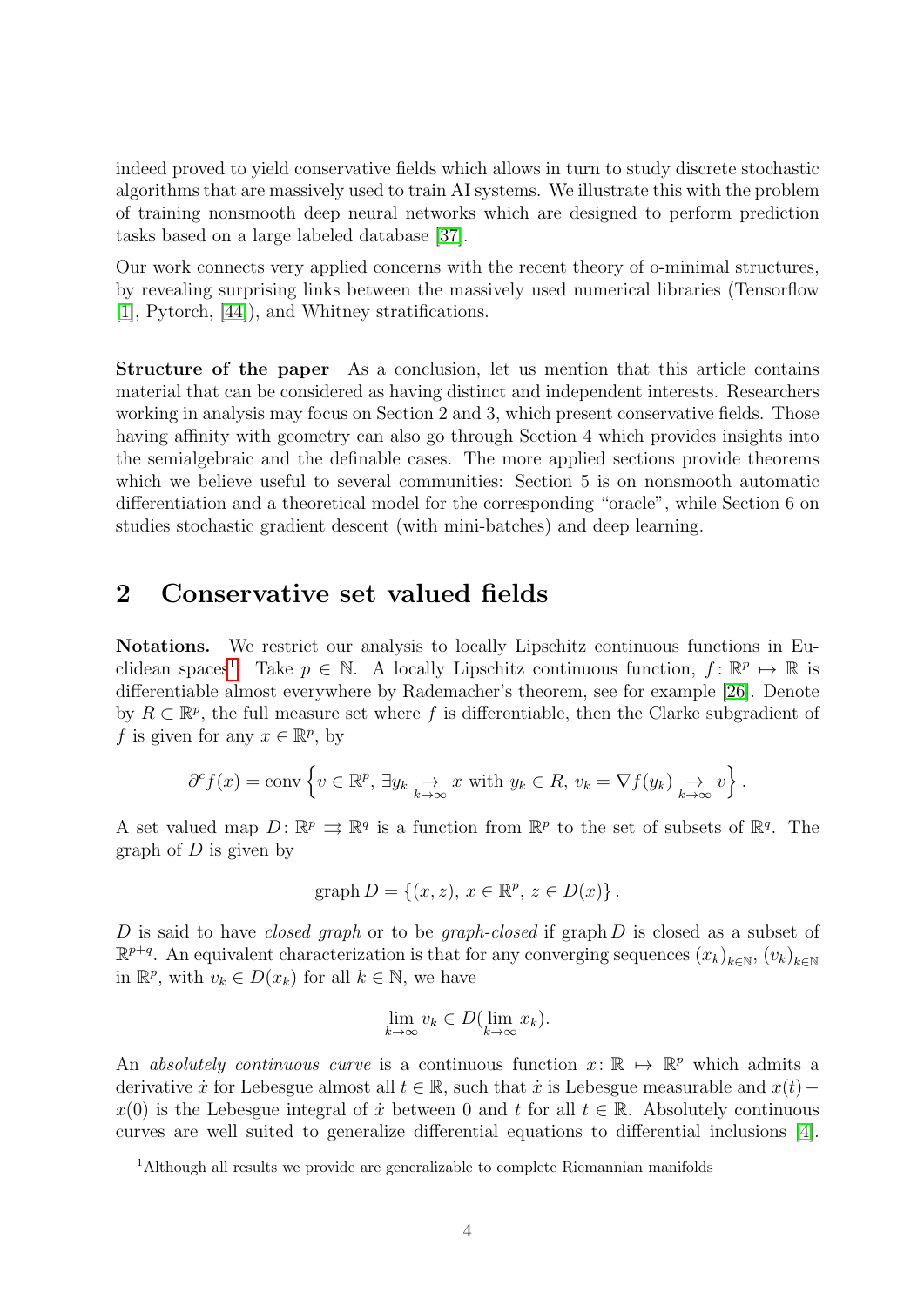Given a set valued map  $D: \mathbb{R}^p \to \mathbb{R}^p$ ,  $x_0 \in \mathbb{R}^p$ ,  $x: \mathbb{R} \mapsto \mathbb{R}^p$  is a solution to the differential inclusion problem

$$
\begin{aligned}\n\dot{x} &\in D(x) \\
x(0) &= x_0,\n\end{aligned}
$$

if x is an absolutely continuous curve satisfying  $x(0) = x_0$  and  $\dot{x}(t) = D(x(t))$  for almost all  $t$  on a non trivial interval containing  $0$ .

#### <span id="page-5-0"></span>2.1 Definition and vanishing circulations

Throughout this section, we denote by  $D: \mathbb{R}^p \rightrightarrows \mathbb{R}^p$  a set valued map with closed graph and nonempty compact values. The following lemma is derived from results from the overview textbook [\[2\]](#page-30-1).

<span id="page-5-1"></span>**Lemma 1** Let  $D: \mathbb{R}^p \rightrightarrows \mathbb{R}^p$  be a set valued map with nonempty compact values and closed graph. Let  $\gamma: [0,1] \mapsto \mathbb{R}^p$  be an absolutely continuous path. Then the following function

$$
t \mapsto \max_{v \in D(\gamma(t))} \langle \dot{\gamma}(t), v \rangle ,
$$

defined almost everywhere on [0, 1], is Lebesgue measurable.

**Proof**: Consider the function  $\Gamma: [0, 1] \mapsto \mathbb{R}^p \times \mathbb{R}^p$  defined for almost all  $t \in [0, 1]$  by

$$
\Gamma(t) = \begin{pmatrix} \gamma(t) \\ \dot{\gamma}(t) \end{pmatrix}.
$$

Γ is, by definition, Lebesgue integrable, in particular, pre-images of Borel sets are Lebesgue sets. In addition, we consider the set-valued map  $\tilde{D}$ :  $\mathbb{R}^p \times \mathbb{R}^p \Rightarrow \mathbb{R}^p$  defined as

$$
\tilde{D}: (x, y) \rightrightarrows (D(x), y).
$$

 $\tilde{D}$  has closed graph and by [\[2,](#page-30-1) Theorem 18.20] it is measurable in the sense of [2, Definition 18.1]. Let  $f: \mathbb{R}^p \times \mathbb{R}^p \times \mathbb{R}^p \times \mathbb{R}^p \to \mathbb{R}$  be such that

$$
f(x, y, v_1, v_2) = \langle y, v_1 \rangle
$$

Then the map

$$
m\colon (x,y)\mapsto \max_{w\in \tilde{D}(x,y)} f(x,y,w)=\max_{v\in D(x)} \langle y,v\rangle
$$

is Borel measurable according to [\[2,](#page-30-1) Theorem 18.19]. This means that preimage of Borel sets are Borel sets. The function

$$
t \mapsto \max_{v \in D(\gamma(t))} \langle \dot{\gamma}(t), v \rangle
$$

is just  $m \circ \Gamma$  and is hence Lebesgue measurable.

We can now proceed with the central definition of a conservative set valued field.

<span id="page-5-2"></span>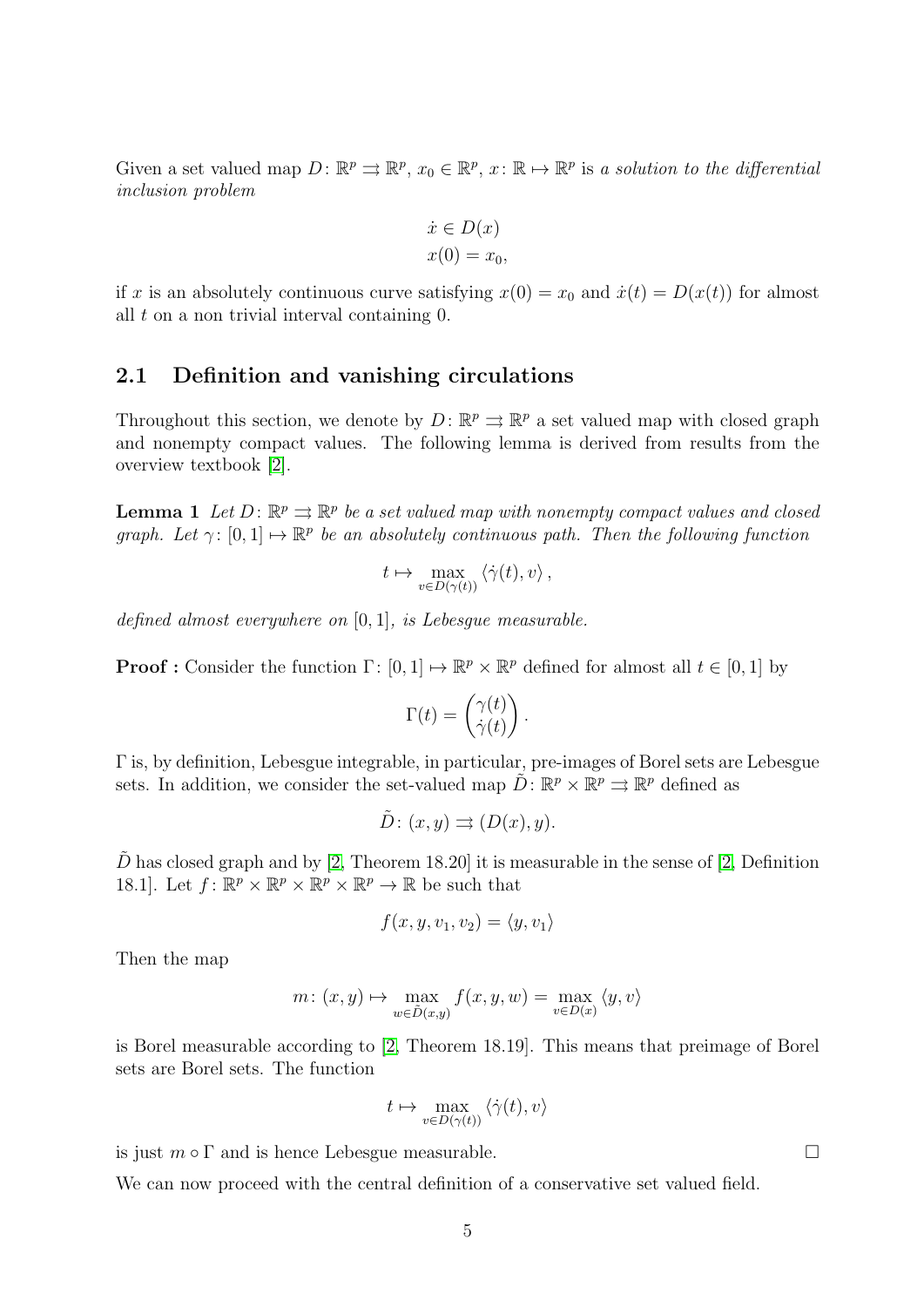**Definition 1 (Conservative set valued fields)** Let  $D: \mathbb{R}^p \rightrightarrows \mathbb{R}^p$  be a set valued map. D is a *conservative (set valued) field* whenever it has closed graph, non empty compact values and for any absolutely continuous loop  $\gamma: [0, 1] \mapsto \mathbb{R}^p$ , that is  $\gamma(0) = \gamma(1)$ , we have

$$
\int_0^1 \max_{v \in D(\gamma(t))} \langle \dot{\gamma}(t), v \rangle dt = 0
$$

where the integral is understood in the Lebesgue sense<sup>[2](#page-6-0)</sup>. It is equivalent to require

$$
\int_0^1 \min_{v \in D(\gamma(t))} \langle \dot{\gamma}(t), v \rangle dt = 0
$$

for all loops  $\gamma$ .

Remark 1 (min, max circulations and conservativity) The min formula is indeed obtained by using the the reverse path  $\tilde{\gamma}(t) = \gamma(1-t)$ :

$$
\int_0^1 \max_{v \in D(\tilde{\gamma}(t))} \langle \dot{\tilde{\gamma}}(t), v \rangle dt = \int_0^1 \max_{v \in D(\gamma(1-t))} \langle -\dot{\gamma}(1-t), v \rangle dt
$$
  
= 
$$
- \int_0^1 \min_{v \in D(\gamma(1-t))} \langle \dot{\gamma}(1-t), v \rangle dt
$$
  
= 
$$
\int_1^0 \min_{v \in D(\gamma(t))} \langle \dot{\gamma}(t), v \rangle dt
$$
  
= 
$$
- \int_0^1 \min_{v \in D(\gamma(t))} \langle \dot{\gamma}(t), v \rangle dt = 0.
$$

We deduce that for almost all  $t \in [0, 1]$ ,  $\max_{v \in D(\tilde{\gamma}(t))} \langle \dot{\gamma}(t), v \rangle = \min_{v \in D(\tilde{\gamma}(t))} \langle \dot{\gamma}(t), v \rangle$ .

Remark 2 (Vanishing circulation and conservativity) There is a measurable argmax selection in Lemma [1](#page-5-1) (see [\[2,](#page-30-1) Theorem 18.19]) so that for any measurable selection  $v: [0,1] \mapsto \mathbb{R}^p$ ,  $v(t) \in D(\gamma(t))$  for all t, we have  $\int_0^1 \langle \dot{\gamma}(t), v(t) \rangle dt = 0$ . Thus, in the setting of Definition [1,](#page-5-2) an equivalent characterization is that the Aumann integral of  $t \Rightarrow \langle \dot{\gamma}(t), D(\gamma(t)) \rangle$  is {0}. In short

<span id="page-6-1"></span>
$$
\int_0^1 \langle D(\gamma(t)), \dot{\gamma}(t) \rangle dt = \{0\},\tag{1}
$$

exactly means that  $D$  is conservative. We recover the standard definition of conservativity as fields with vanishing circulation.

<span id="page-6-0"></span> $\sqrt[2]{\frac{1}{2}}$  which is possible thanks to Lemma [1.](#page-5-1)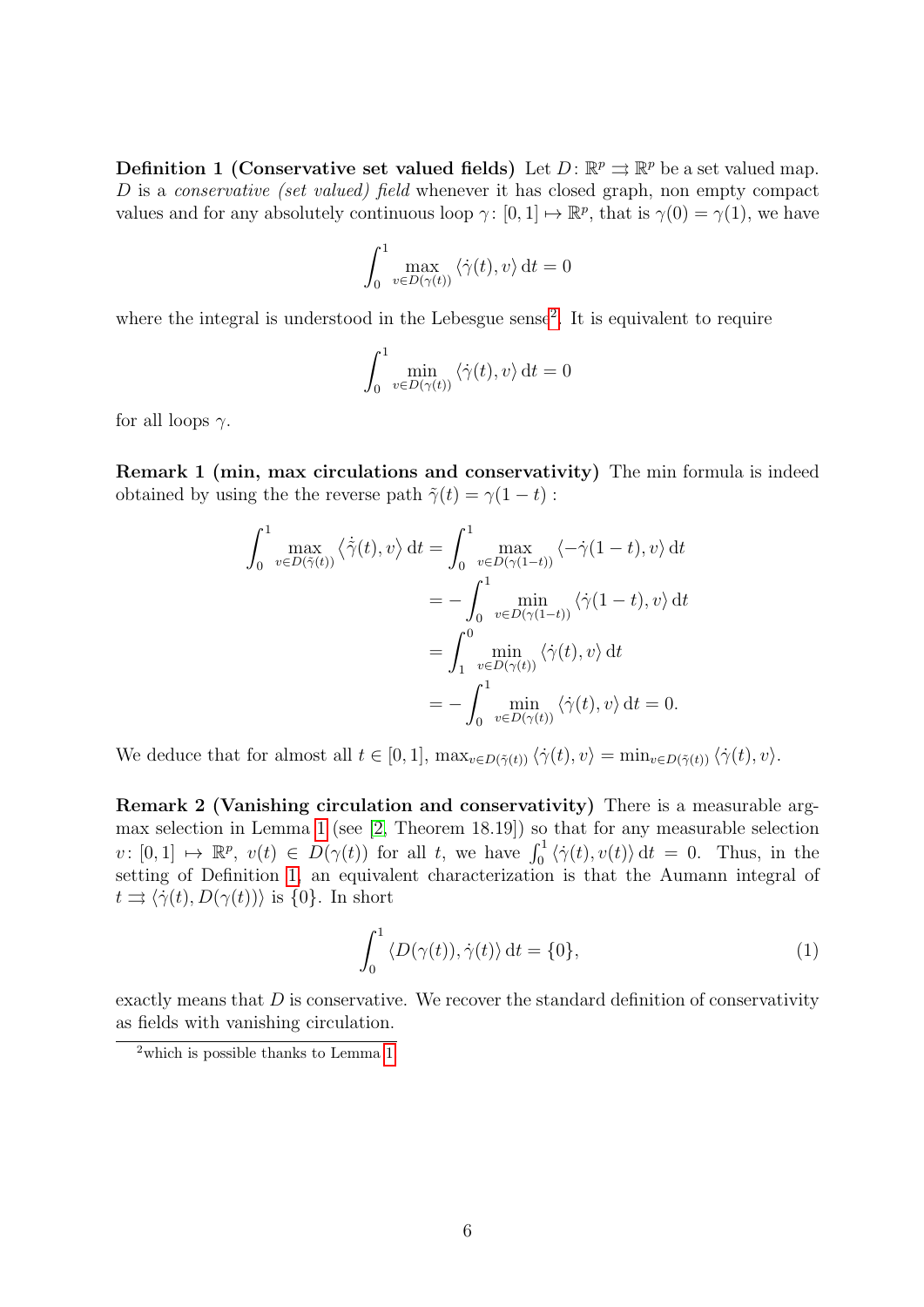#### <span id="page-7-0"></span>2.2 Locally Lipschitz continuous potentials of conservative fields

Definition 2 (Potential functions of conservative fields) Let  $D: \mathbb{R}^p \implies \mathbb{R}^p$  be a conservative field. A function  $f$  defined through any of the equivalent forms

<span id="page-7-1"></span>
$$
f(x) = f(0) + \int_0^1 \max_{v \in D(\gamma(t))} \langle \dot{\gamma}(t), v \rangle dt \tag{2}
$$

$$
= f(0) + \int_0^1 \min_{v \in D(\gamma(t))} \langle \dot{\gamma}(t), v \rangle dt \qquad (3)
$$

$$
= f(0) + \int_0^1 \langle \dot{\gamma}(t), D(\gamma(t)) \rangle dt \qquad (4)
$$

where  $\gamma$  is an arbitrary absolutely continuous path joining 0 to x, is well and uniquely defined up to a constant. It is called a potential function for D. We shall also say that D admits  $f$  as a potential, or that  $D$  is a conservative field for  $f$ .

Remark 3 (a) To see that the definitions [\(2\)](#page-7-1), [\(3\)](#page-7-1) and [\(4\)](#page-7-1) are indeed equivalent and independent of the chosen path, one adapts classical ideas as follows. Consider any  $x \in \mathbb{R}^p$ , and any absolutely continuous paths  $\gamma_1$ ,  $\gamma_2$  such that  $\gamma_1(0) = \gamma_2(0) = 0$  and  $\gamma_1(1) = \gamma_2(1) = x$ . We have

$$
\int_{0}^{1} \max_{v \in D(\gamma_{1}(t))} \langle \dot{\gamma}_{1}(t), v \rangle dt - \int_{0}^{1} \min_{v \in D(\gamma_{2}(t))} \langle \dot{\gamma}_{2}(t), v \rangle dt
$$
  
\n
$$
= \int_{0}^{1} \max_{v \in D(\gamma_{1}(t))} \langle \dot{\gamma}_{1}(t), v \rangle dt + \int_{0}^{1} \max_{v \in D(\gamma_{2}(t))} - \langle \dot{\gamma}_{2}(t), v \rangle dt
$$
  
\n
$$
= \int_{0}^{\frac{1}{2}} \max_{v \in D(\gamma_{1}(2t))} \langle 2\dot{\gamma}_{1}(2t), v \rangle dt + \int_{\frac{1}{2}}^{1} \max_{v \in D(\gamma_{2}(2-2t))} \langle -2\dot{\gamma}_{2}(2-2t), v \rangle dt
$$
  
\n
$$
= 0
$$

since the concatenation of  $t \mapsto \gamma_1(2t)$  for  $0 \le t \le 1/2$  and  $t \mapsto \gamma_2(2-2t)$  for  $1/2 \le t \le 1$  is an absolutely continuous loop. This shows that the value of the integral does not depend on the path. The "minimum and maximum integrals" are thus equal and we may set for any  $x \in \mathbb{R}^p$ :

$$
f(x) = \int_0^1 \max_{v \in D(\gamma(t))} \langle \dot{\gamma}(t), v \rangle dt = \int_0^1 \min_{v \in D(\gamma(t))} \langle \dot{\gamma}(t), v \rangle dt
$$

for any  $\gamma$  absolutely continuous with  $\gamma(0) = 0$  and  $\gamma(1) = x$ . The right hand-side in [\(4\)](#page-7-1) is thus a single number, and the identity is therefore well defined.

(b) If f is differentiable,  $\nabla f$  is of course a conservative field (it is not unique). More examples and a discussion are provided in Subsection [3.2.](#page-11-0)

(c) The definition can be directly extended to star-shaped domains.

(d) The potential function  $f$  is locally Lipschitz continuous. Indeed take a bounded set S. Take  $x, y \in S$  and use (c) above with the path  $[0, 1] \ni t \to \gamma(t) = tx + (1 - t)y$ ,

$$
|f(y) - f(x)| \le |y - x| \int_0^1 \max_{v \in D(\gamma(t))} |v| dt \le M|x - y|
$$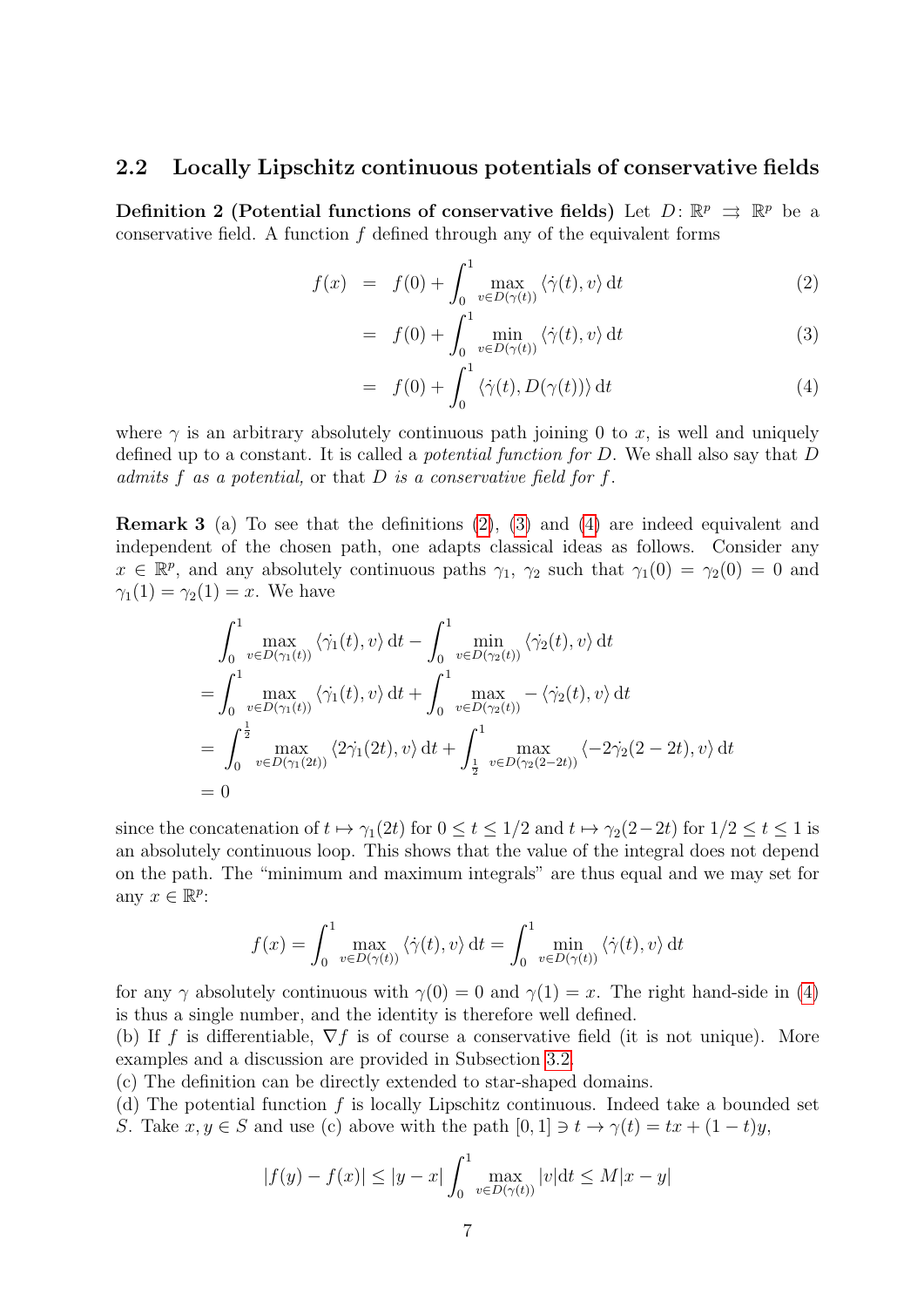where  $M$  is such that

$$
M \ge \max\{|v| : x \in \overline{\text{conv } S}, v \in D(x)\}\
$$

with conv S being the convex envelope of S. From [\[15,](#page-31-6) Lemma 3],  $D$  is locally bounded and such a finite constant must exist.

(e) If  $D_1, D_2$  are two graph-closed set valued mappings with compact nonempty values, then  $D_1 \subset D_2$  and  $D_2$  conservative implies that  $D_1$  is conservative as well. Observe also that if D is conservative  $x \implies \text{conv}(D(x))$  is conservative as well.

Chain rule characterizes conservativity in the following sense:

Lemma 2 (Chain rule and conservativity) Let  $D: \mathbb{R}^p \implies \mathbb{R}^p$  be a locally bounded, graph-closed set valued map and  $f: \mathbb{R}^p \mapsto \mathbb{R}$  a locally Lipschitz continuous function. Then D is a conservative field for f, if and only if for any absolutely continuous curve  $x: [0,1] \mapsto$  $\mathbb{R}^p$ , the function  $t \mapsto f(x(t))$  satisfies

<span id="page-8-2"></span>
$$
\frac{d}{dt}f(x(t)) = \langle v, \dot{x}(t) \rangle \qquad \forall v \in D_f(x(t)),\tag{5}
$$

for almost all  $t \in [0, 1]$ .

Proof : The reverse implication is obvious, using Lemma [1,](#page-5-1) integrating the characterization in equation [\(5\)](#page-8-2) we obtain any of the equivalent equations of Definition [2.](#page-7-1) To prove the converse, assume now that D is a conservative field for f. For any  $0 < s < 1$ , we have

$$
f(x(s)) - f(x(0)) = \int_0^1 \max_{v \in D(x(st))} \langle \dot{sx}(st), v \rangle dt
$$
  
= 
$$
\int_0^s \max_{v \in D(x(t))} \langle \dot{x}(t), v \rangle dt
$$
  
= 
$$
\int_0^s \min_{v \in D(x(t))} \langle \dot{x}(t), v \rangle dt
$$

The fundamental theorem of calculus states that  $s \mapsto f(x(s))$  is differentiable almost everywhere and for almost all  $s \in [0,1]$ ,

$$
\frac{d}{ds}f(x(s)) = \max_{v \in D(x(s))} \langle \dot{x}(s), v \rangle = \min_{v \in D(x(s))} \langle \dot{x}(s), v \rangle = \langle \dot{x}(s), v \rangle,
$$

for all  $v \in D(x(s))$ . This shows that f is a potential for D.

# <span id="page-8-0"></span>3 A generalized differential calculus

#### <span id="page-8-1"></span>3.1 Conservativity, Clarke subdifferential and gradient a.e.

<span id="page-8-3"></span>We start with the following fundamental result.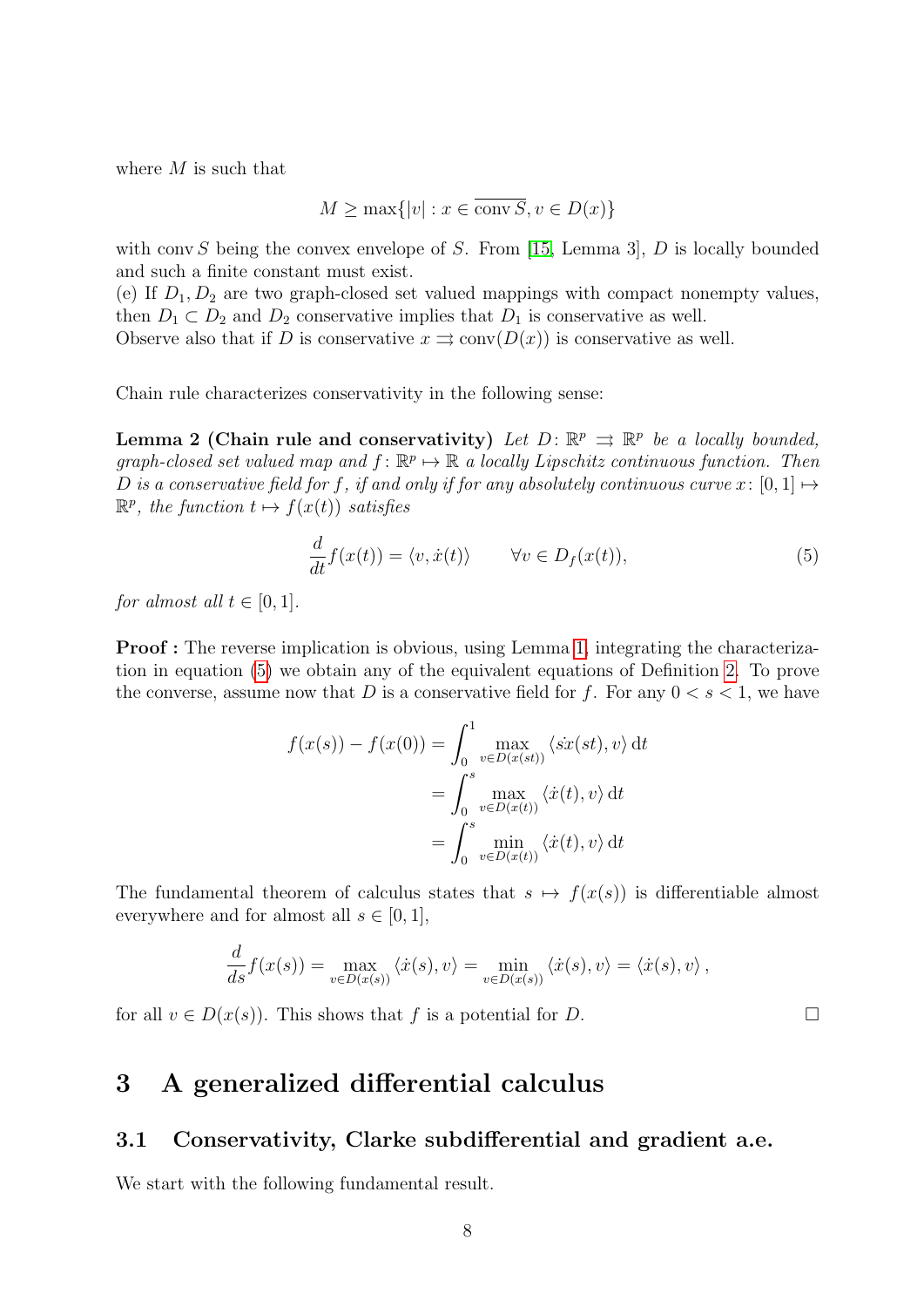Theorem 1 (A conservative field is a gradient almost everywhere) Let  $D: \mathbb{R}^p \rightrightarrows$  $\mathbb{R}^p$  be a conservative field and  $f: \mathbb{R}^p \mapsto \mathbb{R}$  a (locally Lipschitz continuous) potential for D. Then  $D = \{\nabla f\}$  Lebesque almost everywhere.

**Proof:** Fix a measurable selection  $a: \mathbb{R}^p \to \mathbb{R}^p$  of D and f a potential for D. Measurable selections exist because  $D$  has closed graph, with compact and nonempty values, and hence is measurable in the sense of [\[2,](#page-30-1) Definition 18.1] so that [\[2,](#page-30-1) Corollary 18.15] applies (see also Lemma [1\)](#page-5-1). Fix a direction  $v \in \mathbb{R}^p$ ,  $x \in \mathbb{R}^p$  a base point, let  $s < t$  be real numbers and  $\gamma$  the path  $\gamma(\tau) = (1 - \tau)(x + sv) + \tau(x + tv)$ , then by using conservativity and an elementary change of variable, we obtain for all  $x \in \mathbb{R}^p$ 

$$
f(x+tv) - f(x+sv) = \int_s^t \langle v, a(x+\tau v) \rangle d\tau.
$$

Using the fundamental theorem of calculus (in its Lebesgue form), one obtains

<span id="page-9-0"></span>
$$
f'(y; v) = \langle v, a(y) \rangle \tag{6}
$$

almost everywhere on the line  $x + \mathbb{R}v$ , where

$$
f'(y; v) := \lim_{r \to 0, r \neq 0} \frac{f(y + rv) - f(y)}{r}
$$

when the limit exists. Since f is continuous, the two functions defined for all  $y \in \mathbb{R}^p$ .

$$
f'_u(y; v) := \lim_{s \to 0, s \neq 0} \frac{f(y + sv) - f(y)}{s} = \lim_{k \to \infty} \sup_{0 < |s| \le 1/k} \frac{f(y + sv) - f(y)}{s}
$$
\n
$$
f'_l(y; v) := \lim_{s \to 0, s \neq 0} \frac{f(y + sv) - f(y)}{s} = \lim_{k \to \infty} \inf_{0 < |s| \le 1/k} \frac{f(y + sv) - f(y)}{s},
$$

are Borel, hence Lebesgue measurable. Consider the following set

$$
A = \{ y \in \mathbb{R}^p, f'_u(y; v) \neq \langle v, a(y) \rangle \text{ or } f'_l(y; v) \neq \langle v, a(y) \rangle \}.
$$

This set is Lebesgue measurable and for any  $y \in \mathbb{R}^p \setminus A$ , we have

$$
f'(y; v) = f'_u(y; v) = f'_l(y; v) = \langle v, a(y) \rangle.
$$

Furthermore, using [\(6\)](#page-9-0) we have  $\mathcal{H}^1(A \cap (x + \mathbb{R}v)) = 0$ , where  $\mathcal{H}^1$  is the Hausdorff measure of dimension 1. Since  $x \in \mathbb{R}^p$  was arbitrary, we actually have  $\mathcal{H}^1(A \cap L) = 0$  for any line L, parallel to v and since A is measurable, Fubini's theorem entails that A has zero Lebesgue measure, and hence we have  $f'(y; v) = \langle v, a(y) \rangle$  for almost all  $y \in \mathbb{R}^p$ . Now the Rademacher Theorem [\[26,](#page-32-4) Theorem 3.2], ensures that  $f$  is differentiable almost everywhere, this implies that  $f'(y; v) = \langle \nabla f(y), v \rangle$  for almost all  $y \in \mathbb{R}^p$  and hence,  $\langle \nabla f(y), v \rangle = f'(y; v) = \langle v, a(y) \rangle$  for almost all  $y \in \mathbb{R}^p$ .

The direction v was chosen arbitrarily, we repeat the same construction for every  $v \in \mathbb{Q}^p$ (which is countable) and obtain that  $\langle \nabla f(y), v \rangle = \langle v, a(y) \rangle$  for almost all  $y \in \mathbb{R}^p$  and every  $v \in \mathbb{Q}^p$ , that is  $a(y) = \nabla f(y)$  for almost all  $y \in \mathbb{R}^p$ .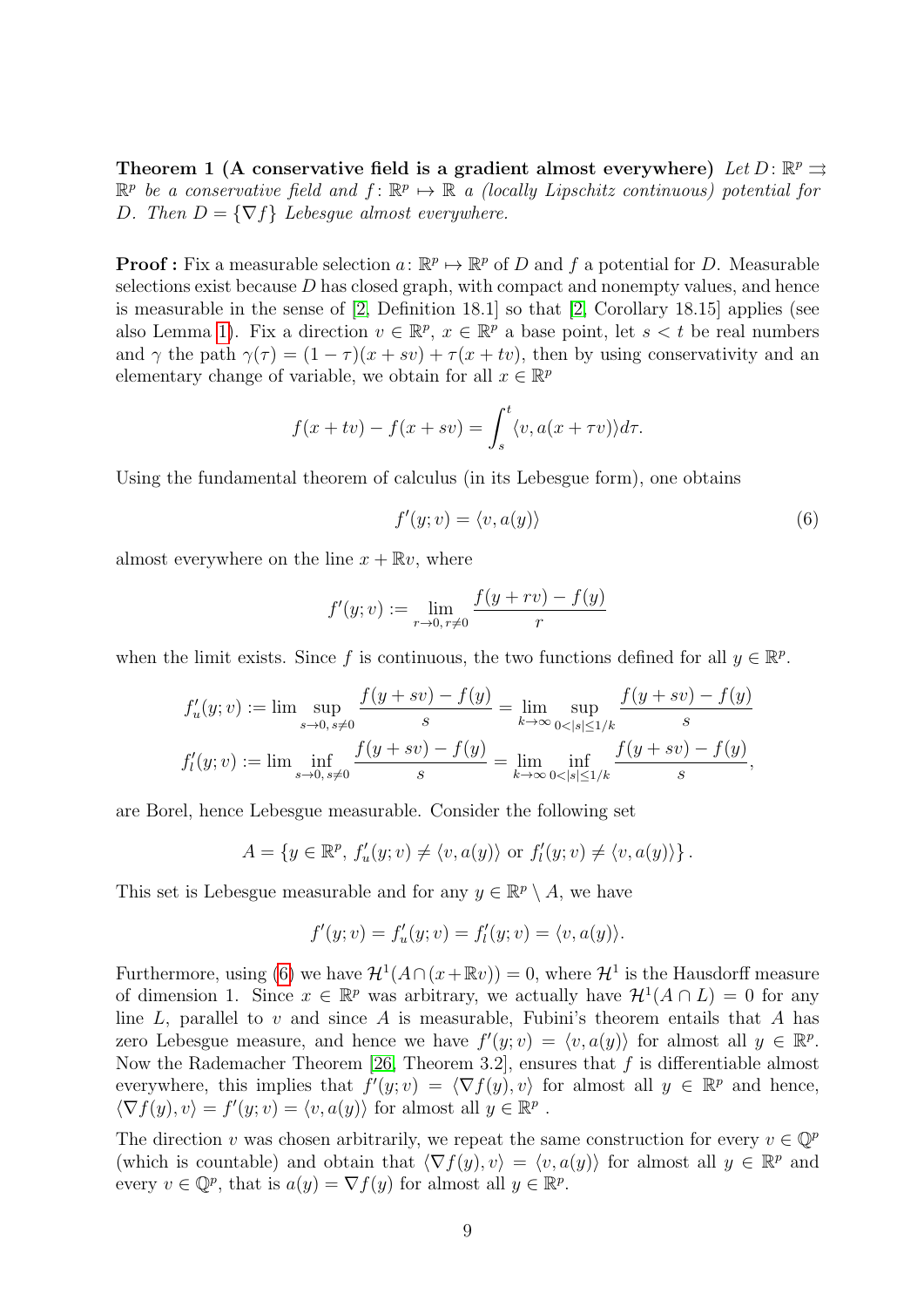Since a was chosen as an arbitrary measurable selection for  $D$ , we may use [\[2,](#page-30-1) Corollary 18.15] which states that there is a sequence of measurable selections for D,  $(a_k)_{k\in\mathbb{N}}$  such that for any  $x \in \mathbb{R}^p$ ,  $D(x) = c \cdot [a_i(x)]_{i \in \mathbb{N}}$ . Using the previous Rademacher's argument for each i in N, there exists a sequence of measurable sets  $(S_i)_{i\in\mathbb{N}}$  which have all full measure and such that  $a_i = \nabla f$  on  $S_i$ . Setting  $S = \bigcap_{i \in \mathbb{N}} S_i$ , we have that  $\mathbb{R}^p \setminus S$  has zero measure and  $a_i = \nabla f$  on S for all i in N and hence, using [\[2,](#page-30-1) Corollary 18.15],  $D = {\nabla f}$  on S. This proves the desired result.

An important consequence of the above result is that Clarke subdifferential appears as a minimal conservative field among convex valued conservative fields.

Corollary 1 (Clarke subgradient as a minimal convex conservative field) Let  $f: \mathbb{R}^p \mapsto \mathbb{R}$  be locally Lipschitz continuous and  $D: \mathbb{R}^p \rightrightarrows \mathbb{R}^p$  be a conservative field for f. Then  $\partial^c f$  is a conservative field for f, and for all  $x \in \mathbb{R}^p$ ,

<span id="page-10-0"></span>
$$
\partial^c f(x) \subset \text{conv}(D(x)).
$$

**Proof**: Let  $S \subset \mathbb{R}^p$  be a full measure set such that  $D = \nabla f$  on S (such a set exists by Theorem [1\)](#page-8-3). Using [\[51,](#page-33-7) Proposition 2.2], we have, for any  $x \in \mathbb{R}^p$ 

$$
\partial^c f(x) = \text{cl} \operatorname{conv}\left(\left\{\lim_{k \to \infty} \nabla f(x_k), \, x_k \in S, \, x_k \underset{k \to \infty}{\to} x\right\}\right).
$$

Since D has closed graph and  $D = \nabla f$  on S, we have

cl conv 
$$
\left(\left\{\lim_{k\to\infty}\nabla f(x_k), x_k\in S, x_k\underset{k\to\infty}{\to}x\right\}\right)\subset
$$
cl conv  $(D(x))=\text{conv }(D(x))$ ,

which allows to conclude. The fact that  $\partial^c f$  is conservative, follows right from the definition and the previous inclusion.

We deduce from Corollary [1](#page-10-0) a Fermat's rule for conservative fields.

**Proposition 1 (Fermat's rule)** Let  $f: \mathbb{R}^p \to \mathbb{R}$  be a potential for  $D_f: \mathbb{R}^p \to \mathbb{R}^p$  with nonempty compact values and closed graph. Let  $x \in \mathbb{R}^p$  be a local minimum or local maximum of f. Then  $0 \in \text{conv}(D_f(x))$ .

Proof : This is a consequence of Corollary [1](#page-10-0) since Fermat's rule holds for the Clarke subdifferential [\[48,](#page-33-3) Theorems 9.61 and 10.1].

Given a fixed conservative field D with f as a potential, we say that x is  $D\text{-}critical$  for f if  $D(x) \ni 0$ . The value  $f(x)$  is then called a D-critical value. This idea originates in [\[18\]](#page-31-7).

**Remark 4** The convex envelope in Fermat's rule is necessary. For example, let  $D: x \mapsto$  $sign(x)$  with  $D(0) = \{-1, 1\}$ , then D has closed graph and is conservative for the absolute value. The origin is a global minimum of the potential, but  $0 \notin D(0)$ .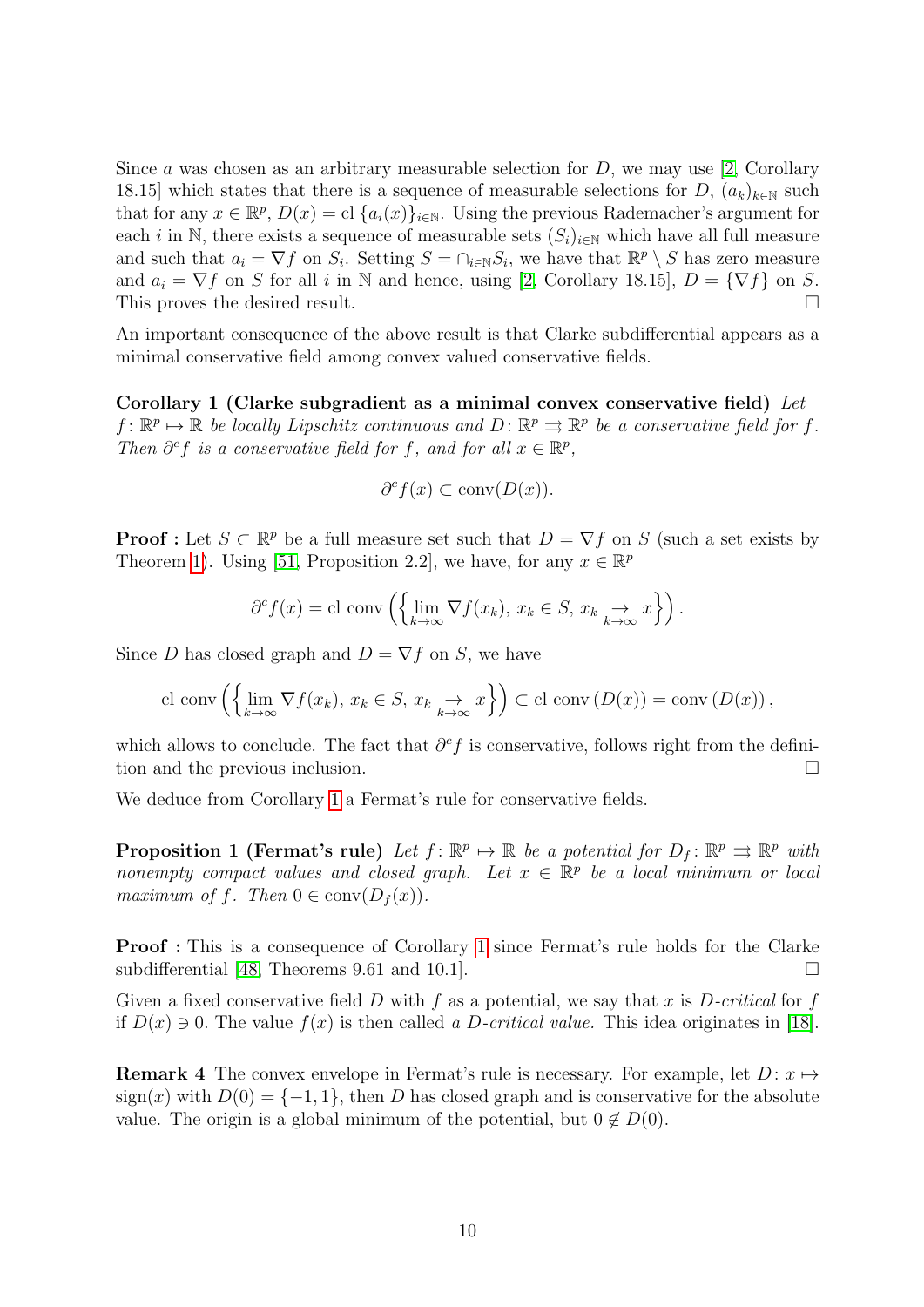## <span id="page-11-0"></span>3.2 Path differentiability

Conservative fields convey a natural notion of "generalized differentiability", a function being differentiable if it admits a conservative field for which Definition [2](#page-7-1) holds true. We call such functions path differentiable and provide a characterization in this section.

Definition 3 (Path differentiability) We say that a locally Lipschitz continuous function  $f : \mathbb{R}^p \to \mathbb{R}$  is path differentiable if f is the potential of a conservative field on  $\mathbb{R}^p$ .

<span id="page-11-1"></span>We deduce from Corollary [1](#page-10-0) the following characterization of path differentiable functions.

Corollary 2 (Characterization of path differentiable functions) Let  $f: \mathbb{R}^p \to \mathbb{R}$ be locally Lipschitz continuous, then f is path differentiable if and only if its Clarke subgradient is a conservative field (in which case it admits f as a potential).

The following property is sometimes called integrability, it has been studied for convex functions in [\[47\]](#page-33-8) and for broader classes in, e.g., [\[22,](#page-32-5) [52,](#page-34-0) [13,](#page-31-8) [53\]](#page-34-1).

Corollary 3 (Integrability and Clarke subdifferential) Let  $f: \mathbb{R}^p \mapsto \mathbb{R}$  and  $g: \mathbb{R}^p \mapsto$ R be two locally Lipschitz path differentiable functions such that  $\partial^c g(x) \subset \partial^c f(x)$  for all  $x \in \mathbb{R}^p$ , then  $f - g$  is constant.

Proof : Path differentiability entails that subdifferentials are conservative fields by Corollary [1.](#page-10-0) The result follows by definition of potential functions through integration in Def-inition [2.](#page-7-1)

We briefly compare some standard subgradients notions and conservative fields. We use the vocabulary and notations of [\[48\]](#page-33-3).

**Proposition 2 (Some path differentiable functions)** Let  $f : \mathbb{R}^p \to \mathbb{R}$  be Lipschitz continuous, the following are sufficient conditions for f to be path differentiable

(i) f is convex or concave.

(ii) f or  $-f$  is Clarke regular.

(iii) f or  $-f$  is prox regular.

(iv) f is real semialgebraic (or more generally tame, i.e., definable in some o-minimal structure).

**Proof** : Using the chain rule characterization, all proofs boil down to providing a chain rule with the Clarke subdifferential for each of the above mentioned situation. We refer to [\[48\]](#page-33-3) for convex, Clarke and prox regular functions, [\[24\]](#page-32-3) for tame functions.

In general, conservative fields may be distinct from all other classical subdifferentials, even in the tame case. Define for instance  $D : \mathbb{R} \to \mathbb{R}$  by  $D(0) = \{-1, 0, 1\}, D(1) = [0, 2]$ and  $D(x) = 0$  otherwise. It is a conservative field on R with any constant function as a potential function.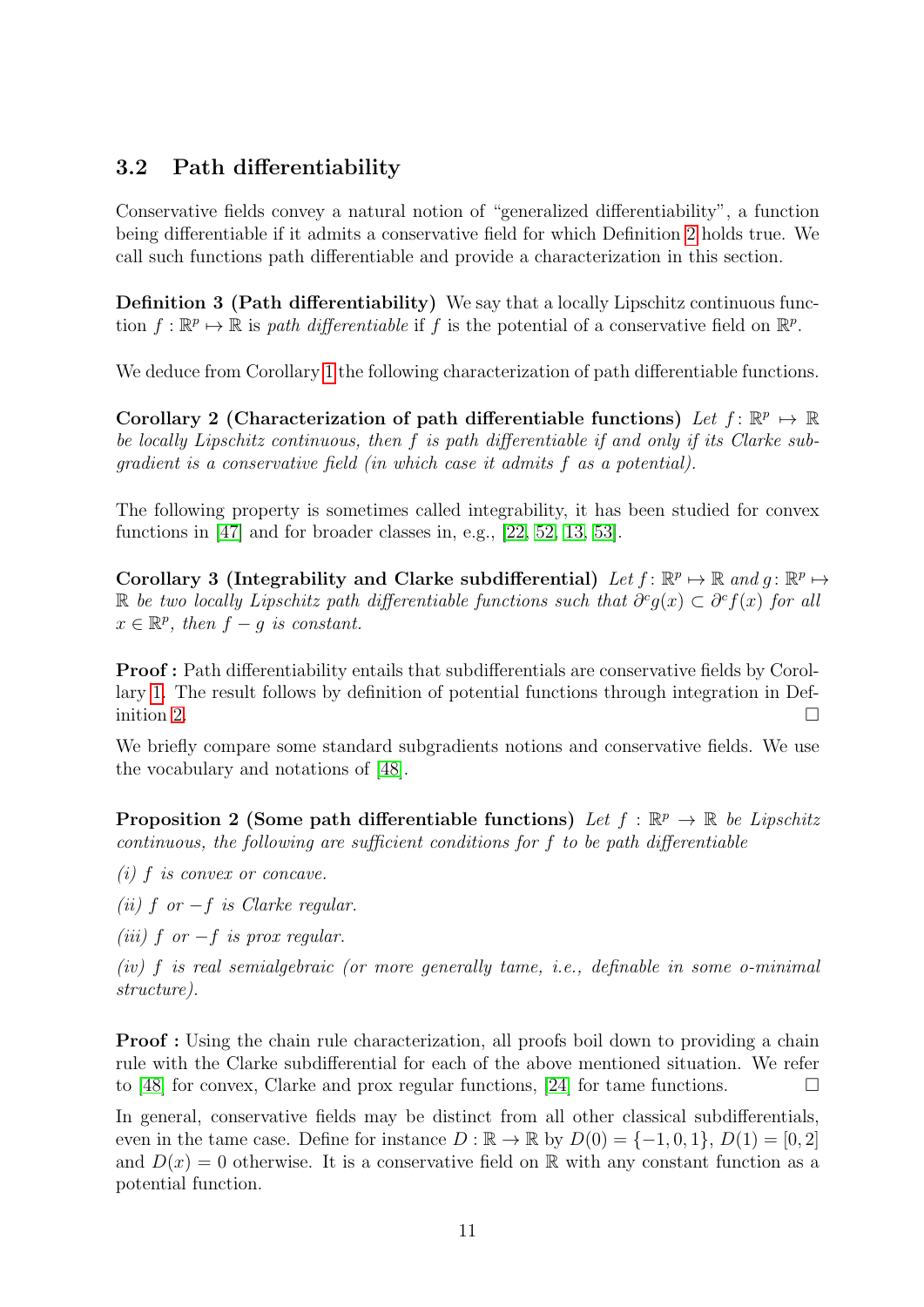Remark 5 (Historical aspects) Our effort to define a subclass of locally Lipschitz continuous functions which has favorable differentiability properties is one attempt among many others. The closest idea we found is due to Valadier who introduced in 1989 the notion of "fonctions saines" [\[54\]](#page-34-2). Although Definition [2](#page-7-1) looks much more general than the notion given in [\[54\]](#page-34-2), the equivalent characterization of Corollary [2](#page-11-1) shows that pathdifferentiable and "saines" functions are actually the same! Later on, at the end of the nineties, Borwein and Moors introduced the notion of essentially smooth functions (strictly differentiable almost eveywhere) as a well-behaved subclass of locally Lipschitz continuous functions [\[13\]](#page-31-8). Interestingly, the notion of saines functions was as well reconsidered and slightly modified in [\[14\]](#page-31-9) to describe the larger class of arcwise essentially smooth functions. Following [\[54\]](#page-34-2) and Chapter 1 of [\[55\]](#page-34-3), we see that, in the univariate case, saine and essentially smooth functions coincide. This is no longer true for  $p \geq 2$ , the set of "fonctions saines" is a subset of essentially smooth functions.

Remark 6 (Genericity: theory and practice) The work of Wang et al. [\[55,](#page-34-3) [15\]](#page-31-6) allows to claim that generic 1-Lispchitz functions are not path differentiable. Paradoxically, we shall see in further sections that most functions arising in applications are path differ-entiable (e.g. any semialgebraic or tame function is path differentiable)<sup>[3](#page-12-1)</sup>.

#### <span id="page-12-0"></span>3.3 Conservative mappings and calculus

In this part we often identify linear mappings to their matrices in the canonical basis. For general conservative mappings, we adopt here a definition through the chain rule rather than circulations in order to simplify the exposition. However it would be relevant to provide a direct extension of Definition [1](#page-5-2) involving vanishing circulations through set valued integration, this is matter for future work.

**Definition 4 (Conservative mappings)** Let  $F: \mathbb{R}^p \mapsto \mathbb{R}^m$  be a locally Lipschitz function.  $J_F: \mathbb{R}^p \implies \mathbb{R}^{m \times p}$  is called a *conservative mapping* for F, if for any absolutely continuous curve  $\gamma: [0,1] \mapsto \mathbb{R}^p$ , the function  $t \mapsto F(\gamma(t))$  satisfies

$$
\frac{d}{dt}F(\gamma(t)) = V\dot{\gamma}(t) \qquad \forall V \in J_F(\gamma(t))
$$

for almost all  $t \in [0, 1]$ .

<span id="page-12-3"></span>Remark 7 (Conservative fields are conservative mappings) Note that if  $D: \mathbb{R}^p \rightrightarrows$  $\mathbb{R}^p$  is a conservative field for  $f: \mathbb{R}^p \mapsto \mathbb{R}$ , it is of course also a conservative mapping for f.

<span id="page-12-2"></span>The following lemma provides an elementary but essential way to construct conservative matrices.

<span id="page-12-1"></span><sup>3</sup>Valadier's terminology finds here a surprising justification, since "saine", healthy in English, is chosen as the opposite of pathological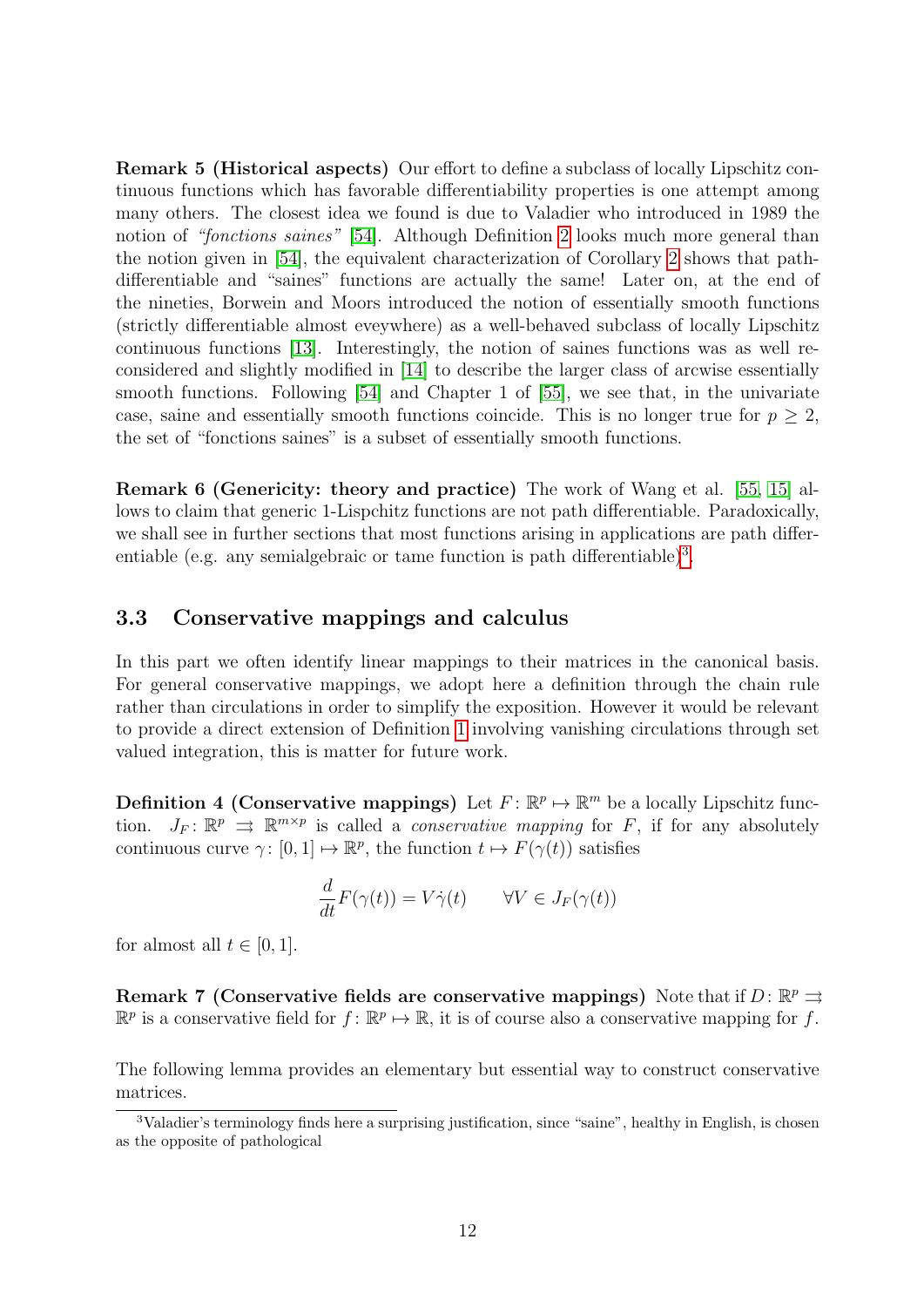**Lemma 3 (Componentwise aggregation)** Let  $F: \mathbb{R}^p \to \mathbb{R}^m$  be a locally Lipschitz continuous function. Let  $J_F: \mathbb{R}^p \rightrightarrows \mathbb{R}^{m \times p}$  be given by:

$$
J_F(x) = \begin{pmatrix} v_1^T \\ \vdots \\ v_m^T \end{pmatrix}, \qquad v_i \in D_i(x), i = 1 \dots, m, \quad \forall x \in \mathbb{R}^p,
$$

where  $D_i$  is a conservative field for the *i*-th coordinate of F,  $i = 1, \ldots, m$ . Then  $J_F$  is a conservative mapping for F.

**Proof**: This follows Lemma [2,](#page-8-2) the product structure of  $J_F$  and the fact that a finite union of Lebesgue null sets is a Lebesgue null set.

A partial converse holds true (thanks to Lemma [2\)](#page-8-2): projection on rows of conservative mappings have to be conservative mappings for the corresponding coordinate function.

<span id="page-13-2"></span>Lemma 4 (Coordinates of conservative mappings) Let  $F: \mathbb{R}^p \mapsto \mathbb{R}^m$  be locally Lipschitz continuous. Let  $J_F: \mathbb{R}^p \rightrightarrows \mathbb{R}^{m \times p}$  be a conservative mapping for F, then the projection of J on the first row of J, is a conservative field for the first coordinate of F.

Observe however, that these "generalized Jacobians" may have a more complex structure than the product structure outlined in Lemma [3.](#page-12-2)

<span id="page-13-0"></span>The following chain rule of generalized differentiation follows readily from the definition.

Lemma 5 (The product of conservative mappings is conservative) Let  $F_1: \mathbb{R}^p \mapsto$  $\mathbb{R}^m$  and  $F_2$ :  $\mathbb{R}^m \mapsto \mathbb{R}^l$  be locally Lipschitz continuous mappings. Let  $J_1$ :  $\mathbb{R}^p \rightrightarrows \mathbb{R}^{m \times p}$  be a conservative mapping for  $F_1$  and  $J_2: \mathbb{R}^p \rightrightarrows \mathbb{R}^{l \times m}$  be a conservative mapping for  $F_2$ . Then the product mapping  $J_2 \cdot J_1$  is a conservative mapping for  $F_2 \circ F_1$ .

**Proof :** Consider any absolutely continuous curve  $\gamma: [0,1] \mapsto \mathbb{R}^p$ . By local Lipschitz continuity,  $t \mapsto F_1(\gamma(t))$  is also absolutely continuous and by definition of  $J_1$  we have,

$$
\frac{d}{dt}F_1(\gamma(t)) = J_1(\gamma(t))\dot{\gamma}(t) \quad \text{a.e. on } (0,1).
$$

Furthermore,  $F_2 \circ F_1 \circ \gamma$  is also absolutely continuous by the local Lipschitz continuity of  $F_2$ . From the definition of  $J_2$ , we have

$$
\frac{d}{dt}\left(F_2 \circ F_1(\gamma(t))\right) = J_2(F_1(\gamma(t))) \times \frac{d}{dt}\left(F_1(\gamma(t))\right) \quad \text{a.e. on (0, 1)}
$$

The last two identities lead to the conclusion.

We deduce the following chain rule by enlargement.

**Lemma 6 (Outer chain rule)** Let  $F: \mathbb{R}^p \mapsto \mathbb{R}^m$  and  $g: \mathbb{R}^m \mapsto \mathbb{R}$  be locally Lipschitz continuous. Let  $D_F: \mathbb{R}^p \rightrightarrows \mathbb{R}^{m \times p}$  and  $D_g: \mathbb{R}^m \rightrightarrows \mathbb{R}^m$  be some set valued mappings such that  $F_i$ , the *i*-th coordinate of F, is a potential for  $[D_F(\gamma(t))]_i$ , the *i*-th row of  $D_F$  for  $i =$ 1... m and g is a potential for  $D_g$ . Then  $g \circ F$  is a potential of  $D: x \rightrightarrows D_F(x)^T D_g(F(x))$ .

<span id="page-13-1"></span>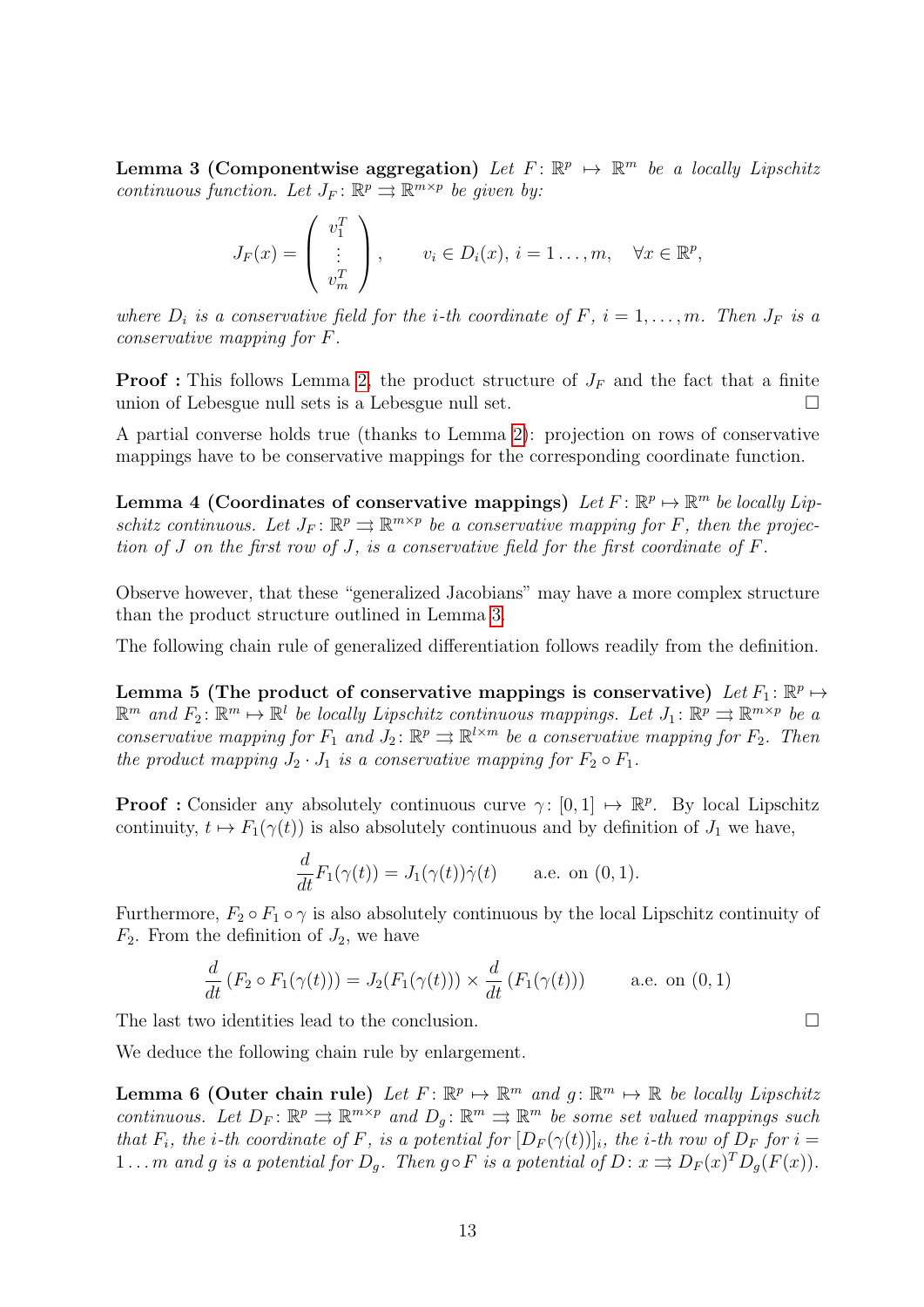**Proof :** This is obtained combining Lemmas [3,](#page-12-2) [5](#page-13-0) and Remark [7.](#page-12-3) □

A simple consequence is a "sum rule" by subdifferential enlargement which is fundamental in the study of the mini-batch stochastic gradient:

Corollary 4 (Outer sum rule) Let  $f_1, \ldots, f_n$  be locally Lipschitz continuous functions. Then  $f = \sum_{i=1}^n f_i$  is a potential for  $D_f = \sum_{i=1}^n D_i$  provided that  $f_i$  is a potential for each  $D_i, i = 1, \ldots, n$ .

## <span id="page-14-0"></span>4 Tameness and conservativity

Let us beforehand provide two useful reading keys:

- The reader unfamiliar with definable objects can simply replace definability assumptions by semialgebraicity assumptions. It is indeed enough to treat major applications considered here, as for example deep learning with ReLU activation functions and square loss.
- Semialgebraicity and definability being easy to recognize in practice, the results in this section can be readily used as "black boxes" for applicative purposes.

#### <span id="page-14-1"></span>4.1 Introduction and definition

We recall here the results of geometry that we use in the present work. Some references on this topic are [\[23,](#page-32-6) [25\]](#page-32-7).

An o-minimal structure on  $(\mathbb{R}, +, \cdot)$  is a collection of sets  $\mathcal{O} = (\mathcal{O}_p)_{p \in \mathbb{N}}$  where each  $\mathcal{O}_p$  is itself a family of subsets of  $\mathbb{R}^p$ , such that for each  $p \in \mathbb{N}$ :

- (i)  $\mathcal{O}_p$  is stable by complementation, finite union, finite intersection and contains  $\mathbb{R}^p$ .
- (ii) if A belongs to  $\mathcal{O}_p$ , then  $A \times \mathbb{R}$  and  $\mathbb{R} \times A$  belong to  $\mathcal{O}_{p+1}$ ;
- (iii) if  $\pi : \mathbb{R}^{p+1} \to \mathbb{R}^p$  is the canonical projection onto  $\mathbb{R}^p$  then, for any  $A \in \mathcal{O}_{p+1}$ , the set  $\pi(A)$  belongs to  $\mathcal{O}_p$ ;
- (iv)  $\mathcal{O}_p$  contains the family of real algebraic subsets of  $\mathbb{R}^p$ , that is, every set of the form

$$
\{x \in \mathbb{R}^p \mid g(x) = 0\}
$$

where  $g : \mathbb{R}^p \to \mathbb{R}$  is a polynomial function;

(v) the elements of  $\mathcal{O}_1$  are exactly the finite unions of points and intervals.

A subset of  $\mathbb{R}^p$  which belongs to an o-minimal structure  $\mathcal O$  is said to be *definable in*  $\mathcal O$ . Very often the o-minimal structure is fixed, so one simply says definable or tame. A set valued mapping is said to be definable in  $\mathcal O$  whenever its graph is definable in  $\mathcal O$ .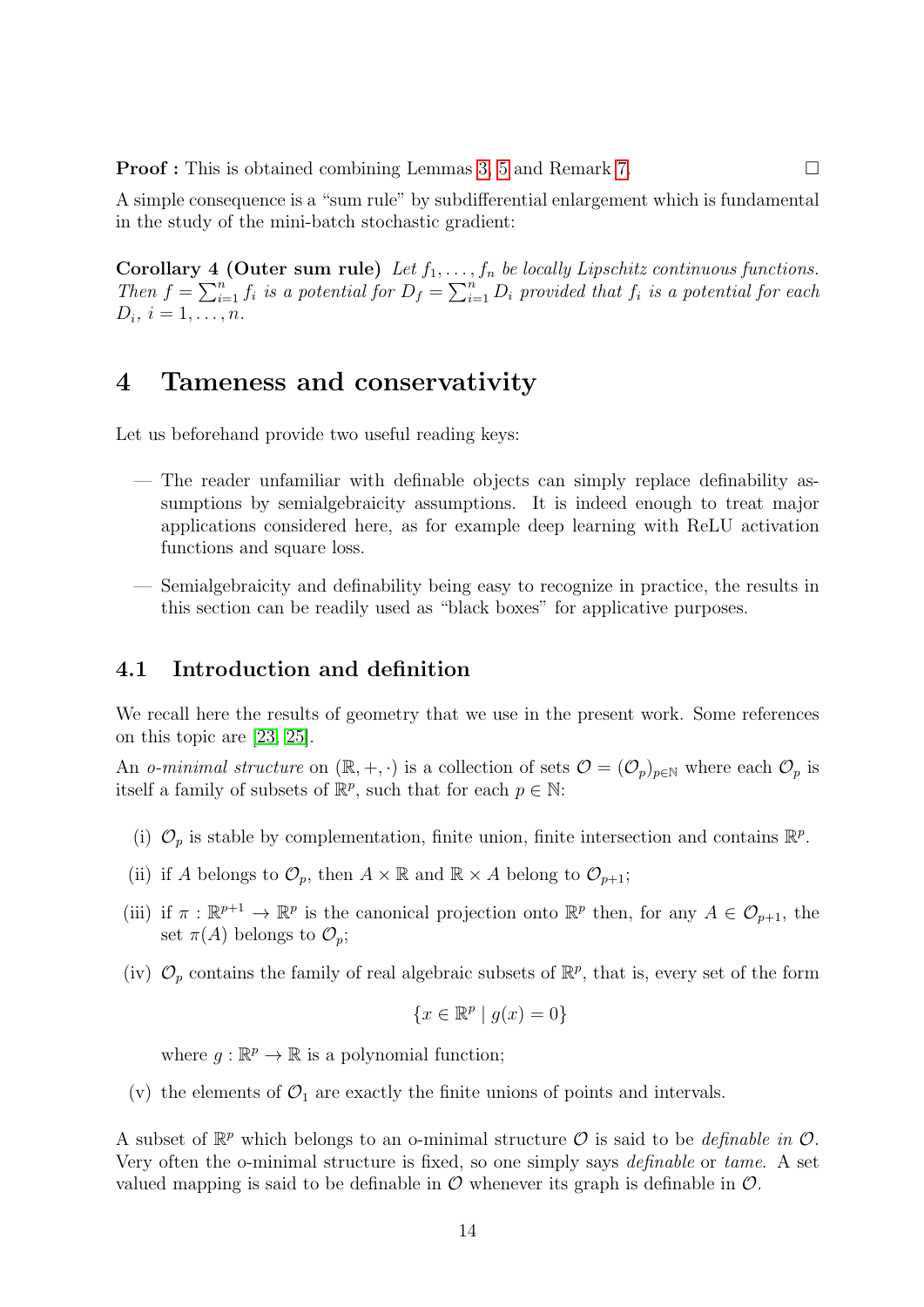The simplest o-minimal structure is given by the class of real semialgebraic objects. Recall that a set  $A \subset \mathbb{R}^p$  is called *semialgebraic* if it is a finite union of sets of the form

$$
\bigcap_{i=1}^{k} \{x \in \mathbb{R}^{p} \mid g_{i}(x) < 0, \ h_{i}(x) = 0\}
$$

where the functions  $g_i, h_i : \mathbb{R}^p \to \mathbb{R}$  are real polynomial functions and  $k \geq 1$ . The key tool to show that these sets form an o-minimal structure is Tarski-Seidenberg principle.

O-minimality is an extremely rich topological concept: major structures, such as globally subanalytic sets or sets belonging to the log-exp structure provides vast applicative opportunities (as deep learning with hyperbolic activation functions or entropic losses, see [\[24,](#page-32-3) [18\]](#page-31-7) for some illustrations). We will not give proper definitions of these structures in this paper, but the interested reader may consult [\[25\]](#page-32-7).

The tangent space at a point x of a manifold M is denoted by  $T_xM$ . Given a submani-fold<sup>[4](#page-15-1)</sup> M of a finite dimensional Riemannian manifold, it is endowed by the Riemanninan structure inherited from the ambient space. Given  $f: \mathbb{R}^p \to \mathbb{R}$  and M a differentiable submanifold on which f is differentiable, we denote by  $\operatorname{grad}_{M}f$  its Riemannian gradient or even, when no confusion is possible, grad f.

A C<sup>r</sup> stratification of a (sub)manifold M (of  $\mathbb{R}^p$ ) is a partition  $\mathcal{S} = (M_1, \ldots, M_m)$  of M into C<sup>r</sup> manifolds having the property that  $\mathrm{cl}\,M_i \cap M_j \neq \emptyset$  implies that  $M_i$  is entirely contained in the boundary of  $M_j$  whenever  $i \neq j$ . Assume that a function  $f : M \to \mathbb{R}$  is given and that M is stratified into manifolds on which f is differentiable. For x in M, we denote by  $M_x$  the strata containing x and we simply write grad  $f(x)$  for the gradient of f with respect to  $M_x$ .

Stratifications can have many properties, we refer to [\[25\]](#page-32-7) and references therein for an account on this question and in particular for more on the idea of a Whitney stratification that we will use repeatedly. We pertain here to one basic definition: a  $C<sup>r</sup>$ -stratification  $S = (M_i)_{i \in I}$  of a manifold M has the Whitney-(a) property, if for each  $x \in \text{cl } M_i \cap M_j$ (with  $i \neq j$ ) and for each sequence  $(x_k)_{k\in\mathbb{N}} \subset M_i$  we have:

and  
\n
$$
\lim_{k \to \infty} x_k = x
$$
\n
$$
\lim_{k \to \infty} T_{x_k} M_i = \mathcal{T}
$$
\n
$$
\implies T_x M_j \subset \mathcal{T}
$$

where the second limit is to be understood in the Grassmanian, i.e. "directional", sense. In the sequel we shall use the term *Whitney stratification* to refer to a  $C^1$ -stratification with the Whitney- $(a)$  property.

#### <span id="page-15-0"></span>4.2 Variational stratification and projection formulas

Let us fix an o-minimal structure  $\mathcal{O}$ , so that a set or a function will be called definable if it is definable in  $\mathcal{O}$ .

<span id="page-15-1"></span><sup>4</sup>We only consider embedded submanifolds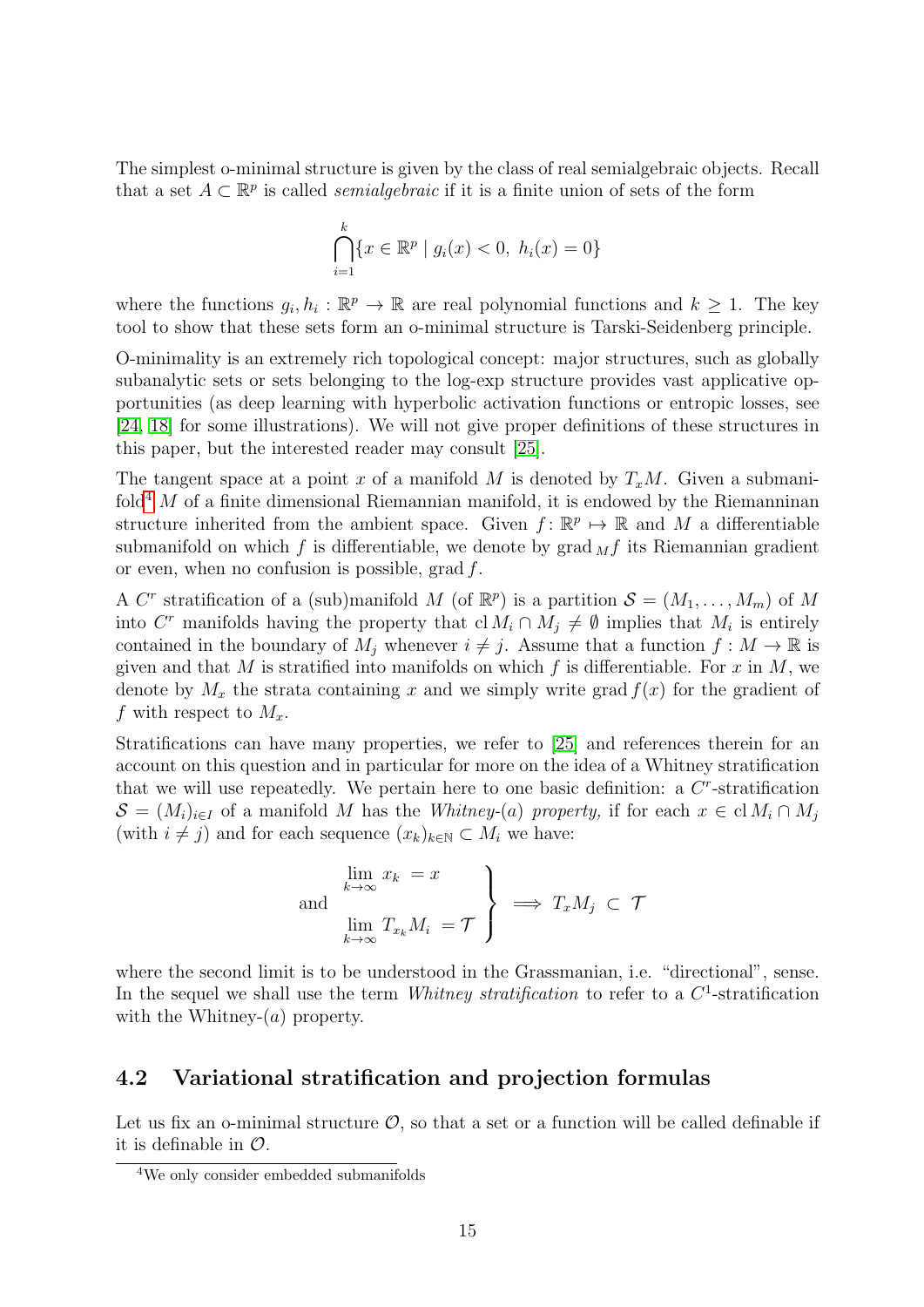**Definition 5 (Variational stratification)** Let  $f: \mathbb{R}^p \to \mathbb{R}$ , be locally Lipschitz continuous, let  $D: \mathbb{R}^p \rightrightarrows \mathbb{R}^p$  be a set valued map and let  $r \geq 1$ . We say that the couple  $(f, D)$ has a C<sup>r</sup> variational stratification if there exists a C<sup>r</sup> Whitney stratification  $S = (M_i)_{i \in I}$ of  $\mathbb{R}^p$ , such that f is  $C^r$  on each stratum and for all  $x \in \mathbb{R}^p$ ,

<span id="page-16-3"></span><span id="page-16-1"></span>
$$
\operatorname{Proj}_{T_{M_x}(x)} D(x) = \{\operatorname{grad} f(x)\},\tag{7}
$$

where grad  $f(x)$  is the gradient of f restricted to the active strata  $M<sub>x</sub>$  containing x.

The equations [\(7\)](#page-16-1) are called *projection formulas* and are motivated by Corollary 9 in [\[9\]](#page-31-4) which states that Clarke subgradients of tame functions have projection formulas.

**Theorem 2 (Projection formula [\[9\]](#page-31-4))** Let  $f: \mathbb{R}^p \mapsto \mathbb{R}$  be definable, locally Lipschitz continuous<sup>[5](#page-16-2)</sup>, and let  $r \in \mathbb{N}$ . Then there exists a finite C<sup>r</sup> Whitney stratification  $S =$  $(M_i)_{i\in I}$  of  $\mathbb{R}^p$  such that for all  $x \in \mathbb{R}^p$ ,

$$
\operatorname{Proj}_{T_x(M_x)} \partial^c f(x) = \{ \operatorname{grad} f(x) \}.
$$

In other words, the couple  $(f, \partial^c f)$  has a a  $C^r$  variational stratification.

#### <span id="page-16-0"></span>4.3 Characterization of tame conservative fields

The following is a direct extension of the chain rule result given in [\[24,](#page-32-3) Theorem 5.8]. It relies also on Theorem [2](#page-16-3) and implies that a tame function  $f$  is a potential of its Clarke subgradient.

**Theorem 3 (Integrability (from [\[24\]](#page-32-3)))** Let  $f: \mathbb{R}^p \mapsto \mathbb{R}$ , be locally Lispchitz continuous and let  $D_f: \mathbb{R}^p \rightrightarrows \mathbb{R}^p$  be compact valued and graph closed, with a  $C^1$  projection formula for f. Then f is a potential of  $D_f$ .

Proof : The proof given in [\[24\]](#page-32-3) was proposed for the Clarke subdifferential but holds for larger classes of stratifiable set valued map. We reproduce the arguments here for clarity.

Let S be a stratification provided by the  $C<sup>1</sup>$  projection formula. Fix an absolutely continuous path  $\gamma: [0, 1] \mapsto \mathbb{R}^p$ . Fix an arbitrary  $t \in (0, 1)$  and  $M \in \mathcal{S}$  such that

<span id="page-16-4"></span>
$$
\gamma(t) \in M, \quad \dot{\gamma}(t) \in T_M(\gamma(t)) \tag{8}
$$

In this case, the projection formula ensures that for any  $v \in D_f(\gamma(t))$ 

$$
\langle \dot{\gamma}(t), v \rangle = \langle \dot{\gamma}(t), \text{grad } f(\gamma(t)) \rangle = \frac{d}{dt} f(\gamma(t)).
$$

Set  $\Omega_X = \{t \in [0,1], \gamma(t) \in M, \quad \dot{\gamma}(t) \notin T_M(\gamma(t))\}.$  Fix any  $t_0 \in \Omega_M$ , there exists a small closed interval I centered at  $t_0$  such that  $I \cap \Omega_M = \{t_0\}$ , otherwise one would have  $\dot{\gamma}(t_0) \in T_M(\gamma(t_0))$ . The interval I may be chosen with rational endpoints and this gives

<span id="page-16-2"></span> ${}^{5}\text{In}$  [\[9\]](#page-31-4) the authors assume f to be arbitrary and obtain similar result, for simplicity we pertain to the Lipschitz case.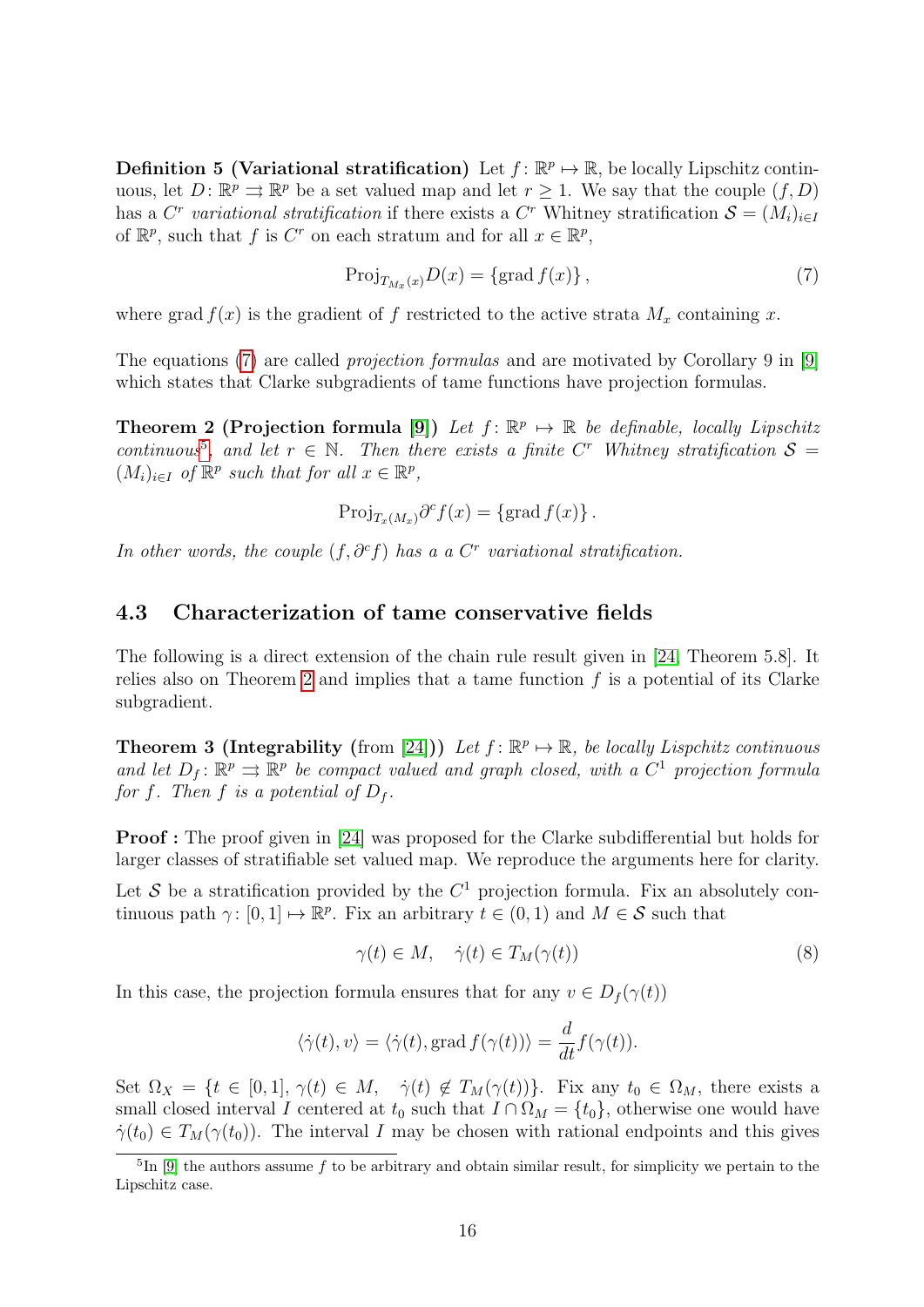an injection from  $\Omega_M$  to  $\mathbb{Q}^2$ . Hence  $\Omega_X$  is countable. Since S contains only finitely many strata, for almost all  $t \in [0,1]$ , relation [\(8\)](#page-16-4) holds for some other  $M \in \mathcal{S}$  and the result follows using the chain rule characterization of conservativity in Lemma [2.](#page-8-2)  $\Box$ 

We aim at proving the following converse in the context of tame analysis.

Theorem 4 (Variational stratification for tame conservative fields) Let  $D: \mathbb{R}^p \rightrightarrows$  $\mathbb{R}^p$  be a tame, nonempty compact valued, graph closed conservative field having a tame potential denoted by  $f: \mathbb{R}^p \mapsto \mathbb{R}$ . Then  $(f, D)$  has a C<sup>r</sup> variational stratification, i.e. there exists a stratification  $\{M_i\}_{i\in I}$  of  $\mathbb{R}^p$  such that

<span id="page-17-1"></span>
$$
P_{T_xM_x}D(x) = \{\text{grad } f(x)\}\
$$

whenever  $M_x$  is the active strata.

**Proof**: We actually establish a slightly stronger result and prove that the result holds by replacing the underlying space  $\mathbb{R}^p$  by a  $C^r$  tame finite dimensional manifold M with  $D(x) \subset T_xM$ , i.e., D is a set valued section of the tangent bundle. We follow a classical pattern of stratification theory, see e.g., [\[25\]](#page-32-7), and we establish that the failure of the projection formula may only occur on a convenient small set. More precisely, we shall provide a stratification  $S = \{M_1, \ldots, M_q\}$  of M for which each of the sets:

<span id="page-17-0"></span>
$$
R_i = \{x \in M_i : \text{grad } f(x) \neq P_{T_x M_i} D(x)\}, \text{ (with } i = 1, ..., q),
$$
 (9)

has a dimension strictly lower than  $M_i$ .

If we had such a stratification, let us see indeed how we would refine the stratification in order to downsize further the set of "bad points". For each  $R_i$  we would consider the stratification  $R_i^1, \ldots, R_i^r$  of  $f_{|R_i}$  into smooth functions. For each  $j = 1, \ldots, r$  the couple  $x \to f|_{R_i^j}(x), x \mapsto P_{T_xR_i^j}D(x)$  would satisfy the assumption of the theorem but on a manifold with strictly lower dimension. So we could then pursue the process and conclude by exhaustion.

To obtain S, we consider a "constant-rank" Whitney stratification of  $f, S = \{M_1, \ldots, M_q\},\$ i.e. such that f is smooth on each  $M_i$  and has a constant rank, 0 or 1 in our case (see [\[25\]](#page-32-7)). Take  $M_i$  an arbitrary strata and  $R_i$  as in [\(9\)](#page-17-0). We only need to prove that  $R_i$  has a lower dimension than  $M_i$ .

For simplicity set  $R_i = R$ ,  $M_i = M$ . We consider first the rank 0 case and deduce the other case afterward.

Assume that rank $f = 0$  on M, i.e., f is constant. We want to prove that for almost all x in M, max{ $||v|| : v \in P_{T_xM}Df(x) = 0$ . We argue by contradiction and assume that for some  $\bar{x}$  we have a ball of radius  $\rho > 0$  on which the max is strictly greater than a positive real m. Consider the mapping  $G: x \implies \arg \max \{||v|| : v \in P_{T_xM}Df(x)\}\$  which is tame with nonempty compact values. Use the definable choice's theorem to obtain a tame single-valued selection H of G. H is a (nonsmooth) vector field on M that we may stratify in a way compatible with  $B_M(\bar{x}, \rho)$ . The ball  $B_M(\bar{x}, \rho)$  must contain a stratum of maximal dimension and hence there exists  $\hat{x} \in B_M(\bar{x}, r)$ ,  $0 < \epsilon \leq \rho$  such that,  $H(x) \in T_xM$  is smooth over  $B(\hat{x}, \epsilon) \subset B(\bar{x}, \rho)$ . We may thus consider a curve such that

$$
\dot{\gamma} = H(\gamma), \ \gamma(0) = \hat{x}.
$$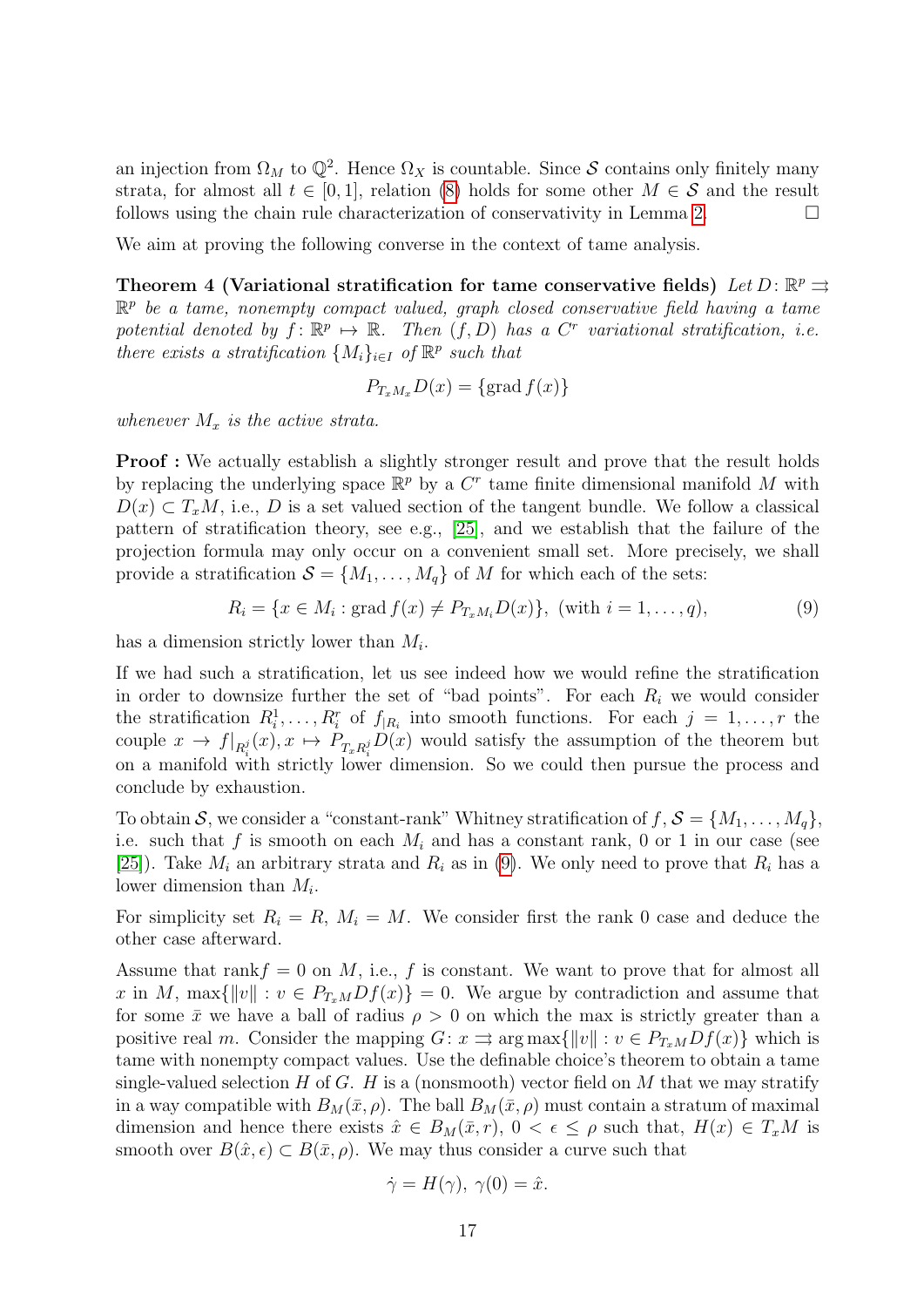For this curve, which is non stationary, one has almost everywhere

$$
\frac{d}{dt}f(\gamma(t)) = \max_{v \in Df(\gamma(t))} \langle \dot{\gamma}, v \rangle = \max_{v \in P_{T_xM}Df(\gamma(t))} ||v||^2 \ge m^2 > 0,
$$

which is in contradiction with the fact that  $f$  is constant. This concludes the null rank case.

Assume now that rank  $f = 1$ , so that grad f is nonzero all throughout M. Consider  $D = D - \text{grad } f$  which is tame, convex valued and has a closed graph. By linearity of the integral  $D$  is conservative and has zero as a potential function over  $M$ . Indeed if  $\gamma : [0,1] \to M$  is an arbitrary absolutely continuous curve, we have the set valued identity:

$$
\int_0^1 \langle \tilde{D}\gamma(t), \dot{\gamma}(t) \rangle dt = \int \langle D(\gamma(t)), \dot{\gamma}(t) \rangle dt - \int_0^1 \langle \text{grad } f(\gamma(t)), \dot{\gamma}(t) \rangle dt
$$
  
=  $f(\gamma(1)) - f(\gamma(0)) - (f(\gamma(1)) - f(\gamma(0)))$   
= 0.

Since the null function has rank 0 on M, we deduce as above that  $P_{T_xM}\tilde{D}(x) = \{0\}$  for almost all  $x \in M$ . Since  $\tilde{D} = Df - \text{grad } f$  and  $\text{grad } f(x) \in T_xM$  for all  $x \in M$ , we deduce that  $P_{T_xM}Df(x) = \{\text{grad } f(x)\}\$ for almost all  $x \in M$  which is what we needed to prove.

Remark 8 (Alternative proof) Another method for proving Theorem [2](#page-16-3) relies on the repeated use of Theorem [1.](#page-8-3) We chose to avoid the use of strong analysis results, as Rademacher theorem, and pertain to standard self-contained definable arguments.

### <span id="page-18-0"></span>4.4 Geometric and dynamical properties of definable conservative fields

This section describes some properties of definable conservative fields (with definable potential function). The ideas and proofs are direct generalizations of [\[9\]](#page-31-4).

Theorem 5 (Nonsmooth Morse-Sard for D critical values) Let  $f: \mathbb{R}^p \mapsto \mathbb{R}$  be a definable locally Lipschitz continuous function and  $D: \mathbb{R}^p \rightrightarrows \mathbb{R}^p$  a definable conservative field for f. Then the set of D critical values  $\{f(x), x \in \mathbb{R}^p, 0 \in D(x)\}\$ is finite.

**Proof**: The proof is as in [\[9,](#page-31-4) Corollary 5] and follows from the variational stratification property, applying the definable Sard theorem to each strata. This ensures that the set of critical values has zero Lebesgue measure in  $\mathbb R$  and since it is definable, it is a finite  $\overline{\phantom{a}}$ set.

The following is a generalization of the result of Kurdyka [\[34\]](#page-32-1)

Theorem 6 (A nonsmooth KL inequality for conservative fields) Let  $f: \mathbb{R}^p \mapsto \mathbb{R}^p$ be a definable locally Lipschitz continuous function and  $D: \mathbb{R}^p \rightrightarrows \mathbb{R}^p$  a definable conservative field for f. Then there exists  $\rho > 0$ ,  $\varphi: [0, \rho) \mapsto \mathbb{R}_+$ , definable strictly increasing,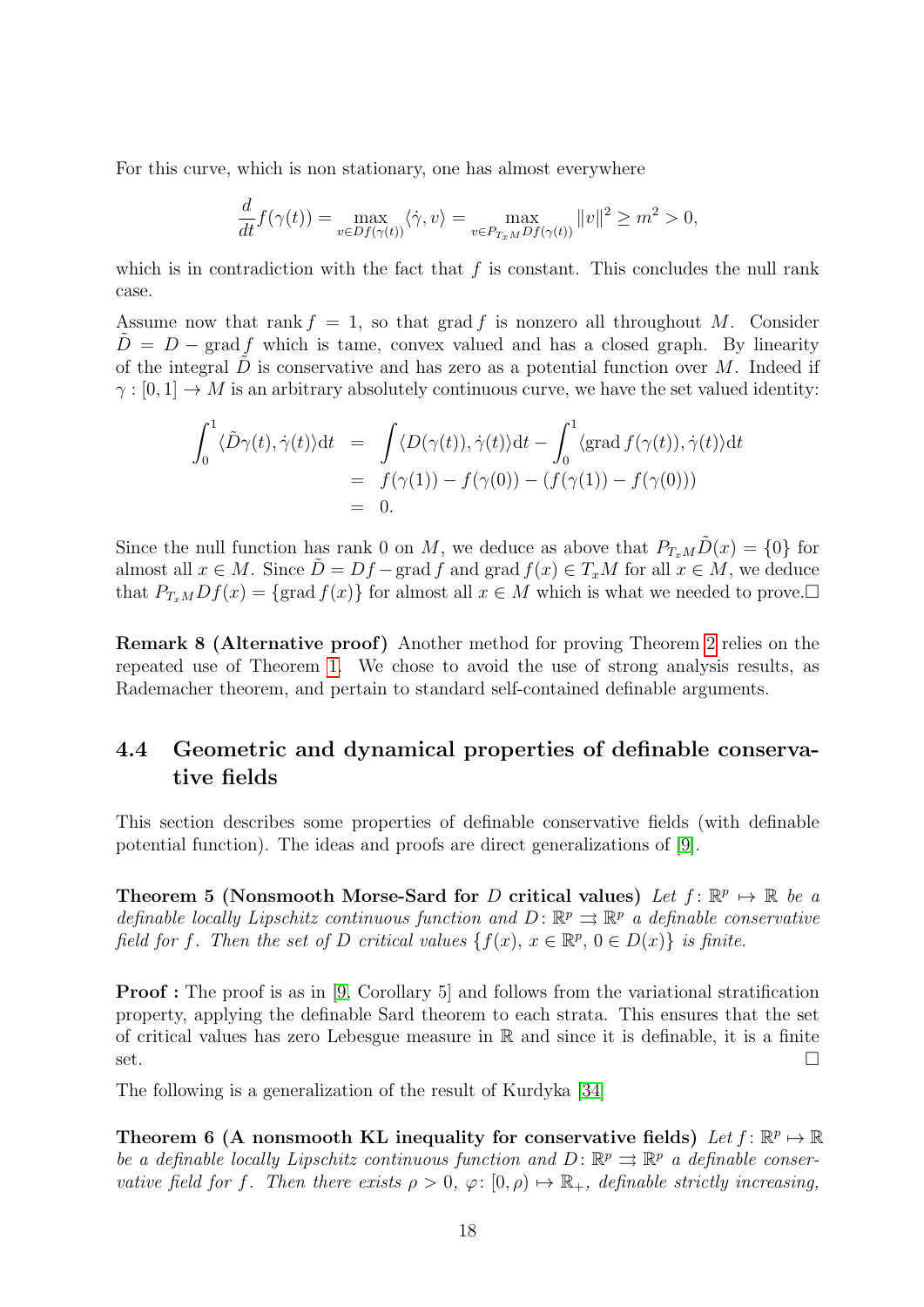$C^1$  on  $(0, \rho)$  with  $\varphi(0) = 0$  and a continuous definable function  $\chi: \mathbb{R}_+ \mapsto (0, +\infty)$ , such that for all  $x \in \mathbb{R}^p$  with  $0 < |f(x)| \leq \chi(||x||)$  and  $v \in D(x)$ ,

$$
||v||\varphi'(|f(x)|) \ge 1.
$$

Proof : This is deduced from the variational stratification property as in Theorem 14 of [\[9\]](#page-31-4).

The following convergence result is a consequence and calls for many questions regarding nonsmooth generalized gradient systems [\[35\]](#page-33-9).

Theorem 7 (Conservative fields curves have finite length) Let  $f: \mathbb{R}^p \mapsto \mathbb{R}$  be a tame locally Lipschitz function and  $D: \mathbb{R}^p \implies \mathbb{R}^p$  a tame conservative field for f. Let  $x \colon \mathbb{R}_+ \mapsto \mathbb{R}^p$  be a solution of the differential inclusion

$$
\dot{x} \in -\text{conv}(D(x)),
$$

then if x is bounded, x has finite length:  $\int^{+\infty}$  $\mathbf{0}$  $\|\dot{x}\|$  <  $+\infty$  and in particular x is a convergent trajectory.

#### Proof :

Assume without loss of generality that D has convex values, set  $||D(x)|| := \min_{v \in D(x)} ||v||$ for any  $x \in \mathbb{R}^p$ . We have

$$
\frac{d}{dt}f(x(t)) = -||D(x(t))||^2
$$

for almost all  $t \geq 0$ . We deduce that  $t \mapsto f(x(t))$  has a limit, say 0. The limit points  $\omega$ of x are entirely contained in a compact zone of  $[f = 0]$ . Uniformize the nonsmooth KL inequality on a tubular neighborhood, say  $Z$ , of this zone (see [\[10,](#page-31-10) Lemma 6]), and finally assume that  $x(t) \in Z$  for some  $t \geq t_1$ . On Z, set  $\tilde{D}(x) = D(x) \times \varphi'(f(x))$  and observe that D is a conservative field for  $\varphi \circ f$ , hence for almost all  $t \geq t_1$ 

$$
\frac{d}{dt}\varphi \circ f(x(t)) = \langle \dot{x}(t), \varphi'(f(x))D(x) \rangle
$$
  
\n
$$
= -\|\dot{x}(t)\|^2 \varphi'(f(x)) \le -\|\dot{x}(t)\| \varphi'(f(x)) \|D(x)\| \le -\|\dot{x}(t)\|.
$$
  
\nSince  $\varphi(f(x(t))$  tends to 0, we obtain that  $\int_0^{+\infty} \|\dot{x}\| \le \varphi(f(x(0))).$ 

# <span id="page-19-0"></span>5 Automatic differentiation

Automatic differentiation emerged in the 70's as a computational framework which allows to compute efficiently gradients of multivariate functions expressed through smooth elementary functions. When the function formula involves nonsmooth elementary functions the automatic differentiation approach fails to provide gradients. This issue is largely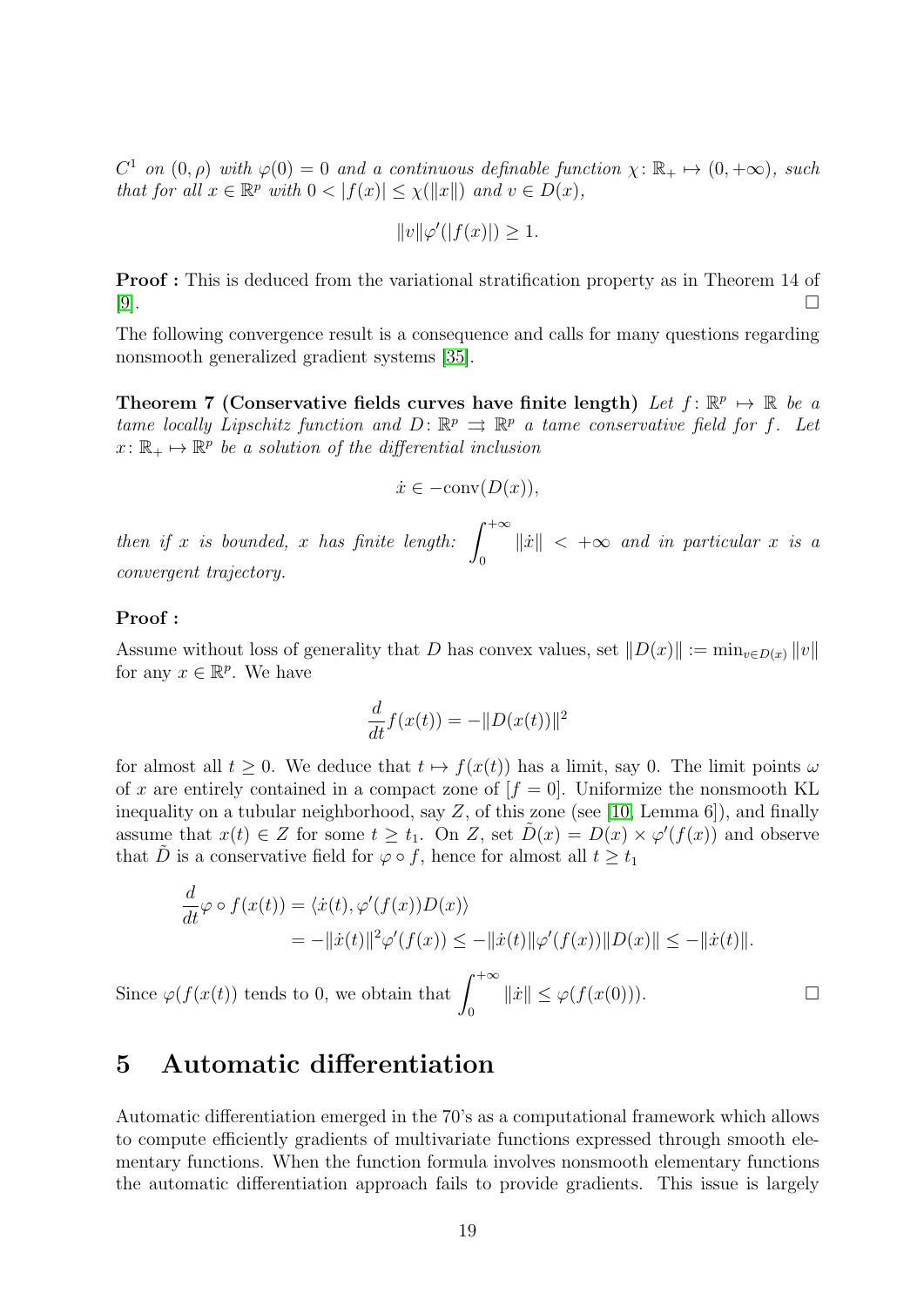studied in [\[28,](#page-32-2) chapter 14] which discusses connections with Clarke generalized derivatives using notions such as "piecewise analyticity" or "stable domain". Let us mention [\[29\]](#page-32-8) which developed piecewise linear approximation for functions which can be expressed using absolute value, min or max operators. This approach led to successful algorithmic developments [\[30\]](#page-32-9) but may suffer from a high computational complexity and a lack of versatility (the Euclidean norm cannot be dealt with within this framework). Another attempt using the same model of branching programs was described in [\[33\]](#page-32-10) where a qual-ification assumption is used to compute Clarke generalized derivatives automatically<sup>[6](#page-20-1)</sup>.

We provide now a transparent interpretation of automatic differentiation which provides conservative fields which do not correspond to any known sort of subgradients.

### <span id="page-20-0"></span>5.1 A functional framework: "closed formula functions"

Automatic differentiation deals essentially with composed functions, that is functions coming as "closed formulas". It presumes the existence of a chain rule and aggregates the basic derivation operations according to this principle. We refer to [\[28\]](#page-32-2) for a detailed account. The purpose of this section is to demonstrate that our nonsmooth differentiation model is perfectly fit to deal with this approach.

The function  $f$  we consider now is accessible through a recursive algorithm which ma-terializes an evaluation process built on a directed graph. This graph<sup>[7](#page-20-2)</sup> is modelled by a discrete map called **parents** and a collection of known "elementary functions"  $g_k$ :

- a)  $q \in \mathbb{N}, q > p$
- b) parents maps the set  $\{p+1,\ldots,q\}$  into the set of tuples of the form  $(i_1,\ldots,i_m)$ where  $m \in \mathbb{N}$  and  $i_1, \ldots, i_m$  range over  $\{1, \ldots, q-1\}$  without repetition. It has the property that for any  $k \in \{p+1,\ldots,q\}$ , parents(k) is a tuple without repetition over the indices  $\{1, \ldots, k-1\}.$
- c)  $(g_i)_{i=p+1}^q$  such that for any  $i=p+1,\ldots,q, g_i: \mathbb{R}^{|\text{parents}(i)|} \mapsto \mathbb{R}$ .

```
Algorithm 1: Definition program of f: \mathbb{R}^p \mapsto \mathbb{R}
```
<span id="page-20-4"></span>**Input:**  $x = (x_1, \ldots x_p)$ 1: for  $k = p + 1, p + 2, \ldots q$  do 2: Set:  $x_k = g_k(x_{\text{parents}(k)})$ where  $x_{\text{parents}(k)} = (x_i)_{i \in \text{parents}(k)}$ . 3: end for Return:  $x_q =: f(x)$ .

This defines the function f through an operational evaluation program.

<span id="page-20-3"></span><span id="page-20-1"></span><sup>6</sup>From a practical point of view, qualification is hard to enforce or even check.

<span id="page-20-2"></span><sup>7</sup>Which we shall not define formally since it is not essential to our purpose.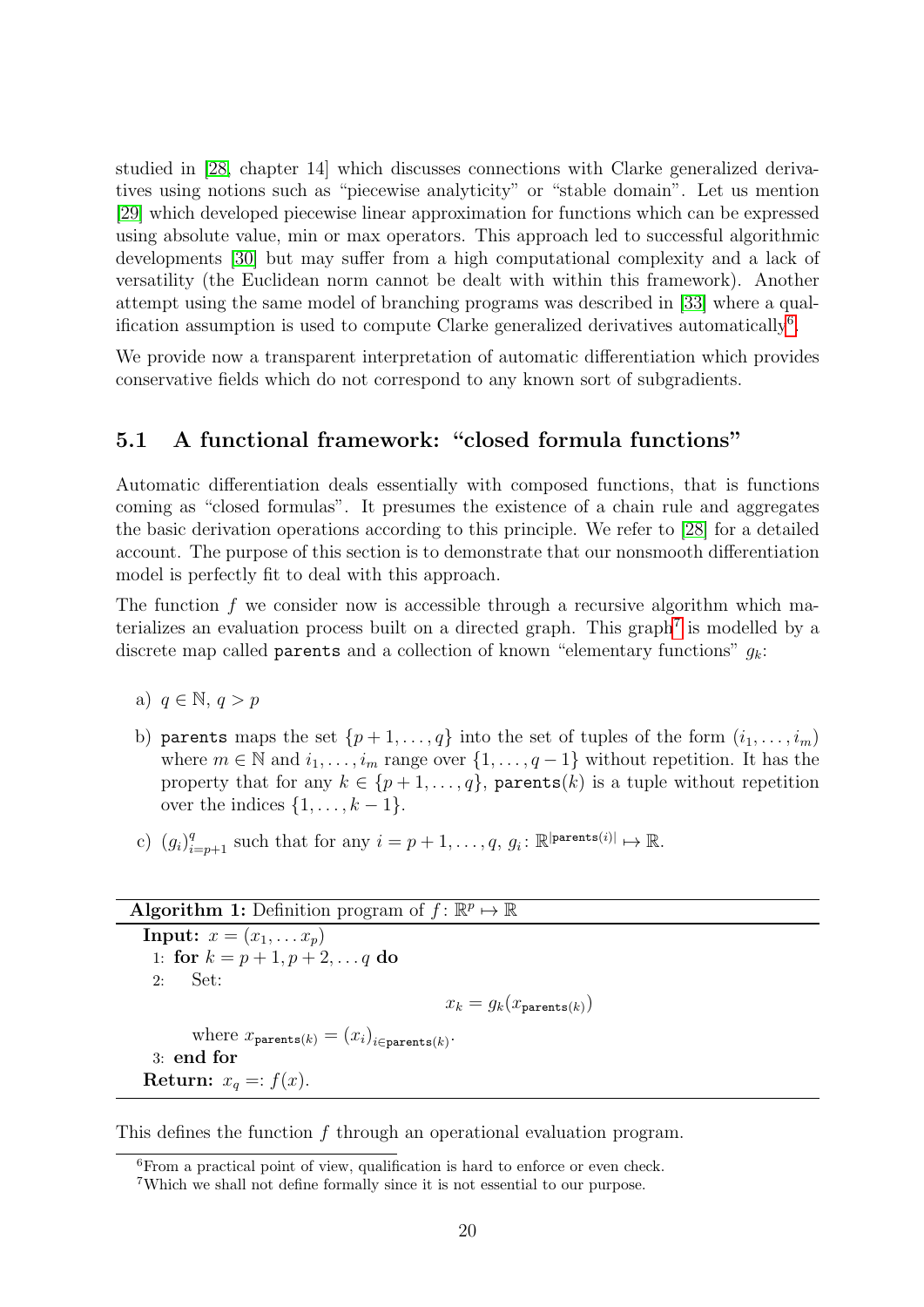Algorithm 2: Forward mode of automatic differentiation for  $f$ 

<span id="page-21-1"></span>**Input:** variables  $(x_1, \ldots x_q)$ ;  $d_i = (d_{ij})_{j=1}^{|\text{parents}(k)|} \in D_i(x_{\text{parents}}(i)), i = p+1 \ldots q$ 1: Initialize:  $\frac{\partial x_k}{\partial x_k} = 1, k = 1, \ldots, p.$ 2: for  $k = p + 1, \ldots P$  do 3: Compute:  $\partial x_k$  $\frac{\partial x_k}{\partial x} = \sum$  $j$ ∈parents $(k)$  $\partial x_j$  $\frac{\partial x_j}{\partial x}$ d<sub>kj</sub> where  $x = (x_1, \ldots, x_n)$ . 4: end for  $\text{Return: } \frac{\partial x_P}{\partial x_{1,...,p}}.$ 

Example 1 The idea behind automatic differentiation is that the original function is given through a closed formula, which is then interpreted as a composed function in order to make its differentiation (or "subdifferentiation") amenable to simple chain rule computations. For instance for  $f(x) = (x_1x_2 + \tan x_2)(|x_1| + x_1x_2x_3)$ , we may choose

$$
x_4 = g_4(x_1, x_2) = x_1x_2, x_5 = g_5(x_2) = \tan x_2, x_6 = g_6(x_1) = |x_1|,
$$
  
\n
$$
x_7 = g_7(x_3, x_4) = x_3x_4,
$$
  
\n
$$
x_8 = g_8(x_4, x_5, x_6, x_7) = (x_4 + x_5)(x_7 + x_6)
$$

where the parents function is in evidence parents(4) =  $\{1,2\}$ , parents(5) =  $\{2\}$ ,  $\text{parents}(6) = \{1\}, \text{parents}(7) = \{3, 4\}, \text{parents}(8) = \{4, 5, 6, 7\}.$  Observe that the derivatives or subdifferentials of  $g_4, \ldots, g_8$  are known in closed form. Concerning  $g_6 = |\cdot|$ one has  $\partial^c g_6(0) = [-1, 1]$ . Thus in practice we need to choose a specific element in that set, as 0, and perform the computation with this choice (see below the forward or backward differentiation modes).

#### <span id="page-21-0"></span>5.2 Forward and backward nonsmooth automatic differentiation

In order to compute a conservative field for  $f$ , we need in addition the following:

d) For any  $i = p + 1, \ldots, q, D_i: \mathbb{R}^{|\text{parents}(i)|} \implies \mathbb{R}^{|\text{parents}(i)|}$  is a conservative field for  $g_i$ .

For example,  $D_i$  could be the Clarke subgradient of  $g_i$  if  $g_i$  is definable (a mere definable selection in the Clarke would also work). For instance in Example [1,](#page-20-3) one may set  $D_6(0)$  =  ${0}$  or  $D_6(0) = [0, 1]$ . Given  $(x_i)_{i=1}^q$  as computed in Algorithm [1,](#page-20-4) an algorithm to compute a conservative field of  $f$  is described in Algorithm [2.](#page-21-1) This is a direct implementation of the chain rule as described in Lemma [6.](#page-13-1) This ensures that the output of Algorithm [2](#page-21-1) is a conservative field for the function  $f$  described in Algorithm [1.](#page-20-4) Furthermore, the reverse mode of automatic differentiation described in Algorithm [3](#page-22-0) computes essentially the same quantity but with a lower memory and time footprint.

<span id="page-21-2"></span>Theorem 8 (Forward and backward "autodiff" are conservative fields) Let  $f$  be given as in Algorithm [1.](#page-20-4)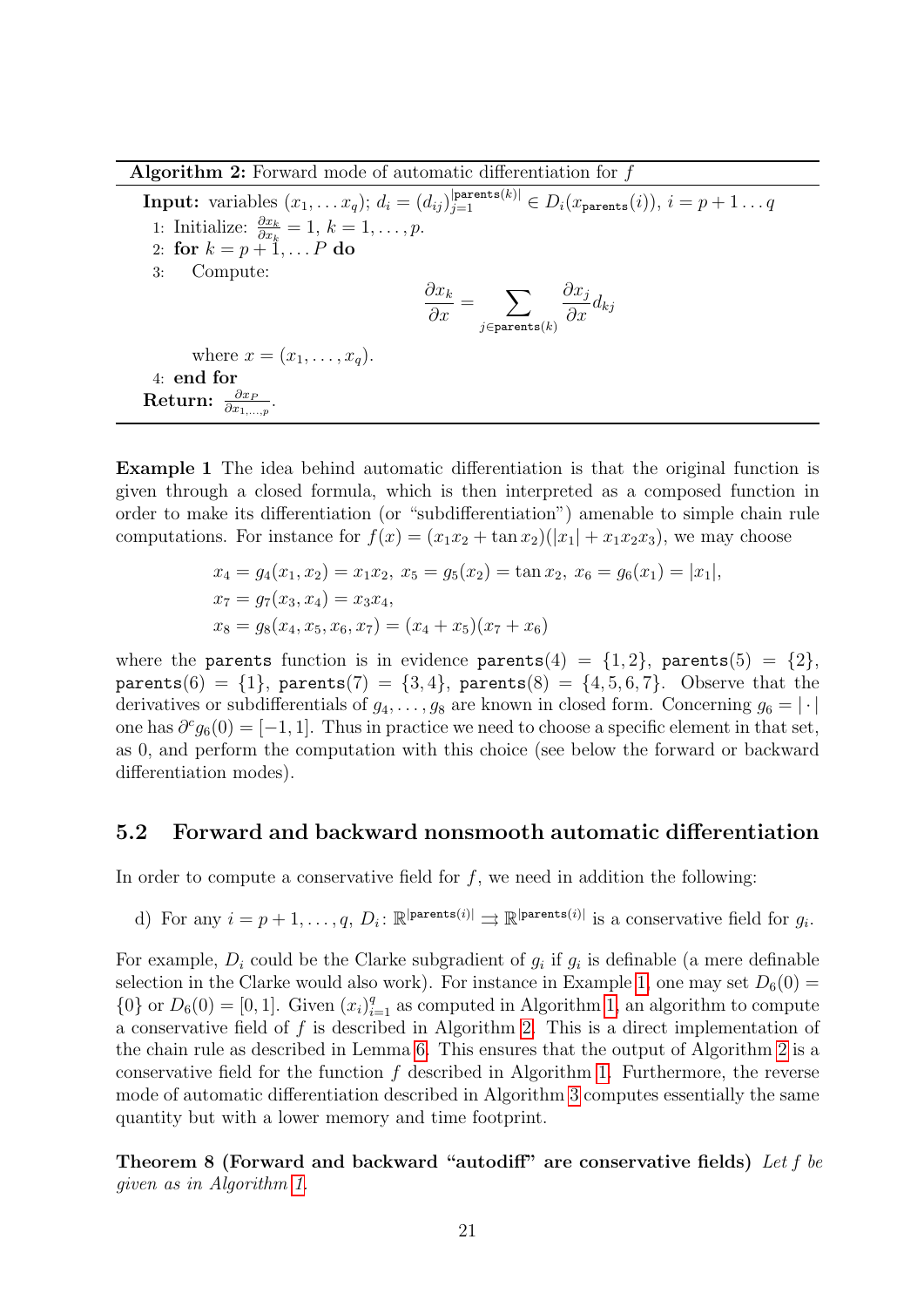Algorithm 3: Reverse Mode of automatic differentiation for f

<span id="page-22-0"></span>**Input:** variables  $(x_1, \ldots, x_q)$ ; a the map {parents(t)}<sub>t∈{1,...q}</sub>; associated derivatives  $d_i = (d_{ij})_{j=1}^{|\texttt{parents}(k)|} \in D_i(x_{\texttt{parents}}(i)),\, i = p+1 \ldots q$ 1: Initialize:  $v = (0, 0, \ldots, 0, 1) \in \mathbb{R}^q$ 2: for  $t = q, ..., p + 1$  do 3: for  $j \in$  parents $(t)$  do 4: Update coordinate j of v:  $v[i] := v[t]d_{ti}$ 5: end for 6: end for **Return:**  $(v[1], v[2], \ldots, v[p]).$ 

- (i) Set for any  $x \in \mathbb{R}^p$ ,  $D(x) = \{v \in \mathbb{R}^p$ ; output of Algorithm [2](#page-21-1), for any choice of  $d_k \in D_k$ ,  $k = p + 1, \ldots, P$ . Then  $D: \mathbb{R}^p \rightrightarrows \mathbb{R}^p$  is a conservative field for f.
- (ii) The same results holds for Algorithm [3.](#page-22-0)

**Proof**: We substitute the functions  $(g_k)_{k=p+1}^q$  by functions  $(G_k)_{k=p+1}^q$ , such that for each  $k = p+1, \ldots, q$ 

$$
G_k: \mathbb{R}^q \mapsto \mathbb{R}^q
$$
  

$$
x \mapsto x + e_k(g_k(x_{\text{parents}(k)}) - x_k),
$$

where  $e_k$  is the k-th element of the canonical basis. Similarly, for all  $k \in p+1, \ldots, q$ , we still denote by  $D_k: \mathbb{R}^q \to \mathbb{R}^q$  the conservative field of  $g_k$  seen as a function of  $x_1, \ldots, x_q$ (simply add zeros to coordinates which do not correspond to parents of  $k$ ). Then  $f$  as computed in Algorithm [1,](#page-20-4) is equivalently given by

$$
f(x) = [(G_q \circ G_{q-1} \circ \ldots \circ G_{p+1}(x_1, \ldots, x_p, 0, \ldots, 0))]_q = [G_q \circ G_{q-1} \circ \ldots \circ G_p(x)]_q
$$

where  $G_p$  maps the first p coordinates  $(x_k)_{k=1}^p$  to the vector  $((x_i)_{i=1}^p, (0)_{i=p+1}^q) \in \mathbb{R}^p$  and indexation  $[\cdot]_q$  denotes the q-th coordinate of a q vector. For each  $k = p+1 \ldots, q, x \in \mathbb{R}^q$ , the following "componentwise derivative" of  $G_k$  in a matrix form

$$
L_k: x \mapsto \left\{ I - e_k e_k^T + e_k d^T, \quad d \in D_k(x) \right\},\tag{10}
$$

is a conservative mapping for  $G_k$  by Lemma [3.](#page-12-2) For each  $k = p + 1 \ldots, q$ , we choose one such matrix according to a fixed input of Algorithm [2,](#page-21-1)  $d_k \in D_k(x_1, \ldots, x_q)$ ,

$$
J_k = I - e_k e_k^T + e_k d_k^T \in L_k(x_1, \dots, x_q)
$$
\n(11)

For each  $k = p + 1, \ldots, q$ , denote by  $M_k$  the matrix defined by blocks as follows

<span id="page-22-2"></span><span id="page-22-1"></span>
$$
M_k = \begin{pmatrix} I_p \\ \frac{\partial x_1}{\partial x_1, \dots, p} \\ \vdots \\ \frac{\partial x_k}{\partial x_1, \dots, p} \\ 0 \end{pmatrix} \in \mathbb{R}^{q \times p}
$$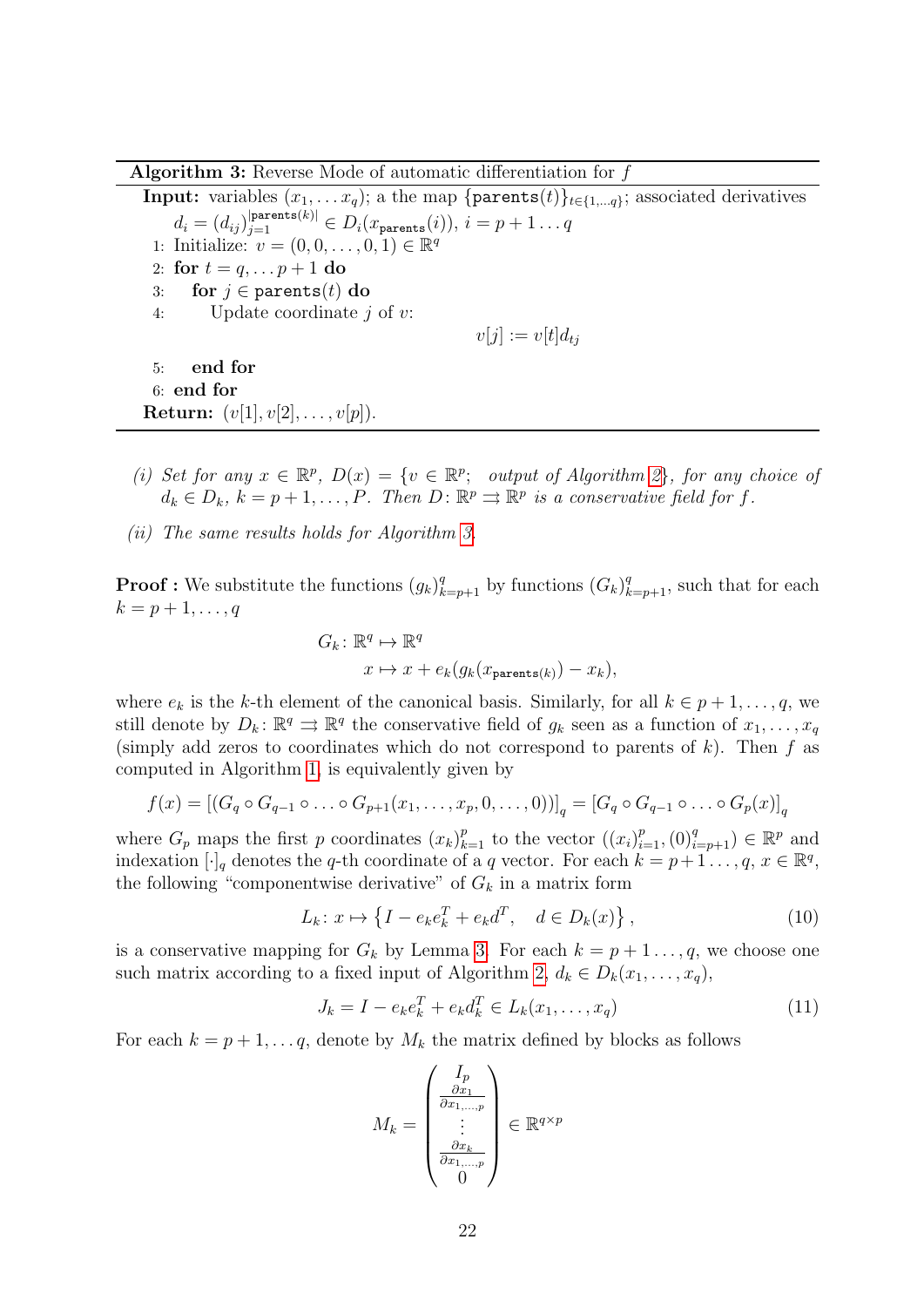where  $\frac{\partial x_k}{\partial x_1,\dots,p}$  is computed by Algorithm [2.](#page-21-1) Denote also by  $J_p \in \mathbb{R}^{q \times p}$  the diagonal matrix which diagonal elements are 1 and the remainders are 0, the Jacobian of  $G_p$ . One can see that

$$
M_k = J_k \times J_{k-1} \times \ldots \times J_{p+1} \times J_p
$$

for all  $k = p + 1, \ldots, q$ . This is easily seen for  $M_{p+1}$  as Algorithm [2](#page-21-1) computes  $\frac{\partial x_1}{\partial x_1, \ldots, p} = d_1$ . The rest is a simple recursion. In the end Algorithm [2](#page-21-1) computes

$$
e_q^T M_q = e_q^T \times J_q \times J_{p-1} \times \ldots \times J_{p+1} \times J_p
$$
  

$$
\in e_q^T \times L_q \times L_{q-1} \times \ldots \times L_{p+1} \times J_p
$$

Combining Lemma [5](#page-13-0) and Lemma [4,](#page-13-2) the right hand side is a conservative field for f. Actually it can be seen from equations [\(10\)](#page-22-1) and [\(11\)](#page-22-2) that the right hand side consists precisely of all possible outputs of Algorithm [2](#page-21-1) for all possible choices of  $d_k$ ,  $k = p+1, \ldots, q$ . This proves the claim for Algorithm [2.](#page-21-1)

Regarding Algorithm [3,](#page-22-0) we will show that it computes the same quantity reversing the order of the products. Set for all  $t = q, \ldots, p + 1$ , set  $v_t \in \mathbb{R}^q$  to be the vector v obtained after step t of the "for loop" of Algorithm [3.](#page-22-0) We have  $v_q = e_q + d_q = (I + d_q e_q^T)e^q$ . An induction shows that for all  $t = q, \ldots, p + 1$ 

$$
v_t = (I + d_t e_t^T) \dots (I + d_q e_q^T) e^q.
$$

Using the same notations as in equation [\(11\)](#page-22-2), set for  $t = q, \ldots p + 1$ 

$$
w_t = J_t^T \times \ldots \times J_q^T \times e_q
$$

It is easy to see that  $w_q$  and  $v_q$  agree on the first  $q-1$  coordinates. By recursion, for  $t = q, \ldots p+1$ ,  $w_t$  and  $v_t$  agree on the first  $t-1$  coordinates (recall that  $d_t$  is supported on the first  $t-1$  coordinates). We deduce that  $w_{p+1}$  and  $v_{p+1}$  agree on the first p coordinates so that the output of Algorithm [3](#page-22-0) is

$$
J_{G_p}^T v_{p+1} = J_{G_p}^T w_{p+1} = J_{G_p}^T \times J_{G_{p-1}}^T \times \ldots \times J_{G_q}^T \times e^q = M_q^T e_q
$$

which is the same quantity as computed by Algorithm [3.](#page-22-0) The claim follows.  $\Box$ 

Remark 9 Automatic differentiation is not necessarily convex valued. Consider the function

$$
f: (x, y) \mapsto |\max(x, y)|
$$

Both the max and absolute value functions are convex so that their respective convex subgradients are conservative fields. Applying the chain rule in Lemma [5](#page-13-0) at  $x = y = 0$ we obtain a conservative field for  $f$  evaluated at zero of the form

$$
D = \{tv; \ t \in [-1, 1], \ v \in \Delta \}
$$

where  $\Delta$  is the one dimensional simplex in  $\mathbb{R}^2$ . The set D is not convex.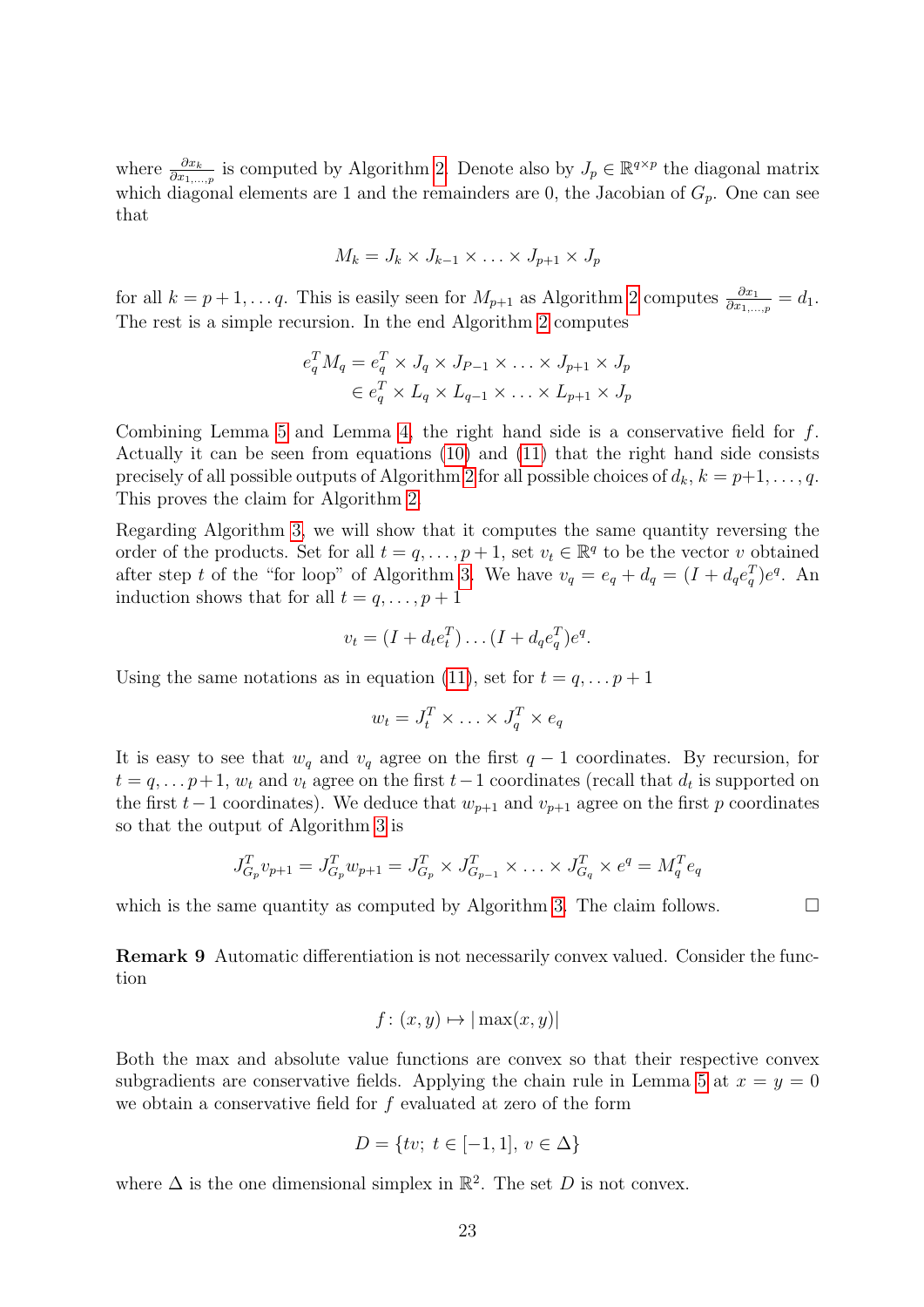The following corollary is a direct consequence of Theorems [2](#page-16-3) and [8.](#page-21-2) Note that a result close to equation [\(12\)](#page-24-1) was already guessed in [\[28,](#page-32-2) Proposition 14.2].

Corollary 5 (automatic differentiation for definable functions) Assume that all the  $g_k$  defining f and their conservative fields  $D_k$ , are definable. Then f is differentiable almost everywhere, more precisely

<span id="page-24-1"></span>
$$
D_f = \{ \nabla f \} \tag{12}
$$

on the complement of finitely many smooth manifolds with dimension at most  $p-1$ . Furthermore, for any  $v, w$  in  $\mathbb{R}^p$ ,

$$
f(w) - f(v) = \int_0^1 \langle D_f((1-t)v + tw), w - v \rangle.
$$
 (13)

**Proof :** From Theorem [8,](#page-21-2)  $D_f$  is a conservative field for f. Basic closedness properties of definable objects ensure that both f and  $D_f$  are definable so that Theorem [4](#page-17-1) ensures the existence of a variational stratification [5.](#page-16-1) The fact that  $f$  is differentiable almost everywhere is a basic result of tame geometry. To obtain [\(12\)](#page-24-1), use the stratification provided in Theorem [4,](#page-17-1) and consider the dense open set given by the union of the finite number of strata of maximal dimensions. The integration formula is the application of Definition [2](#page-7-1) along any segment.

<span id="page-24-2"></span>Remark 10 (The limitations of the smooth chain rule) It is surprising to use Theorem [4](#page-17-1) which is non trivial to obtain [\(12\)](#page-24-1). It is instead tempting to simply use the expression of f provided in Theorem [8:](#page-21-2)

$$
f(x) = e_q^T G_p \circ \dots \circ G_q(x)
$$

and to differentiate it "almost everywhere" to obtain

$$
f'(x) = e_q^T G'_p \left( G_{p-1}(\ldots G_q(x)) \ldots \right) \circ \ldots \circ G'_q(x),
$$

which would give the desired result. Unfortunately this expression has no obvious meaning, since for instance, the image of  $G_q$  may be entirely contained in the points of nondifferentiability of  $G_{q-1}$ , so that  $G'_{q-1}(G_q(x))$  has no meaning. This result is illustrated further in the deep learning section through an experimental example.

# <span id="page-24-0"></span>6 Algorithmic consequences and deep learning

What follows is in the line of many works on decomposition methods [\[16\]](#page-31-11), in particular those involving nonconvex problems, see e.g., [\[41,](#page-33-10) [17,](#page-31-3) [24,](#page-32-3) [39,](#page-33-11) [20\]](#page-32-11). Our study uses connections with dynamical systems, see e.g., [\[38,](#page-33-12) [36,](#page-33-13) [8,](#page-31-12) [11\]](#page-31-13) in order to take advantage of continuous-like properties as null circulation in [\(2\)](#page-6-1). Using our formalism, we gather ideas from [\[24,](#page-32-3) [18\]](#page-31-7), and use the Benaïm-Hofbauer-Sorin approach [\[8\]](#page-31-12), to obtain almost sure subsequential convergence to steady states that are carefully defined. To our knowledge, this provides the first proof for the subsequential convergence of SGD with mini-batches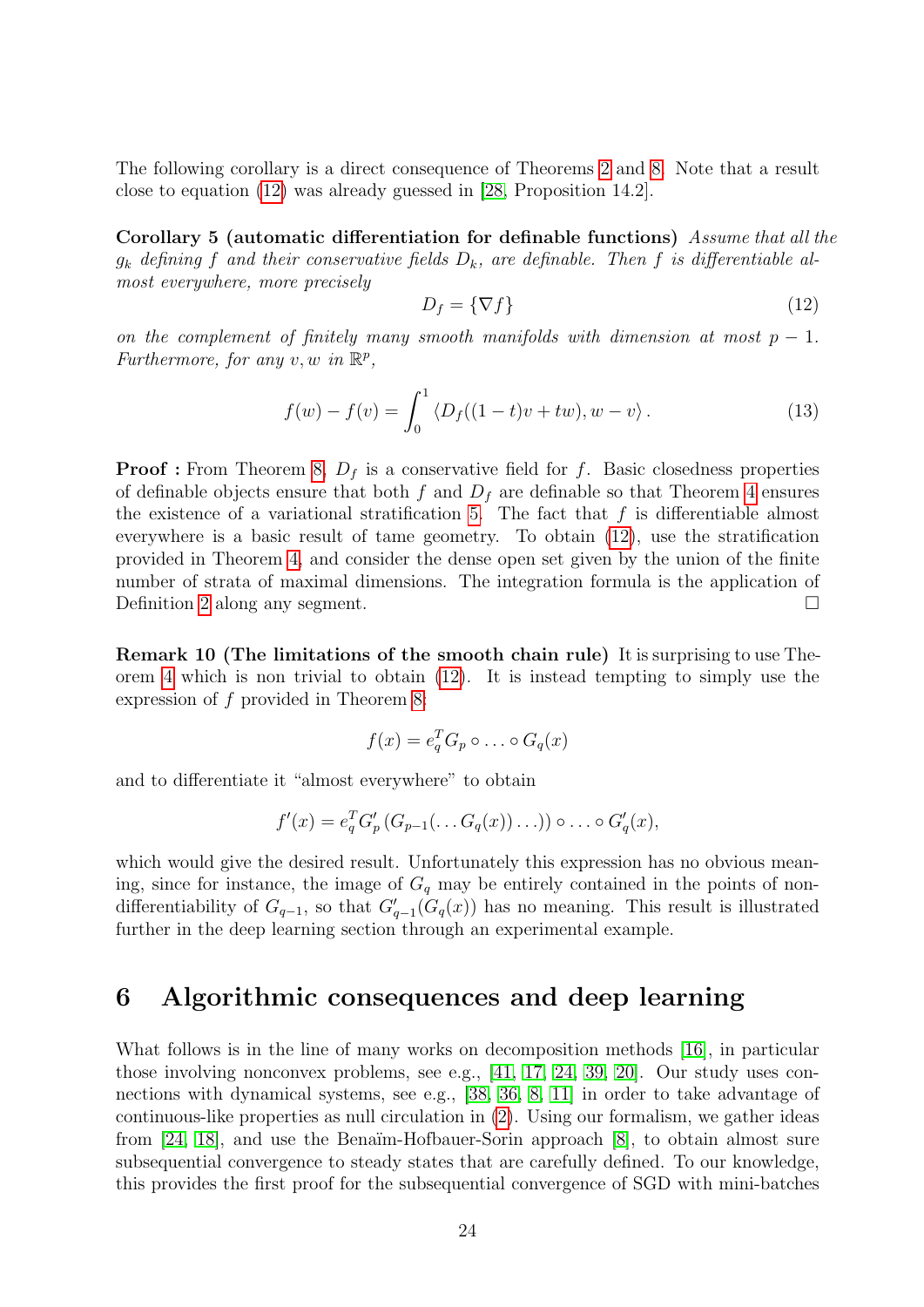in deep learning when the actual backpropagation model is used instead of the subgradient one's, which is the case in almost all applications involving nonsmooth objects. As outlined in a conclusion, many more algorithms could be considered along this perspective.

All sets and functions we consider in this section are definable in the same o-minimal structure.

## <span id="page-25-0"></span>6.1 Mini-batch stochastic approximation for finite nonsmooth nonconvex sums aka "nonsmooth nonconvex SGD"

We consider the following loss function on  $\mathbb{R}^p$ 

<span id="page-25-1"></span>
$$
\mathcal{J}: w \mapsto \frac{1}{n} \sum_{i=1}^{n} f_i(w) \tag{14}
$$

where each  $f_i: \mathbb{R}^p \mapsto \mathbb{R}$  is definable and locally Lipschitz continuous. We assume that for each  $i = 1 \dots n$ ,  $D_i: \mathbb{R}^p \rightrightarrows \mathbb{R}^p$  is a definable conservative field for  $f_i$ , for example the ones provided by automatic differentiation. We consider the following recursive process, given a sequence of nonempty mini-batches subsets of  $\{1, \ldots, n\}$ ,  $(B_k)_{k \in \mathbb{N}}$ , taken independently, uniformly at random,  $(\alpha_k)_{k \in \mathbb{N}}$  a deterministic sequence of positive step sizes, and  $w_0 \in \mathbb{R}^p$ , iterate

$$
w_{k+1} = w_k - \alpha_k d_k
$$
  

$$
d_k \in \frac{1}{|B_k|} \sum_{i \in B_k} D_i(w_k)
$$
 (15)

We set

$$
D_{\mathcal{J}}: w \Rightarrow \frac{1}{n} \text{conv}\left(\sum_{i=1}^{n} D_i(w)\right)
$$

and crit<sub>J</sub> = { $w \in \mathbb{R}^p$ ,  $0 \in D_{\mathcal{J}}(w)$ }, the set of  $D_{\mathcal{J}}$ -critical points. Combining our results with the approach of  $[8]$ , we obtain the following asymptotic characterization.

**Theorem 9 (Convergence of mini-batch SGD)** Assume that  $\alpha_k = o(1/\log(k))$ . For any  $M > 0$ , conditioning on the event  $\sup_{k \in \mathbb{N}} ||w_k|| \leq M$ , setting,  $\overline{w} \subset \mathbb{R}^p$ , the set of accumulation points of  $(w_k)_{k\in\mathbb{N}}$ . We have, almost surely,  $\emptyset \neq \overline{w} \subset \text{crit}_{\mathcal{J}}$  and  $\mathcal{J}$  is  $constant$  on  $\bar{w}$ .

**Proof :** We condition on the event  $\sup_{k \in \mathbb{N}} ||w_k|| \leq M$ .  $D_{\mathcal{J}}$  is a conservative field for  $\mathcal{J}$ . Hence  $\mathcal J$  is a Lyapunov function for crit<sub> $\mathcal I$ </sub> and the differential inclusion

<span id="page-25-2"></span>
$$
\dot{w} \in -D_{\mathcal{J}}(w),
$$

which admits solutions according to [\[4,](#page-31-5) Chapter 2, Theorem 3]. We have by uniform randomness

$$
\mathbb{E}_{B_k}\left[\frac{1}{|B_k|}\sum_{i\in B_k}D_i(w_k)\right] = \frac{1}{n}\sum_{i=1}^n D_i(w_k) \subset D_{\mathcal{J}}(w_k).
$$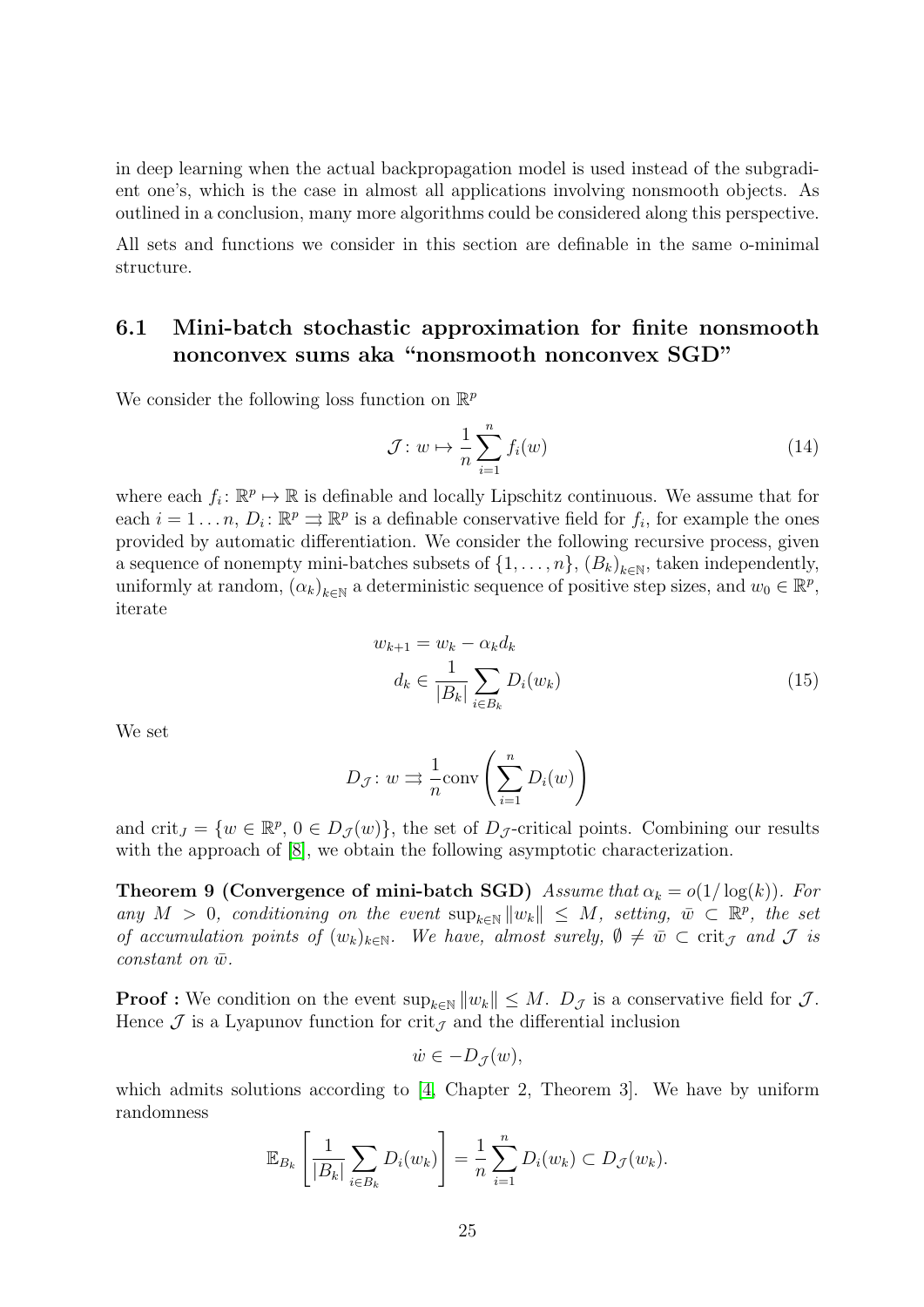By conditioning, everything remains bounded so that there exists a constant  $C(M)$  which only depends on M such that almost surely

$$
\sup_{k} ||d_k - v|| \le C(M)
$$
  
s.t.  $v \in \mathbb{E}_{B_k} \left[ \frac{1}{|B_k|} \sum_{i \in B_k} D_i(w_k) \right]$ 

Theorem [2](#page-16-3) implies that  $\mathcal{J}(\text{crit}_{\mathcal{J}})$  is finite, and hence has empty interior. The result follows by combining Theorem 3.6, Remark 1.5 and Proposition 3.27 of [\[8\]](#page-31-12), see also [\[7,](#page-31-14) Proposition 4.4 for discussion on the step size.  $\Box$ 

Remark 11 (Convergence) We conjecture that, beyond subsequential convergence, iterates should converge in the case of definable potentials.

#### <span id="page-26-0"></span>6.2 Deep Neural Networks and nonsmooth backpropagation

We pertain to feed forward neural networks even though much more general cases are adapted to our auto-differentiation setting and to our definability assumptions.

Let us consider two finite dimensional real vector spaces spaces  $\mathcal{X}, \mathcal{Y}$ . The space  $\mathcal{X}$  models input objects of interest (images, economical data, sentences, texts) while  $\mathcal Y$  is an output space of properties of interest for the objects under consideration. The points  $y$  in  $\mathcal Y$ are often called labels. The goal of deep learning is to label automatically objects in  $\mathcal X$  by "learning the labelling principles" from a large dataset of known paired vectors  $(x_i, y_i)_{i=1,\dots,n}$ . Given x in X, we thus wish to discover its label y. This is done by designing a predictor function whose parameters are organized in L layers, each of which is represented by an affine function  $A_j: \mathbb{R}^{p_j} \mapsto \mathbb{R}^{p_{j+1}}$  for values  $p_j \in \mathbb{N}, j = 1, \ldots, L$ . Our predictor function has then the form

<span id="page-26-1"></span>
$$
\mathcal{X} \ni x \to \sigma_L(A_L(\sigma_{L-1}(A_{L-1}(\ldots \sigma_2(A_2(\sigma_1(A_1(x))))\ldots)))) \in \mathcal{Y}
$$
\n(16)

where for each j, the functions  $\sigma_j: \mathbb{R}^{p_j} \mapsto \mathbb{R}^{p_j}$ , is locally Lipschitz continuous. These functions are called activation function and usually apply univariate functions coordinatewise. Very often one simply takes a single activation function  $\sigma : \mathbb{R} \to \mathbb{R}$  and apply it to coordinates of each layer. Classical choices for  $\sigma$  include:

- 1. identity:  $t \mapsto t$ ,
- 2. sigmoid:  $t \mapsto \frac{1}{1+e^{-t}},$
- 3. hyperbolic tangent:  $t \mapsto \tanh(t)$ ,
- 4. softplus:  $t \mapsto \log(1 + \exp(t)),$
- 5. ReLU:  $t \mapsto \max\{0, t\}$ , aka positive part,
- 6. "Leaky-ReLU":  $t \mapsto \max\{0, t\} + \alpha \min\{t, 0\}, \alpha > 0$ , parameter.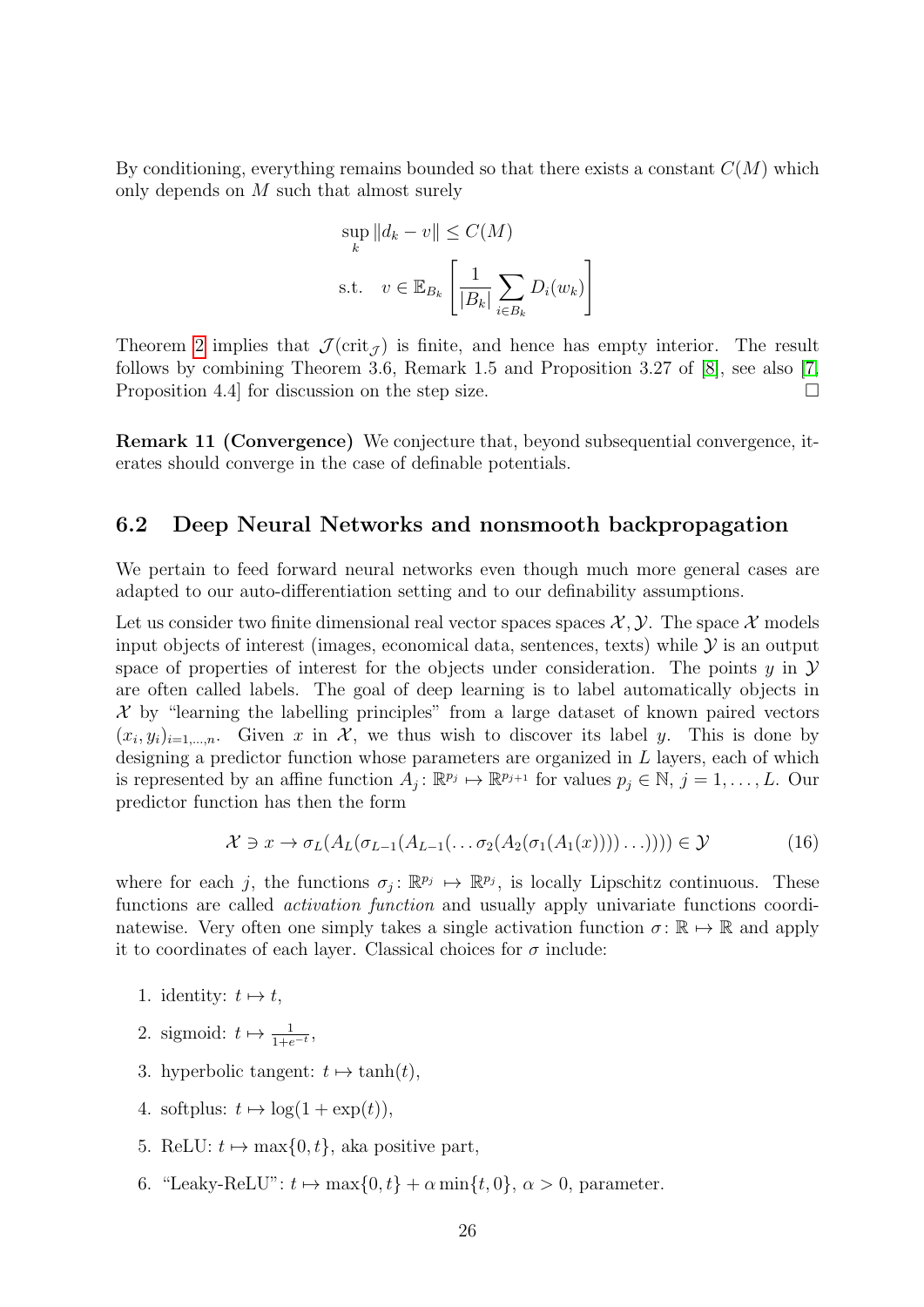7. piecewise polynomial activations.

Examples 1, 5, 6, 7 are semialgebraic, the others are definable in the same o-minimal structure (R-exp definable sets). Among these examples, the ReLU activation function [\[27\]](#page-32-12) played a crucial role in the development of deep learning architectures as it was found to be efficient in reducing "vanishing gradient" issues (those being related to the flatness of the commonly used sigmoid). This activation function is still widely used nowadays and constitutes one of the motivations for studying in more details automatic differentiation oracles applied to nonsmooth functions.

In order to lighten the notations, the weights of all the  $A_i$  in [\(16\)](#page-26-1) are concatenated into a global weight vector w in  $\mathbb{R}^p$ , so we may simply write the parametrized predictor with parameter w,

$$
g(w,x) := \sigma_L(A_L(\sigma_{L-1}(\ldots \sigma_1(A_1(x)))))
$$

Learning a predictor function is finding an adequate collection of weights  $w$ . To do so one trains the neural networks by minimizing a loss of the form:

$$
\mathcal{J}(w) = \frac{1}{n} \sum_{i=1}^{n} l(g(w, x_i), y_i)
$$
 (17)

where l is some elementary loss function, typical choices include the square loss  $l(a, b)$  = 1  $\frac{1}{2}||a-b||^2$ ,  $(a,b) \in \mathbb{R}^2$  for regression or binary cross entropy for classification:  $l(a,b)$  $\bar{b}\log(a) + (1-b)\log(1-a)$ , where  $a \in (0,1)$ ,  $b \in \{0,1\}$ . In view of matching the abstract model [\(14\)](#page-25-1), set  $f_i(x) = l(g(w, x_i), y_i)$  for all i. It is obvious to see that:

Lemma 7 (Deep Learning loss in algorithmic form) Given  $\sigma_1, \ldots, \sigma_L$  and l, each term  $f_i$  of the deep learning loss  $\mathcal J$  has a representation as in Algorithm 1.

Let us now fix  $\sigma_1, \ldots, \sigma_L$  and l. Choose a conservative map<sup>[8](#page-27-0)</sup>  $D_i$  for each  $\sigma_i$ ,  $i = 1 \ldots, L$ , and  $D_l$  for l. An index i being fixed, the backpropagation algorithm applied to  $f_i$  is exactly backward auto-differentiation over  $f_i$  based on the data of  $\{D_i\}_{i=1...L}$  and  $D_l$ . We denote by  $BP_{f_i}$  the output mapping. We have:

Corollary 6 (Backpropagation defines a conservative field) With the above conventions, assume that l and  $\sigma_1, \ldots, \sigma_L$  as well as the corresponding conservative maps are definable in the same o-minimal structure, then the mapping  $BP_{f_i}$  is a conservative field. As a consequence

<span id="page-27-1"></span>
$$
BP_{f_i} = \nabla f_i
$$

save on a finite union of manifolds of dimension at most  $d-1$ .

As a consequence, setting

<span id="page-27-2"></span>
$$
BP_{\mathcal{J}} = \frac{1}{n} \sum_{i=1}^{n} BP_{f_i}
$$
\n
$$
(18)
$$

<span id="page-27-0"></span><sup>&</sup>lt;sup>8</sup>If a unique  $\sigma: \mathbb{R} \to \mathbb{R}$  is applied to each coordinate of each layer, this amounts to consider a conservative field for  $\sigma$ , for example its Clarke subgradient.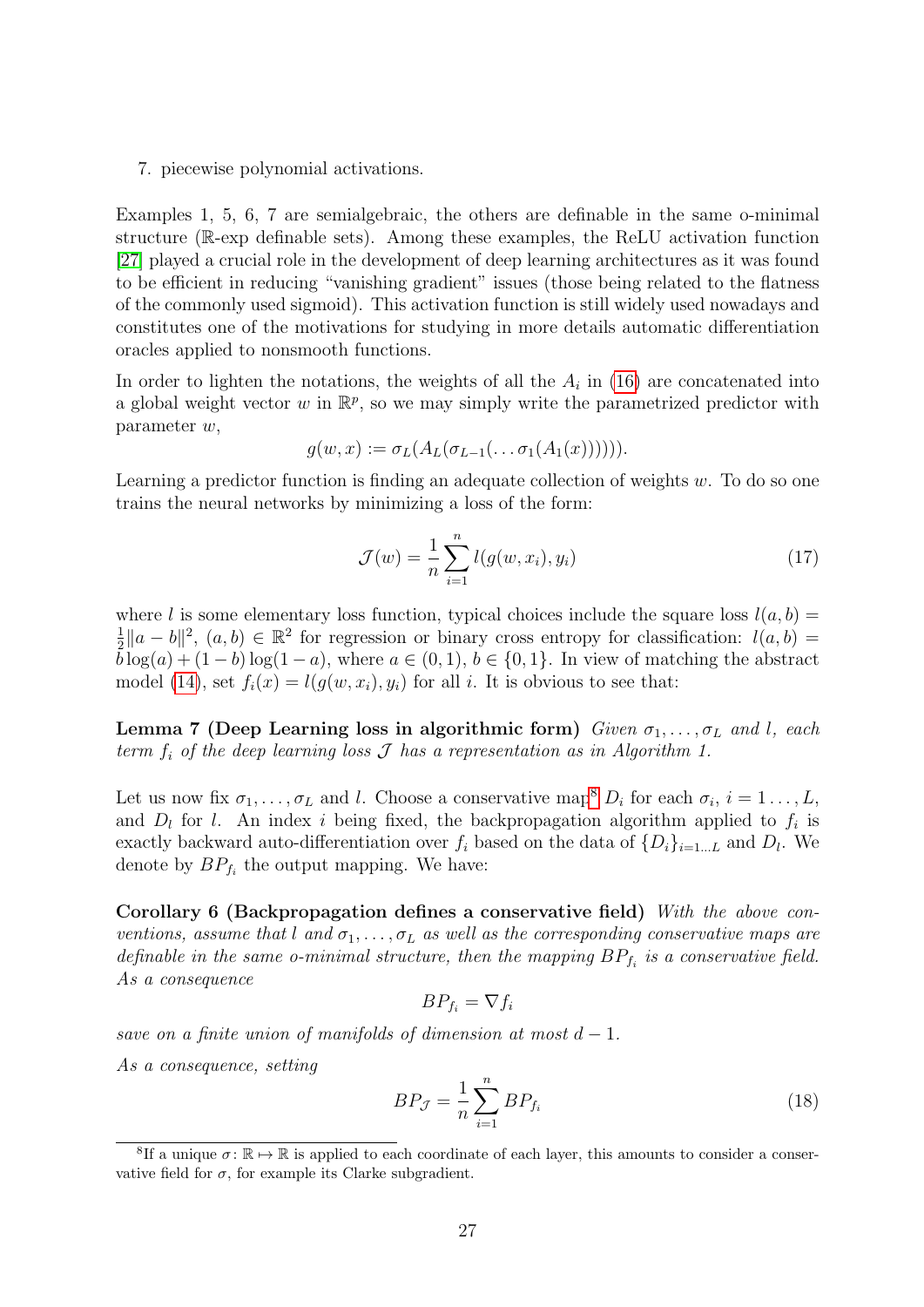we obtain a conservative field, and thus

$$
BP_{\mathcal{J}} = \nabla \mathcal{J} \quad a. \quad e. \tag{19}
$$

$$
\mathcal{J}(w) - \mathcal{J}(v) = \int_0^1 \langle BP_{\mathcal{J}}((1-t)v + tw), w - v \rangle, \qquad (20)
$$

for any  $v, w$  in  $\mathbb{R}^p$ .

Remark 12 (Backpropagation and differentiability a.e.) (a) The backpropagation algorithm was popularized in the context of neural networks by [\[49\]](#page-33-4) and is at the heart of virtually the totality of numerical algorithms for training deep learning architectures [\[37,](#page-33-5) [1,](#page-30-0) [44\]](#page-33-6). Most importantly, and this was the main motivation for our work, the backpropagation algorithm is used even for network built with non differentiable activation functions one of the most well known example being ReLU [\[27\]](#page-32-12). Using such nondifferentiable functions completely destroys the interpretation of backpropagation algorithm as computing a gradient or even a subgradient. Our results says that, although not computing any kind of known subdifferential, the nonsmooth backpropagation algorithm computes elements of a conservative field. As a consequence, it satisfies the operational chain rule given in Lemma [2.](#page-8-2) Note also that virtually all deep network architectures used in applications are actually definable, see e.g. [\[24\]](#page-32-3).

(b) Despite our efforts we do not see any means to obtain Corollary [6](#page-27-1) easily. In the "compositional course of loss differentiation" (recall Algorithm 1 and 3), one can indeed get trapped in "nondifferentiability zones" and thus speaking of the derivative of the active layers at this point has no meaning. Thus the smooth chain rule is of no use (see Remark [10\)](#page-24-2) and the nonsmooth chain rules, for limiting or Clarke subdifferential are simply false in general, see for example [\[33\]](#page-32-10).

To illustrate the fact that nonsmooth zones can be significantly activated during the training phase, we present now a numerical experiment. Let us consider a very simple feed forward architecture composed of L layers of fixed size p. Each layer is computed from the previous layer by application of a linear map, from  $\mathbb{R}^p$  to  $\mathbb{R}^p$ , composed with coordinatewise application of ReLU. The input layer is the first element of the canonical basis and we sample the weights matrices with iid uniform entries in  $[-1, 1]$ . We repeat this sampling many times and estimate empirically the probability of computing ReLU(0) during forward propagation of the network (this would require to use the derivative of ReLU at 0 during backpropagation).

The results are depicted in Figure [1.](#page-29-2) It appears very clearly that for some architectures, with nonvanishing probability, we sample weight matrices resulting in the computation of  $ReLU(0)$ . This means that, although the output of the network is piecewise polynomial as a function of weight matrices, and hence almost everywhere differentiable, we still need to evaluate intermediate functions at points where they are not differentiable with non zero proability. Hence, as we already mentioned, one cannot assert that the fact that the output is differentiable almost everywhere implies that the classical chain rule of differentiation applies almost everywhere. This assertion is just false.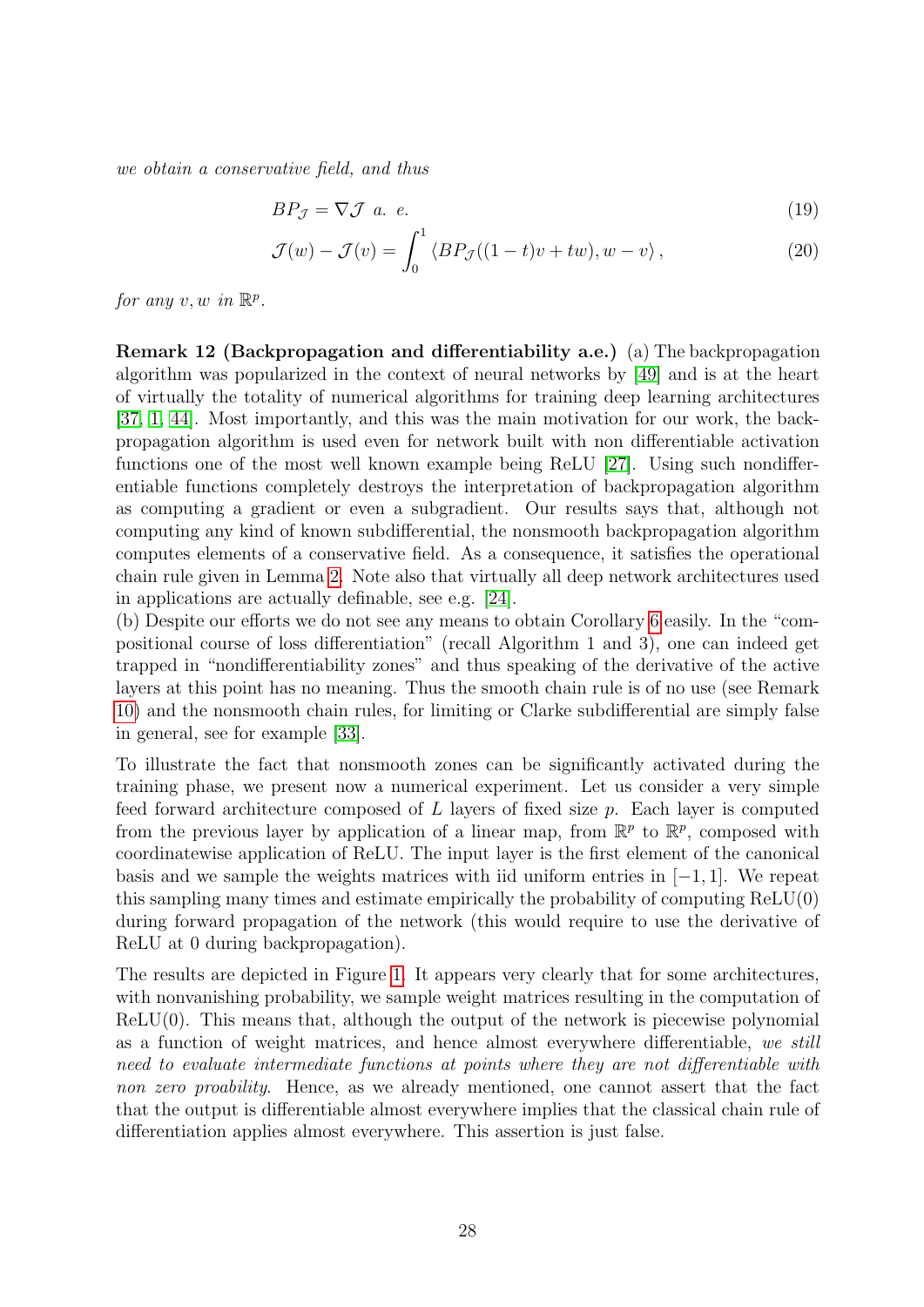

<span id="page-29-2"></span>Figure 1: Estimation of the probability of applying ReLU to 0, as a function of the size and number of layers in a feedfoward network. The input is set to the first element of the canonical basis and we then propagate application ReLU layers with linear functions. The weights of the linear term are sampled uniformly at random between -1 and 1.

### <span id="page-29-0"></span>6.3 Training nonsmooth neural networks with nonsmooth SGD

To our knowledge the following result is the first genuine analysis of nonsmooth SGD for deep learning taking into account the real nature of backpropagation and the use of mini-batches. Note that the steady states below,  $BP_{\mathcal{I}}$  critical points (see [\(18\)](#page-27-2)), are the actual steady states of the corresponding dynamics. For simplicity of reading, we consider the special case of Relu networks with squared loss.

Corollary 7 (Convergence of SGD for Deep Learning) Consider a feed forward neural network with mean squared error and ReLU activation function. Then the bounded sequences generated by the mini-batch SGD algorithm using the backpropagation oracle approach the  $BP_{\mathcal{J}}$  critical set of the loss function with probability one.

This is a direct consequence of Theorem [9](#page-25-2) since the squared norm and ReLU are semialgebraic. The same result holds with any functions  $\sigma_1, \ldots, \sigma_L$  and l definable in the same structure. As mentioned previously more complex architectures are accessible since our results rely only on abstract automatic differentiation and definability.

# <span id="page-29-1"></span>7 Conclusion

We introduced new tools for *nonsmooth* nonconvex problems, based on the idea that the choice of a fixed notion of subdifferential right from the start can be extremely limiting in terms of analysis and even of representation (e.g., automatic differentiation).

Our approach eventually consists in the following protocol. Consider an optimization problem involving an automatic differentiation oracle. We focused on the example of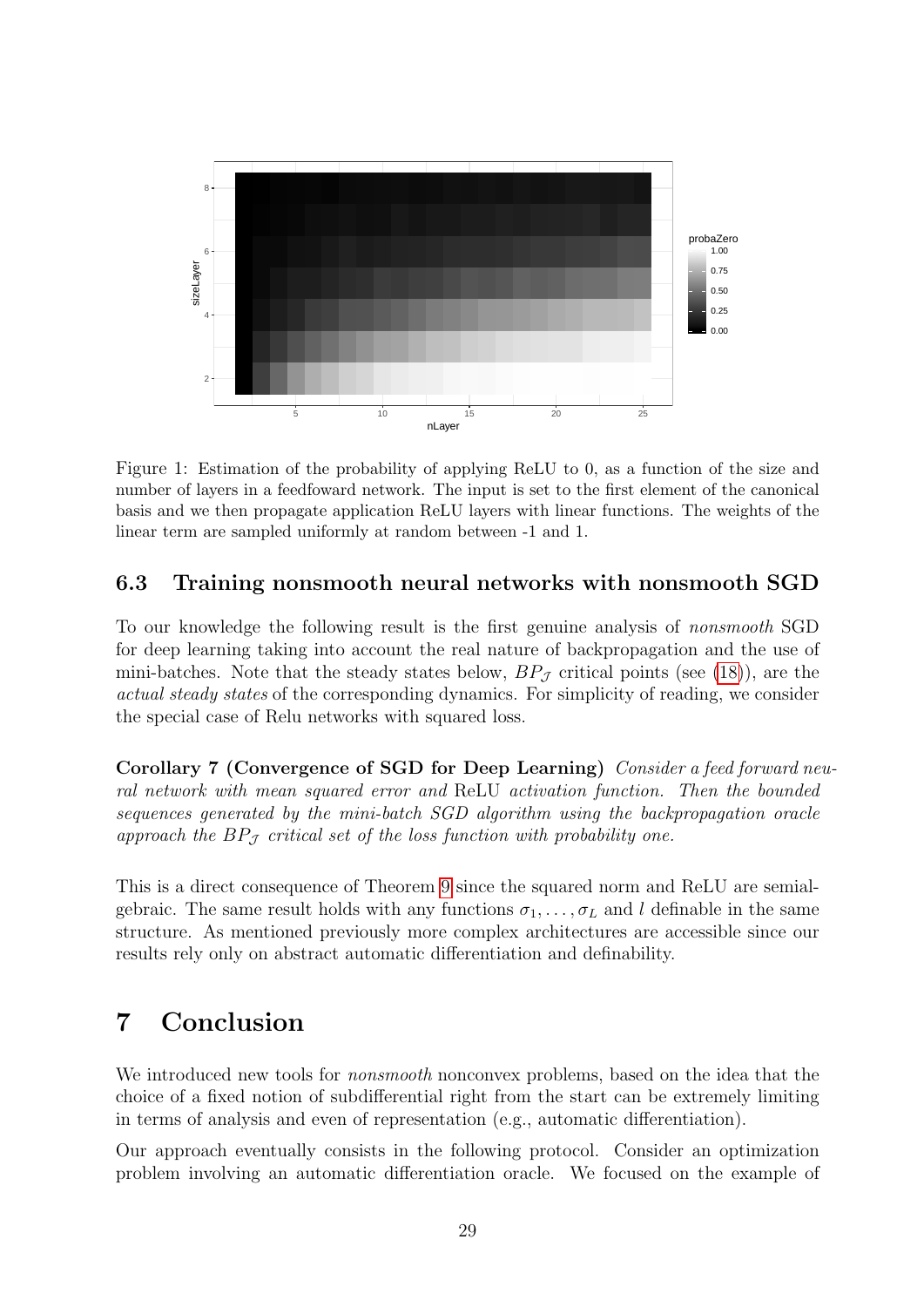deep learning, but other application fields are possible (numerical simulations, optimal control solvers or partial differential equations [\[40,](#page-33-14) [21\]](#page-32-13)).

- "Choose your optimization method and then choose your subdifferential". Evaluate precisely your decomposition requirements, in terms of sum or product, e.g., mini-batches for SGD. Infer from the decomposition method and the use of nonsmooth automatic differentiation a conservative field matched to the considered algorithm, e.g., coming back to SGD, set  $D_f = \sum D_{f_i}$ .
- "Verify definability or tameness assumption". Check that the various objects are definable in some common adequate structure. The problems we met are covered by one of the following, by order of frequency: semialgebraicity, global subanalyticity or log-exp structures.
- "Identify Lyapunov/dissipative properties". Use a Lyapunov approach, e.g. `a la Bena¨ım-Hofbauer-Sorin, to conclude that the algorithm under consideration has dissipative properties and thus fine asymptotic properties.

To feel the generality of this protocol one can for instance consider mini-batch stochastic approximation strategies based on discretization of standard continuous time dynamical systems with known Lyapunov stability. Prominent examples include the heavy ball momentum method [\[3\]](#page-30-2) commonly proposed in deep learning libraries, as well as INDIAN introduced and studied in [\[18\]](#page-31-7).

Acknowledgements. The authors acknowledge the support of ANR-3IA Artificial and Natural Intelligence Toulouse Institute, Air Force Office of Scientific Research, Air Force Material Command, USAF, under grant numbers FA9550-19-1-7026, FA9550-18-1-0226, and ANR MasDol. J. Bolte acknowledges the support of ANR Chess, grant ANR-17- EURE-0010 and ANR OMS.

## <span id="page-30-0"></span>References

- [1] Abadi M., Barham P., Chen J., Chen Z., Davis A., Dean J., Devin M., Ghemawat S., Irving G., Isard M., Kudlur M., Levenberg J., Monga R., Moore S., Murray D., Steiner B., Tucker P., Vasudevan V., Warden P., Wicke M., Yu Y. and Zheng X. (2016). Tensorflow: A system for large-scale machine learning. In Symposium on Operating Systems Design and Implementation.
- <span id="page-30-1"></span>[2] Aliprantis C.D., Border K.C. (2005) Infinite Dimensional Analysis (3rd edition) Springer
- <span id="page-30-2"></span>[3] Attouch H., Goudou X. and Redont P. (2000). The heavy ball with friction method, I. The continuous dynamical system: global exploration of the local minima of a real-valued function by asymptotic analysis of a dissipative dynamical system. Communications in Contemporary Mathematics, 2(01), 1-34.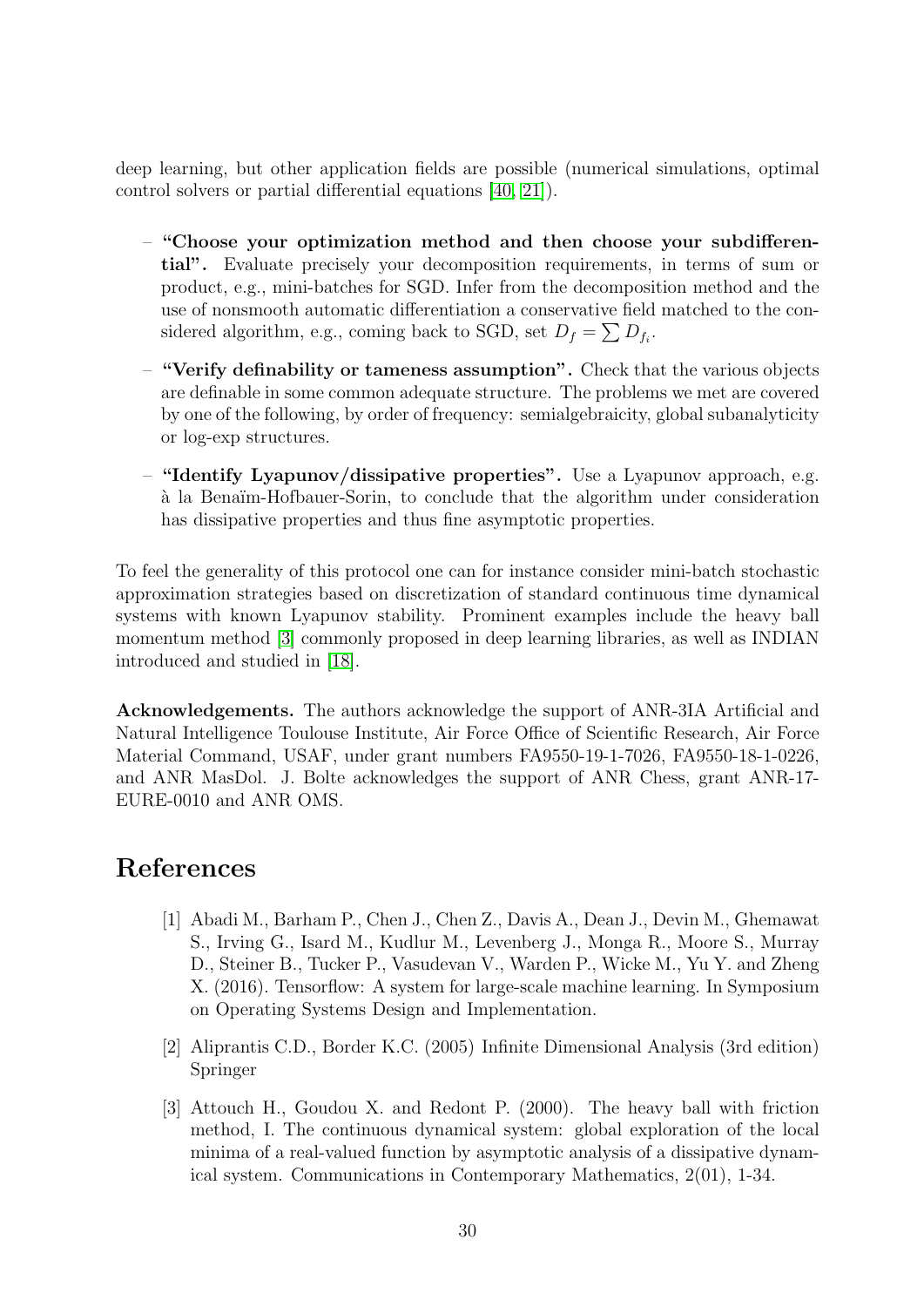- <span id="page-31-5"></span>[4] Aubin, J. P., Cellina, A. (1984). Differential inclusions: set-valued maps and viability theory (Vol. 264). Springer.
- <span id="page-31-0"></span>[5] Aubin, J.-P., and Frankowska, H. (2009). Set-valued analysis. Springer Science & Business Media.
- [6] Baydin A., Pearlmutter B., Radul A. and Siskind J. (2018). Automatic differentiation in machine learning: a survey. Journal of machine learning research, 18(153).
- <span id="page-31-14"></span>[7] Bena¨ım, M. (1999). Dynamics of stochastic approximation algorithms. In Séminaire de probabilités XXXIII (pp. 1-68). Springer, Berlin, Heidelberg.
- <span id="page-31-12"></span>[8] Bena¨ım, M., Hofbauer, J., Sorin, S. (2005). Stochastic approximations and differential inclusions. SIAM Journal on Control and Optimization, 44(1), 328- 348.
- <span id="page-31-4"></span>[9] Bolte, J., Daniilidis, A., Lewis, A., Shiota, M. (2007). Clarke subgradients of stratifiable functions. SIAM Journal on Optimization, 18(2), 556-572.
- <span id="page-31-10"></span>[10] Bolte J., Sabach S., and Teboulle M. (2014). Proximal alternating linearized minimization for nonconvex and nonsmooth problems. Mathematical Programming, 146(1-2), 459-494.
- <span id="page-31-13"></span>[11] Borkar, V. (2009). Stochastic approximation: a dynamical systems viewpoint (Vol. 48). Springer.
- <span id="page-31-1"></span>[12] Borwein J. and Lewis A. S. (2010). Convex analysis and nonlinear optimization: theory and examples. Springer Science & Business Media.
- <span id="page-31-8"></span>[13] Borwein J. M. and Moors W. B. (1997). Essentially smooth Lipschitz functions. Journal of functional analysis, 149(2), 305-351.
- <span id="page-31-9"></span>[14] Borwein J. M. and Moors, W. B. (1998). A chain rule for essentially smooth Lipschitz functions. SIAM Journal on Optimization, 8(2), 300-308.
- <span id="page-31-6"></span>[15] Borwein, J., Moors, W. and Wang, X. (2001). Generalized subdifferentials: a Baire categorical approach. Transactions of the American Mathematical Society, 353(10), 3875-3893.
- <span id="page-31-11"></span>[16] Bottou L. and Bousquet O. (2008). The tradeoffs of large scale learning. In Advances in neural information processing systems (pp. 161-168).
- <span id="page-31-3"></span>[17] Bottou L., Curtis F. E. and Nocedal J. (2018). Optimization methods for largescale machine learning. Siam Review, 60(2), 223-311.
- <span id="page-31-7"></span>[18] Castera C., Bolte J., Févotte C., Pauwels E. (2019). An Inertial Newton Algorithm for Deep Learning. arXiv preprint arXiv:1905.12278.
- <span id="page-31-2"></span>[19] Clarke F. H. (1983). Optimization and nonsmooth analysis. Siam.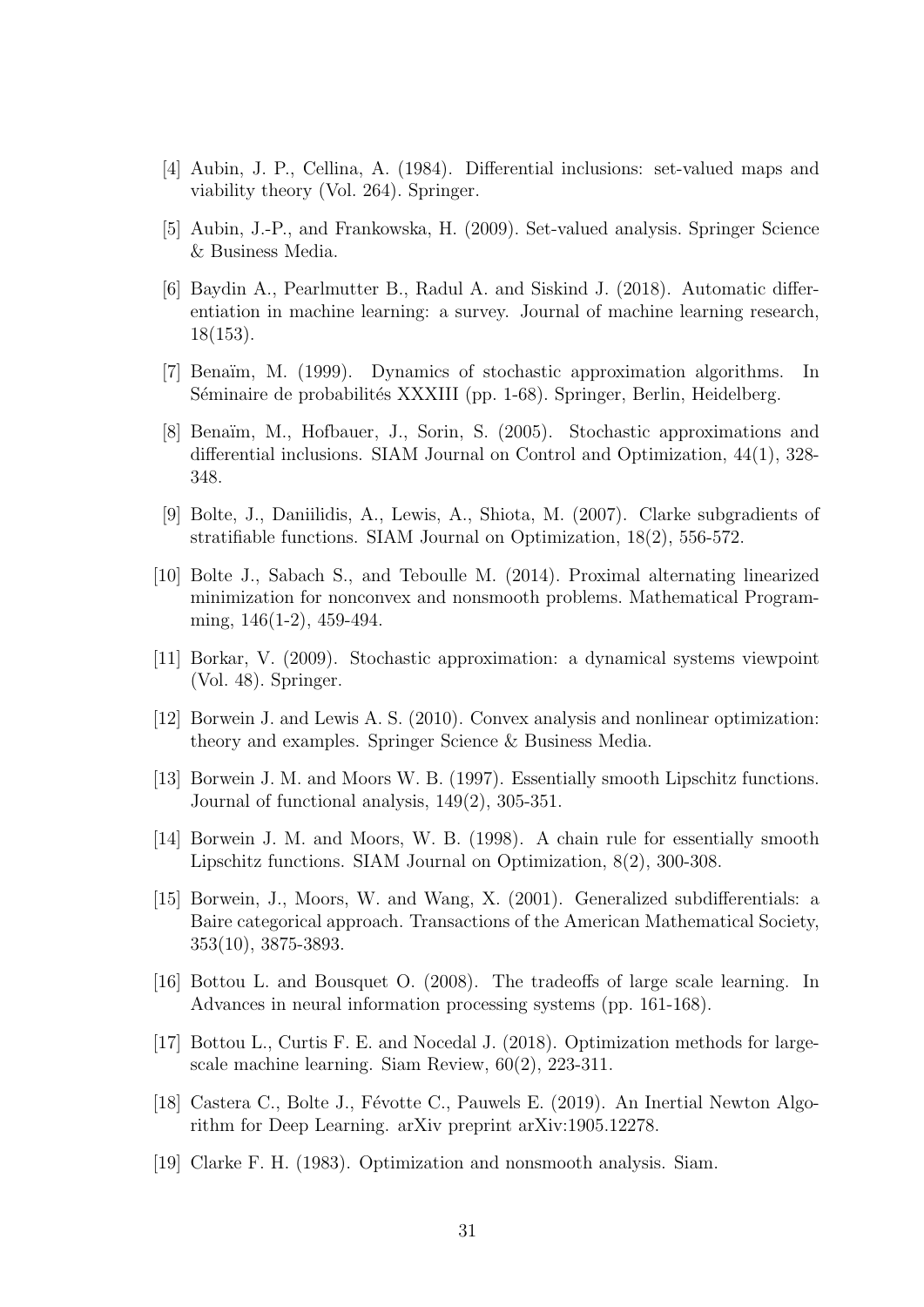- <span id="page-32-11"></span>[20] Chizat, L., and Bach, F. (2018). On the global convergence of gradient descent for over-parameterized models using optimal transport. In Advances in neural information processing systems, 3036-3046.
- <span id="page-32-13"></span>[21] Corliss G., Faure C., Griewank A., Hascoet L. and Naumann U. (Editors) (2002). Automatic differentiation of algorithms: from simulation to optimization. Springer Science & Business Media.
- <span id="page-32-5"></span>[22] Correa R. and Jofre, A. (1989). Tangentially continuous directional derivatives in nonsmooth analysis. Journal of optimization theory and applications, 61(1), 1-21.
- <span id="page-32-6"></span>[23] Coste M., An introduction to o-minimal geometry. RAAG notes, Institut de Recherche Mathématique de Rennes, 81 pages, November 1999.
- <span id="page-32-3"></span>[24] Davis, D., Drusvyatskiy, D., Kakade, S., Lee, J. D. (2018). Stochastic subgradient method converges on tame functions. Foundations of Computational Mathematics.
- <span id="page-32-7"></span>[25] van den Dries L. and Miller C. (1996). Geometric categories and o-minimal structures. Duke Math. J, 84(2), 497-540.
- <span id="page-32-4"></span>[26] Evans, L. C. and Gariepy, R. F. (2015). Measure theory and fine properties of functions. Revised Edition. Chapman and Hall/CRC.
- <span id="page-32-12"></span>[27] Glorot X., Bordes A. and Bengio Y. (2011). Deep sparse rectifier neural networks. In Proceedings of the fourteenth international conference on artificial intelligence and statistics (pp. 315-323).
- <span id="page-32-2"></span>[28] Griewank, A., Walther, A. (2008). Evaluating derivatives: principles and techniques of algorithmic differentiation (Vol. 105). SIAM.
- <span id="page-32-8"></span>[29] Griewank A. (2013). On stable piecewise linearization and generalized algorithmic differentiation. Optimization Methods and Software, 28(6), 1139-1178.
- <span id="page-32-9"></span>[30] Griewank A., Walther A., Fiege S. and Bosse T. (2016). On Lipschitz optimization based on gray-box piecewise linearization. Mathematical Programming, 158(1-2), 383-415.
- [31] Ioffe A. D. (1981). Nonsmooth analysis: differential calculus of nondifferentiable mappings. Transactions of the American Mathematical Society, 266(1), 1-56.
- <span id="page-32-0"></span>[32] Ioffe, A. D. (2017). Variational analysis of regular mappings. Springer Monographs in Mathematics. Springer, Cham.
- <span id="page-32-10"></span>[33] Kakade, S. M. and Lee, J. D. (2018). Provably correct automatic subdifferentiation for qualified programs. In Advances in Neural Information Processing Systems (pp. 7125-7135).
- <span id="page-32-1"></span>[34] Kurdyka, K. (1998). On gradients of functions definable in o-minimal structures. In Annales de l'institut Fourier 48(3), 769-783.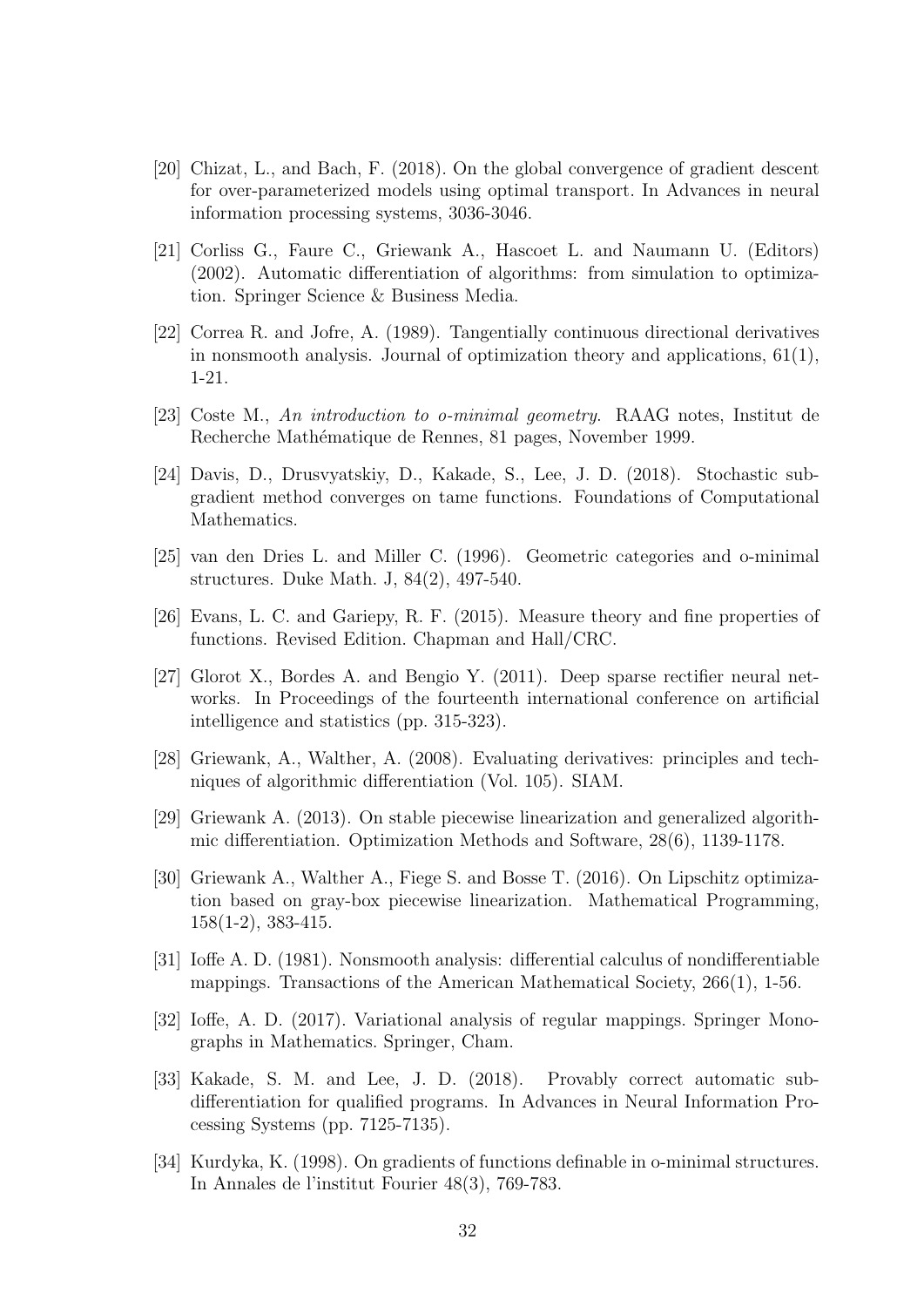- <span id="page-33-9"></span>[35] Kurdyka, K., Mostowski, T. and Parusinski, A. (2000). Proof of the gradient conjecture of R. Thom. Annals of Mathematics, 152(3), 763-792.
- <span id="page-33-13"></span>[36] Kushner H. and Yin, G. G. (2003). Stochastic approximation and recursive algorithms and applications (Vol. 35). Springer Science & Business Media.
- <span id="page-33-5"></span>[37] LeCun Y., Bengio Y., Hinton, G. (2015). Deep learning. Nature, 521(7553).
- <span id="page-33-12"></span>[38] Ljung L. (1977). Analysis of recursive stochastic algorithms. IEEE transactions on automatic control, 22(4), 551-575.
- <span id="page-33-11"></span>[39] Majewski, S., Miasojedow, B. and Moulines, E. (2018). Analysis of nonsmooth stochastic approximation: the differential inclusion approach. arXiv preprint arXiv:1805.01916.
- <span id="page-33-14"></span>[40] Mohammadi, B. and Pironneau, O. (2010). Applied shape optimization for fluids. Oxford university press.
- <span id="page-33-10"></span>[41] Moulines E. and Bach, F. (2011). Non-asymptotic analysis of stochastic approximation algorithms for machine learning. In Advances in Neural Information Processing Systems (pp. 451-459).
- <span id="page-33-0"></span>[42] Moreau J.-J. (1963). Fonctionnelles sous-différentiables.
- <span id="page-33-2"></span>[43] Mordukhovich B. S. (2006). Variational analysis and generalized differentiation I: Basic theory. Springer Science & Business Media.
- <span id="page-33-6"></span>[44] Paszke A., Gross S., Chintala S., Chanan G., Yang E., DeVito Z., Lin Z., Desmaison A., Antiga L. and Lerer A. (2017). Automatic differentiation in pytorch. In NIPS workshops.
- [45] Robbins H. and Monro, S. (1951). A stochastic approximation method. The annals of mathematical statistics, 400-407.
- <span id="page-33-1"></span>[46] Rockafellar R. T. (1963). Convex functions and dual extremum problems. Doctoral dissertation, Harvard University.
- <span id="page-33-8"></span>[47] Rockafellar R. (1970). On the maximal monotonicity of subdifferential mappings. Pacific Journal of Mathematics, 33(1), 209-216.
- <span id="page-33-3"></span>[48] Rockafellar, R. T., Wets, R. J. B. (1998). Variational analysis. Springer.
- <span id="page-33-4"></span>[49] Rumelhart E., Hinton E., Williams J. (1986). Learning representations by backpropagating errors. Nature 323:533-536.
- [50] Speelpenning, B. (1980). Compiling fast partial derivatives of functions given by algorithms (No. COO-2383-0063; UILU-ENG-80-1702; UIUCDCS-R-80-1002). Illinois Univ., Urbana (USA). Dept. of Computer Science.
- <span id="page-33-7"></span>[51] Thibault, L. (1982). On generalized differentials and subdifferentials of Lipschitz vector-valued functions. Nonlinear Analysis: Theory, Methods & Applications, 6(10), 1037-1053.